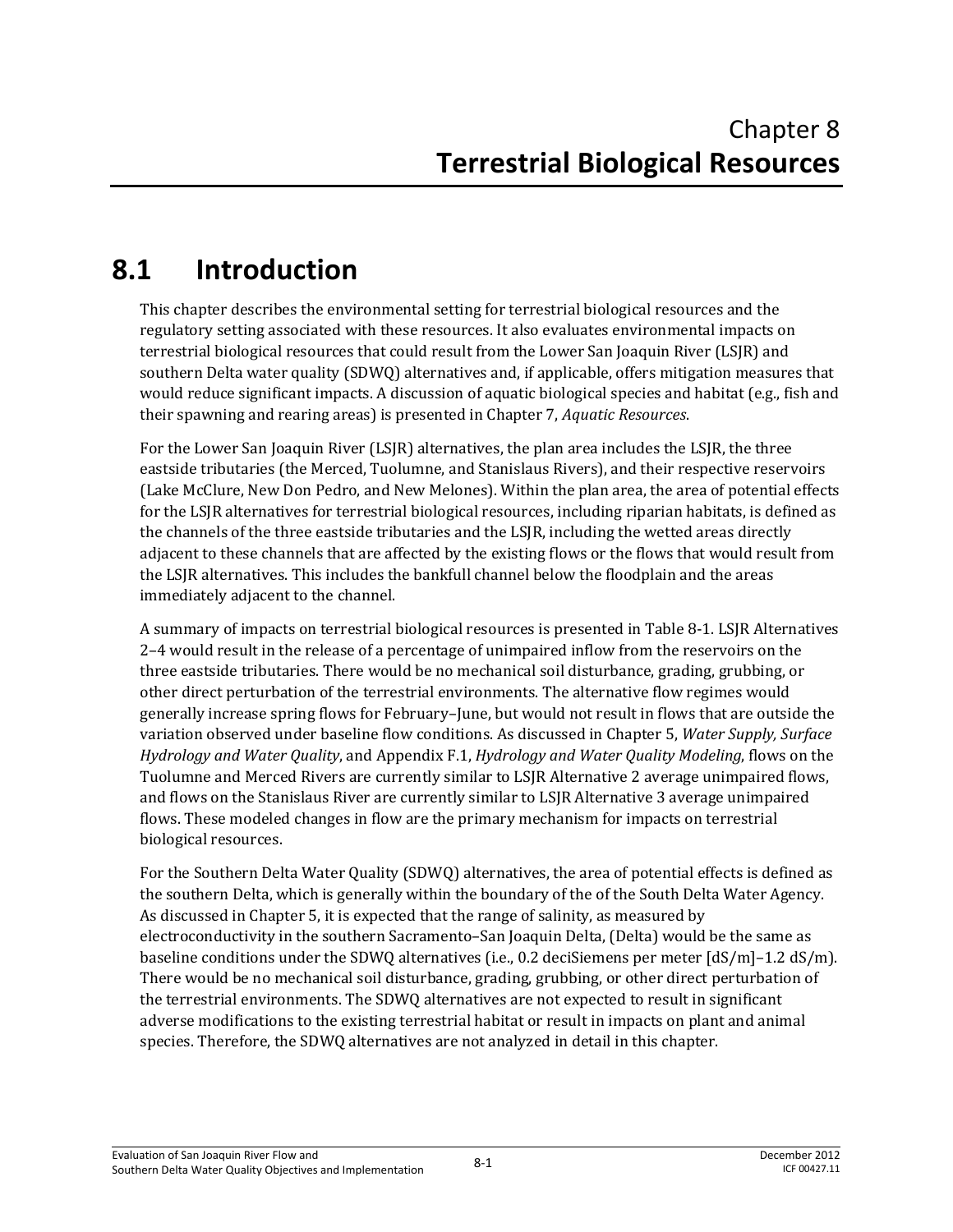Impacts related to LSJR Alternative 1 and SDWQ Alternative 1 (No Project) are presented in Chapter 15, *LSJR Alternative 1 and SDWQ Alternative 1 (No Project Alternative)*, and the supporting technical analysis is presented in Appendix D, *Evaluation of LSJR Alternative 1 and SDWQ Alternative 1 (No Project Alternative)*. Impacts related to methods of compliance are discussed in Appendix H, *Evaluation of Methods of Compliance*.

| Alternative                  | Summary of Impact(s)                                                                                                                                                                                                                                                                                                                                                                                                                                                                                                                                                                                                                                                 | Significance<br>Determination  |
|------------------------------|----------------------------------------------------------------------------------------------------------------------------------------------------------------------------------------------------------------------------------------------------------------------------------------------------------------------------------------------------------------------------------------------------------------------------------------------------------------------------------------------------------------------------------------------------------------------------------------------------------------------------------------------------------------------|--------------------------------|
|                              | BIO-1 : Have a substantial adverse effect on any riparian habitat or other sensitive natural terrestrial<br>communities identified in local or regional plans, policies, regulations or by DFG and USFWS                                                                                                                                                                                                                                                                                                                                                                                                                                                             |                                |
| LSJR Alternative 1           | See note. <sup>1</sup>                                                                                                                                                                                                                                                                                                                                                                                                                                                                                                                                                                                                                                               |                                |
| LSJR Alternative 2           | The lower spring median monthly flows and overall cumulative<br>distribution of flows on the Stanislaus River would<br>substantially affect existing riparian or sensitive terrestrial<br>communities. Changes to median monthly flows and the overall<br>cumulative distribution of flows on the Merced and Tuolumne<br>Rivers and the LSJR would not substantially affect riparian or<br>sensitive terrestrial communities because those flows would be<br>within the historical range of existing flow variations.                                                                                                                                                | Significant and<br>unavoidable |
|                              | Fluctuations in reservoir elevations would not be substantially<br>different than those that currently occur.                                                                                                                                                                                                                                                                                                                                                                                                                                                                                                                                                        |                                |
| LSJR Alternatives 3<br>and 4 | The change in median monthly flows or overall cumulative<br>distribution of flows on the Stanislaus, Tuolumne, and Merced<br>Rivers and the LSJR would not substantially effect riparian<br>habitat or other sensitive terrestrial communities because the<br>plants located within the area of potential effects can survive<br>inundation, are resistant to the effects of scouring and<br>deposition, and are limited by water availability.                                                                                                                                                                                                                      | Less than<br>significant       |
|                              | Fluctuations in reservoir elevations would not be substantially<br>different than those that currently occur.                                                                                                                                                                                                                                                                                                                                                                                                                                                                                                                                                        |                                |
|                              | BIO-2: Have a substantial adverse effect on federally protected wetlands as defined by Section 404 of the<br>Clean Water Act (including, but not limited to, marsh, vernal pool, coastal, etc.) through direct removal,<br>filling, hydrologic interruption, or other means                                                                                                                                                                                                                                                                                                                                                                                          |                                |
| LSJR Alternative 1           | See note. <sup>1</sup>                                                                                                                                                                                                                                                                                                                                                                                                                                                                                                                                                                                                                                               |                                |
| LSJR Alternative 2           | Community composition and wetland habitat location may<br>change as a result of reduced monthly median flows on the<br>Stanislaus River, Merced River, and LSJR; however, emergent<br>wetlands typically occur in the river bed adjacent to the low-<br>flow river channels and wetlands are highly resilient<br>ecosystems that are able to withstand a range of hydrologic<br>conditions. Therefore, a substantial adverse effect on wetlands<br>communities would not occur. Monthly median flows on the<br>Tuolumne River are expected to be similar to baseline<br>conditions and, thus, would not pose a substantial adverse<br>effect on wetland communities. | Less than<br>significant       |

#### **Table 8-1. Summary of Terrestrial Biological Resources Impacts**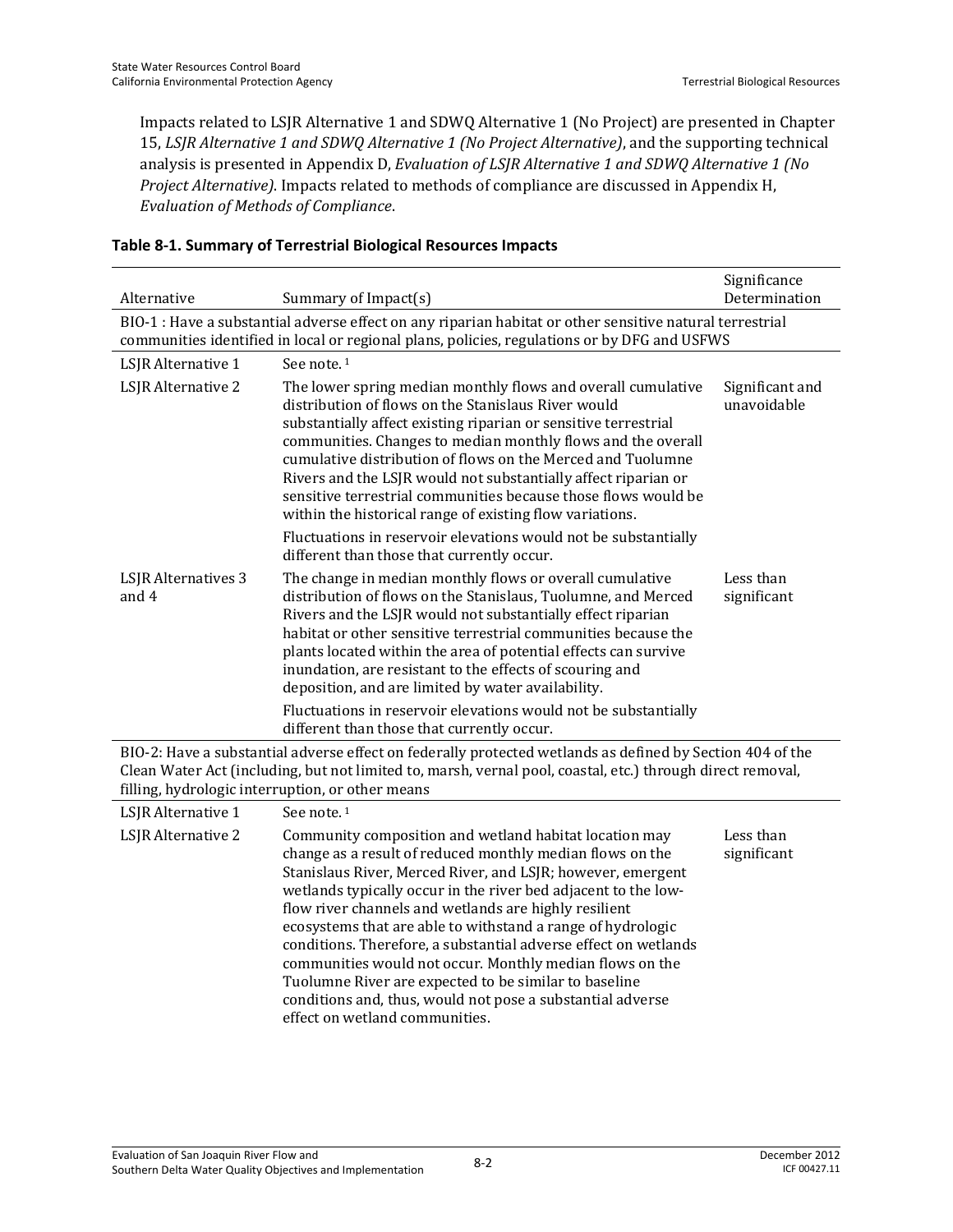| Alternative                                   | Summary of Impact(s)                                                                                                                                                                                                                                                                                                                                                                                                                                                                                                                                                                                                                                                                                                                                                                                                                                                                                          | Significance<br>Determination  |
|-----------------------------------------------|---------------------------------------------------------------------------------------------------------------------------------------------------------------------------------------------------------------------------------------------------------------------------------------------------------------------------------------------------------------------------------------------------------------------------------------------------------------------------------------------------------------------------------------------------------------------------------------------------------------------------------------------------------------------------------------------------------------------------------------------------------------------------------------------------------------------------------------------------------------------------------------------------------------|--------------------------------|
| LSJR Alternative 3                            | Community composition and wetland habitat location may<br>change as a result of reduced monthly median flows on the<br>Stanislaus River; however, emergent wetlands typically occur in<br>the river bed adjacent to the low-flow river channels and<br>wetlands are highly resilient ecosystems that are able to<br>withstand a range of hydrologic conditions. Therefore,<br>substantial impacts on wetlands communities would not occur.<br>Monthly median flows and the cumulative distribution of flows<br>on the Tuolumne and Merced Rivers and the LSJR would<br>generally increase. Increased flow would not adversely affect<br>wetland communities because wetland plants can survive<br>inundation, are resistant to the effects of scouring and<br>deposition, and are growth-limited by water availability.<br>Therefore, a substantial adverse effect on wetland communities<br>would not occur. | Less than<br>significant       |
| LSJR Alternative 4                            | Less than<br>significant                                                                                                                                                                                                                                                                                                                                                                                                                                                                                                                                                                                                                                                                                                                                                                                                                                                                                      |                                |
|                                               | BIO-3: Facilitate an increase in distribution and abundance of invasive plants or nonnative wildlife that<br>would have a substantial adverse effect on native terrestrial species.                                                                                                                                                                                                                                                                                                                                                                                                                                                                                                                                                                                                                                                                                                                           |                                |
| LSJR Alternative 1                            | See note. <sup>1</sup>                                                                                                                                                                                                                                                                                                                                                                                                                                                                                                                                                                                                                                                                                                                                                                                                                                                                                        |                                |
| LSJR Alternatives 2-4                         | Changes in flows and reservoir elevations may result in<br>alteration of vegetation patterns in specific locations, but there<br>is no information to suggest increased flows would<br>substantially increase the distribution and abundance of<br>invasive plant species.                                                                                                                                                                                                                                                                                                                                                                                                                                                                                                                                                                                                                                    | Less than<br>significant       |
| policies, or regulations, or by DFG and USFWS | BIO-4: Have a substantial adverse effect, either directly or through habitat modifications, on any terrestrial<br>animal species identified as a candidate, sensitive, or special-status species in local or regional plans,                                                                                                                                                                                                                                                                                                                                                                                                                                                                                                                                                                                                                                                                                  |                                |
| LSJR Alternative 1                            | See note. <sup>1</sup>                                                                                                                                                                                                                                                                                                                                                                                                                                                                                                                                                                                                                                                                                                                                                                                                                                                                                        |                                |
| LSJR Alternative 2                            | The special-status animal species present in the area of<br>potential effects are dependent on riparian habitat. Reduced<br>flows on the Stanislaus River would have a substantial adverse<br>effect on riparian habitat, as described above for BIO-1;<br>therefore, it is expected that special-status animal species<br>would be adversely affected.                                                                                                                                                                                                                                                                                                                                                                                                                                                                                                                                                       | Significant and<br>unavoidable |
| LSJR Alternatives 3<br>and 4                  | The special-status animal species present in the area of<br>potential effects are dependent on riparian habitat. As<br>described above for BIO-1, there would not be a substantial<br>change to available riparian habitat. Therefore, it is not<br>expected that special-status animal species would be adversely<br>affected.                                                                                                                                                                                                                                                                                                                                                                                                                                                                                                                                                                               | Less than<br>significant       |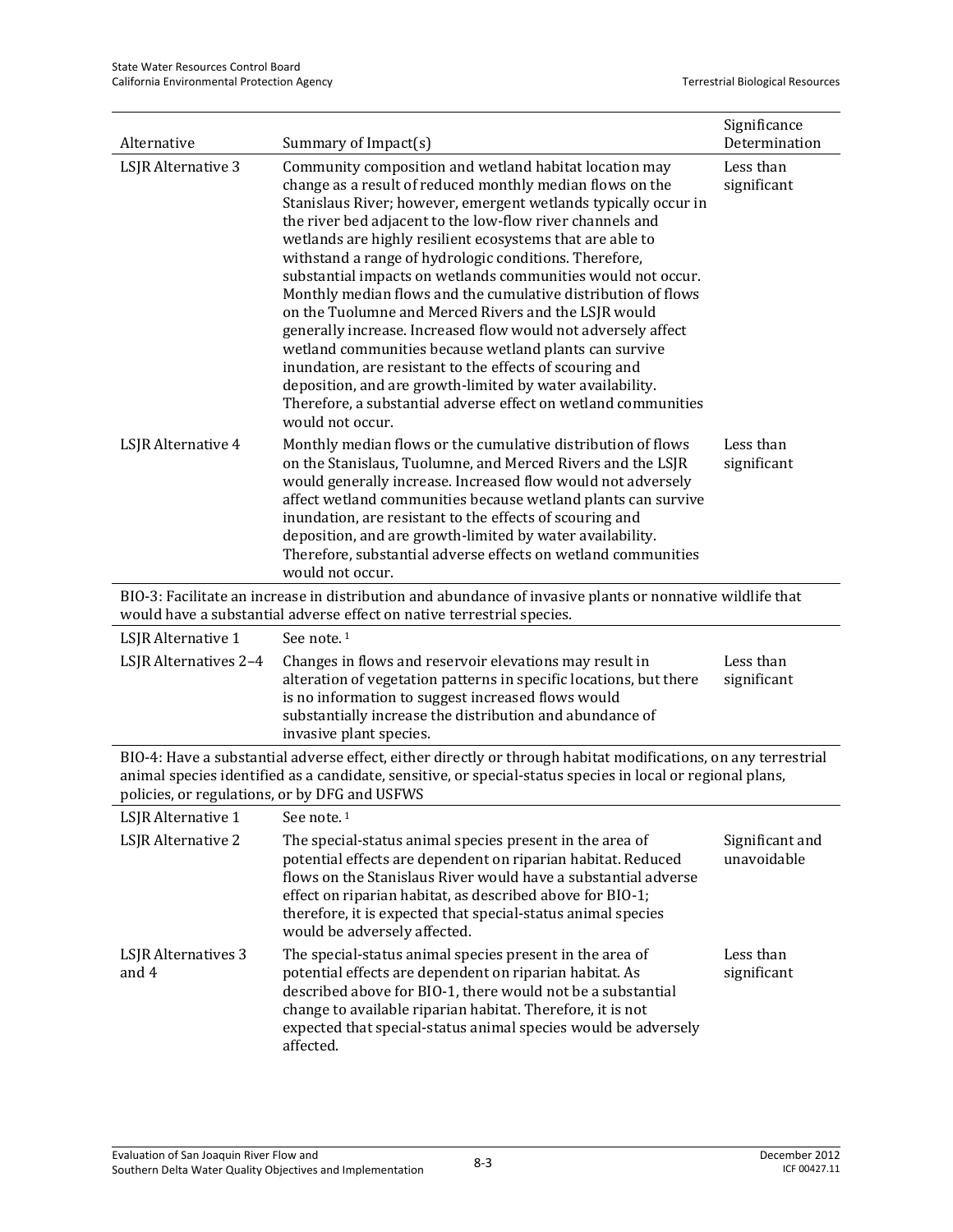| Alternative                                                                                                                                                                                                                                                                      | Summary of Impact(s)                                                                                                                                                                                                                                                                                                                                                                                                                                                                                                                                                                                                                                                                                                                                                                                                                                                                                             | Significance<br>Determination  |  |  |  |  |  |  |  |
|----------------------------------------------------------------------------------------------------------------------------------------------------------------------------------------------------------------------------------------------------------------------------------|------------------------------------------------------------------------------------------------------------------------------------------------------------------------------------------------------------------------------------------------------------------------------------------------------------------------------------------------------------------------------------------------------------------------------------------------------------------------------------------------------------------------------------------------------------------------------------------------------------------------------------------------------------------------------------------------------------------------------------------------------------------------------------------------------------------------------------------------------------------------------------------------------------------|--------------------------------|--|--|--|--|--|--|--|
| BIO-5: Conflict with the provisions of an adopted habitat conservation plan, natural community<br>conservation plan, or other approved local, regional, or state habitat conservation plan, or conflict with any<br>local policies or ordinances protecting biological resources |                                                                                                                                                                                                                                                                                                                                                                                                                                                                                                                                                                                                                                                                                                                                                                                                                                                                                                                  |                                |  |  |  |  |  |  |  |
| LSJR Alternative 1                                                                                                                                                                                                                                                               | See note. <sup>1</sup>                                                                                                                                                                                                                                                                                                                                                                                                                                                                                                                                                                                                                                                                                                                                                                                                                                                                                           |                                |  |  |  |  |  |  |  |
| <b>LSJR</b> Alternatives 2                                                                                                                                                                                                                                                       | The lower spring median monthly flows and overall cumulative<br>distribution of flows on the Stanislaus River would<br>substantially affect existing riparian or sensitive terrestrial<br>communities (BIO-1 and BIO-4). Therefore, impacts on<br>biological resources would be significant on the Stanislaus<br>River. By impacting habitat value, there would be a potential to<br>conflict with plans protecting biological resources. Changes to<br>median monthly flows and the overall cumulative distribution<br>of flows on the Merced and Tuolumne Rivers and the LSJR<br>would not substantially affect riparian or sensitive terrestrial<br>communities because those flows would be within the<br>historical range of existing flow variations. Therefore, impacts<br>on habitat value would not occur and there would not be a<br>potential to conflict with plans protecting biological resources. | Significant and<br>unavoidable |  |  |  |  |  |  |  |
| <b>LSJR</b> Alternatives 3<br>and 4                                                                                                                                                                                                                                              | The change in median monthly flows or overall cumulative<br>distribution of flows on the Stanislaus, Tuolumne, and Merced<br>Rivers and the LSJR would not substantially effect riparian<br>habitat or other sensitive terrestrial communities or the<br>special-status animal species dependent on them (BIO-1and<br>BIO-4). Therefore, impacts on habitat value would not occur<br>and there would not be a potential to conflict with plans<br>protecting biological resources.                                                                                                                                                                                                                                                                                                                                                                                                                               | Less than<br>significant       |  |  |  |  |  |  |  |

#### Notes:

1 The No Project Alternative would result in implementation of flow objectives and salinity objectives identified in the 2006 Bay–Delta Plan. See Chapter 15, *LSJR Alternative 1 and SDWQ Alternative 1 (No Project Alternative)*, for the No Project impact discussion and Appendix D, *Evaluation of LSJR Alternative 1 and SDWQ Alternative 1 (No Project Alternative)*, for the No Project Alternative technical analysis.

# **8.2 Environmental Setting**

The LSJR flows through the San Joaquin Valley, a geologic trough between the Coastal Ranges to the west and the Sierra Nevada mountains to the east. The eastside tributaries convey surface runoff (rain and snow melt) from the Sierra Nevada mountains to the LSRJ. The Upper SJR flows north through the valley and into the area of potential effects. In the Sacramento-San Joaquin River Delta, freshwater from the LSJR mixes with ocean saltwater to create unique and diverse semi-aquatic and terrestrial ecosystems.

Together, the LSJR and the Delta serve as an important habitat to more than 750 animal and plant species (DFG 2011). Once a vast system of wetlands and uplands, the LSJR and Delta have been transformed by over 100 years of levee building into a maze of interconnected waterways and low, reclaimed islands (DFG 2011). Dams and water diversions have impaired river flow and modified inundation regimes. DFG (2011) estimates that less than 10 percent of the historical wetland acreage and less than 2 percent of the historical riparian acreage currently remains in the San Joaquin Valley.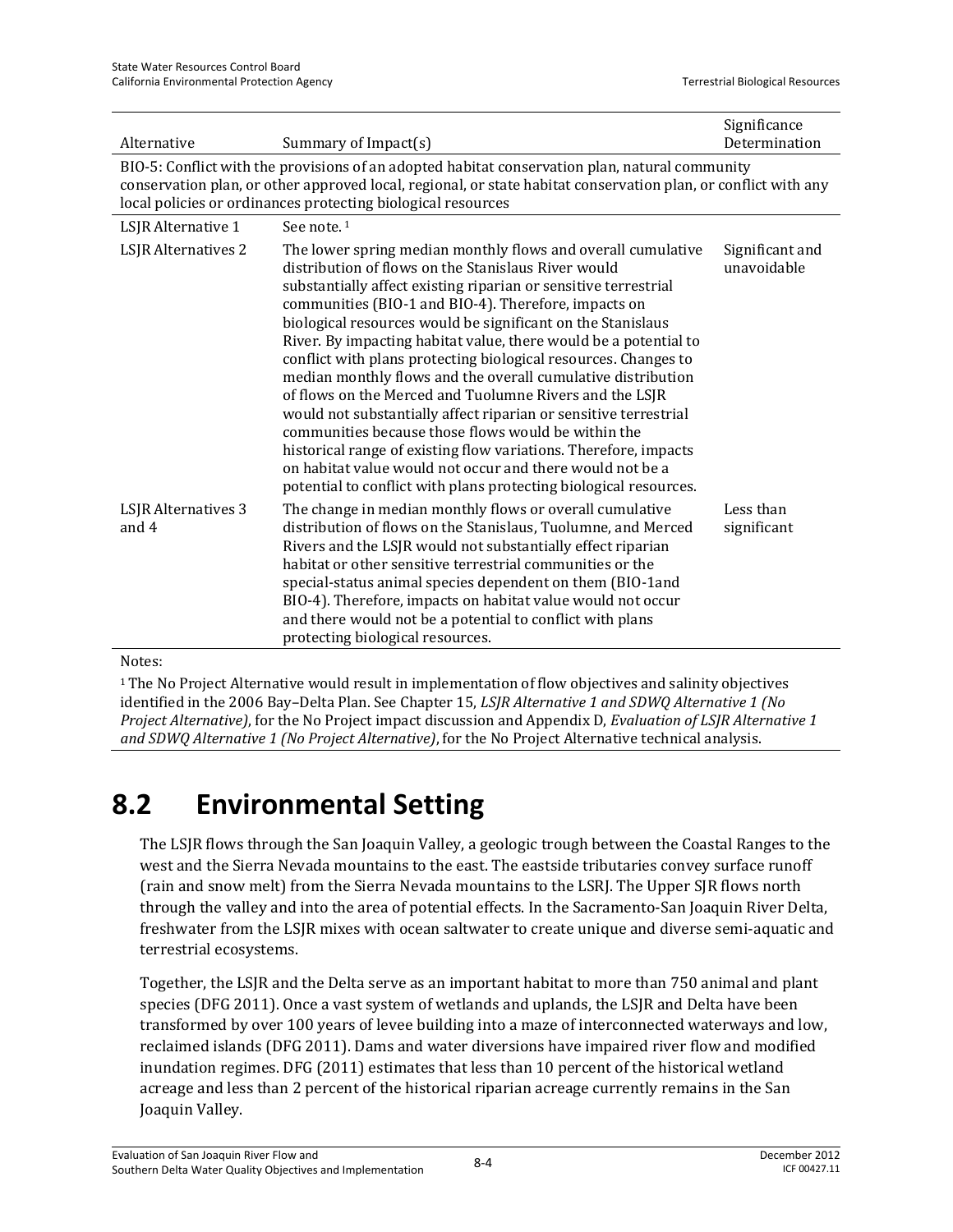The State Water Board performed a literature reviewto characterize the terrestrial biological resources in the area of potential effects for the LSJR and southern Delta. Field surveys were not conducted. Information was gathered and reviewed to identify and describe special-status plant and wildlife species that are known to exist, could potentially exist, or historically existed in the area of potential effects. For the purpose of this document, special-status species were defined as follows.

- Species listed, species proposed for listing, or candidates for possible future listing as threatened or endangered under the Endangered Species Act (ESA) (16 U.S.C., § 1531, et seq.) or California Endangered Species Act (CESA) (Fish & G. Code, § 2070).
- Plant species designated as rare under the California Native Plant Protection Act. (Fish & G. Code, § 1900 et seq.)
- Plant species considered by the California Native Plant Society (CNPS) to be "rare, threatened, or endangered in California" (Rare Plant Rank 1B and 2).
- Wildlife species considered species of special concern by the California Department of Fish and Game (DFG).

Information on special-status plant and wildlife species was compiled through a review of the following sources.

- CNPS Inventory of Rare and Endangered Plants of California, 2012.
- California Natural Diversity Database (CNDDB), 2011–2012.
- U.S. Fish and Wildlife Service (USFWS) Federal Endangered and Threatened Species Lists for the region, 2011.

# **8.2.1 Lower San Joaquin River and Tributaries**

This section describes the area of potential effects of the LSJR alternatives. Flows would only affect vegetation within the immediate area of the rivers and are not expected to affect vegetation or habitat outside the riparian corridor. The area of potential effects includes the channels of the three eastside tributaries to the LSJR and the LJSR, including the wetted areas directly adjacent to these channels that are affected by the existing flows or the LSJR alternative flows. This includes the bankfull channel below the floodplain.

Snowmelt runoff from the Sierra Nevada mountains is the major source of water to the SJR and the eastside tributaries. As a result, peak flows historically occurred in May and June. Natural overbank flooding distributed higher flows outside main river channel(s) into a complex network of sloughs, which supported large patches of riparian forest and tule marshes. This overland flooding resulted in several thousands of acres of permanent tule marsh and more than 1.5 million acres of seasonally flooded wetlands and native grasslands (USBR 2011). The natural levees and floodplains formed by these processes supported as many as 2 million acres of large, diverse riparian forests (DFG 2011). The LSJR and three eastside tributaries are now largely confined within constructed levees and bounded by agricultural and urban development. Flows are regulated through dams and water diversions, and floodplain habitats have been fragmented and reduced in size and diversity (USBR 2011).

State and federal efforts to preserve existing habitat functions have resulted in the establishment of the San Joaquin River National Wildlife Refuge and the West Hilmar Wildlife Area on the LSJR. The San Joaquin River National Wildlife Refuge was established in 1987 between the Tuolumne River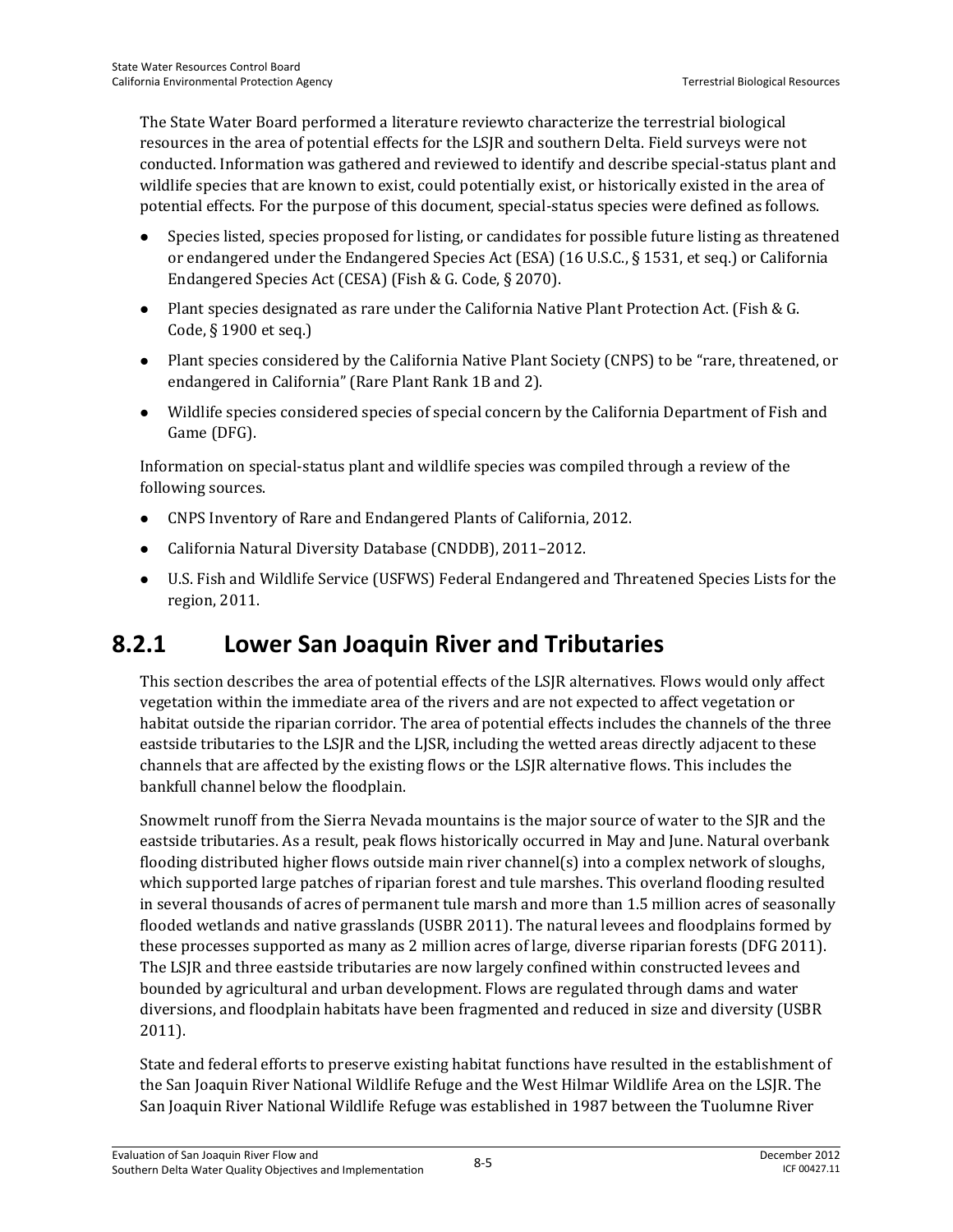and Stanislaus River confluences and encompasses more than 6,500 acres of riparian forest, wetlands, and grasslands (USFWS 2012a). The 340-acre West Hilmar Wildlife Area is on the east bank of the LSJR downstream of the Merced River confluence and consists of primarily oaks, cottonwoods, and grassland habitat, and is only accessible by boat (DFG 2012a).

Flow and sediment regulation, through the development of the rim dams, have been implicated as factors in the decline of riparian communities, both in general and specifically on the LSJR and eastside tributaries (Capon and Dowe 2006; DFG 2007; TID and MID 2011). Flow regulation has created artificially stable inter- and intra-annual hydrologic conditions, resulting in decreased peak flows, increased summer base flows, and reduction of physical processes, such as scour and sediment deposition (Stillwater Sciences 2003a). Modified hydrologic and fluvial processes influence riparian vegetation establishment, survival, and succession. The near elimination of large floods and the corresponding scouring flows that remove vegetation have allowed some riparian habitat to mature into dense, even-aged stands, which impoverishes community structure and sapling recruitment (TID and Merced ID 2011; USBR 2011). Elimination of floods also has allowed riparian scrub and trees to establish themselves in channels and gravel bars, which anchors substrates that typically are rearranged with every high flow event (TID and Merced ID 2011; USBR 2011). This evolution has contributed to simplification of channel morphology and loss of channel margins (TID and Merced ID 2011).

## **Potentially Affected Habitats**

Much of the native vegetation in the LSJR and the eastside tributaries has been replaced by introduced species or is disturbed by cultivation, grazing, and development. The extent of the river floodplains has been reduced by channeling and water management (DFG 2007; USBR 2011). Despite the loss of habitat associated with these activities, the rivers are generally flanked by a ribbon of riparian and wetland habitats.

A spatial query of the CNDDB reported the following special-status habitats to be within approximately 1,000 feet of the area of potential effects: coastal and valley freshwater marsh, great valley cottonwood riparian forest, great valley mixed riparian forest, great valley oak riparian forest, and elderberry savanna. Although not reported by the CNDDB within or near the area of potential effects, other sensitive habitats in the vicinity include northern claypan and other vernal pool types, valley needlegrass grassland, serpentine bunchgrass, valley sacaton grassland, alkali flats and playas, and chenopod scrub (State Water Board 1999; DFG 2012b).

ESA defines "critical habitat" as specific geographic areas that contain features essential for the conservation of a threatened or endangered species and that may require special management and protection (16 U.S.C., § 1532.). No federally designated critical habitat is within the area of potential effects for the LSJR or SDWQ alternatives (i.e., channels). Outside the area of potential effects on the Tuolumne and Stanislaus Rivers are critical habitat areas designated for the California tiger salamander (*Ambystoma californiense*). There is also critical habitat designated outside the area of potential effects on the Merced River for San Joaquin Valley Orcutt grass (*Orcuttia inaequalis*) (USFWS 2012b).

The following sections describe the major vegetation communities and types of land cover in the area of potential effects. Near the water bodies, habitats are dynamic and constantly shifting in response to environmental factors, such as water chemistry and water availability. Riparian plants possess adaptations that reduce physiological stress and damage when submerged or completely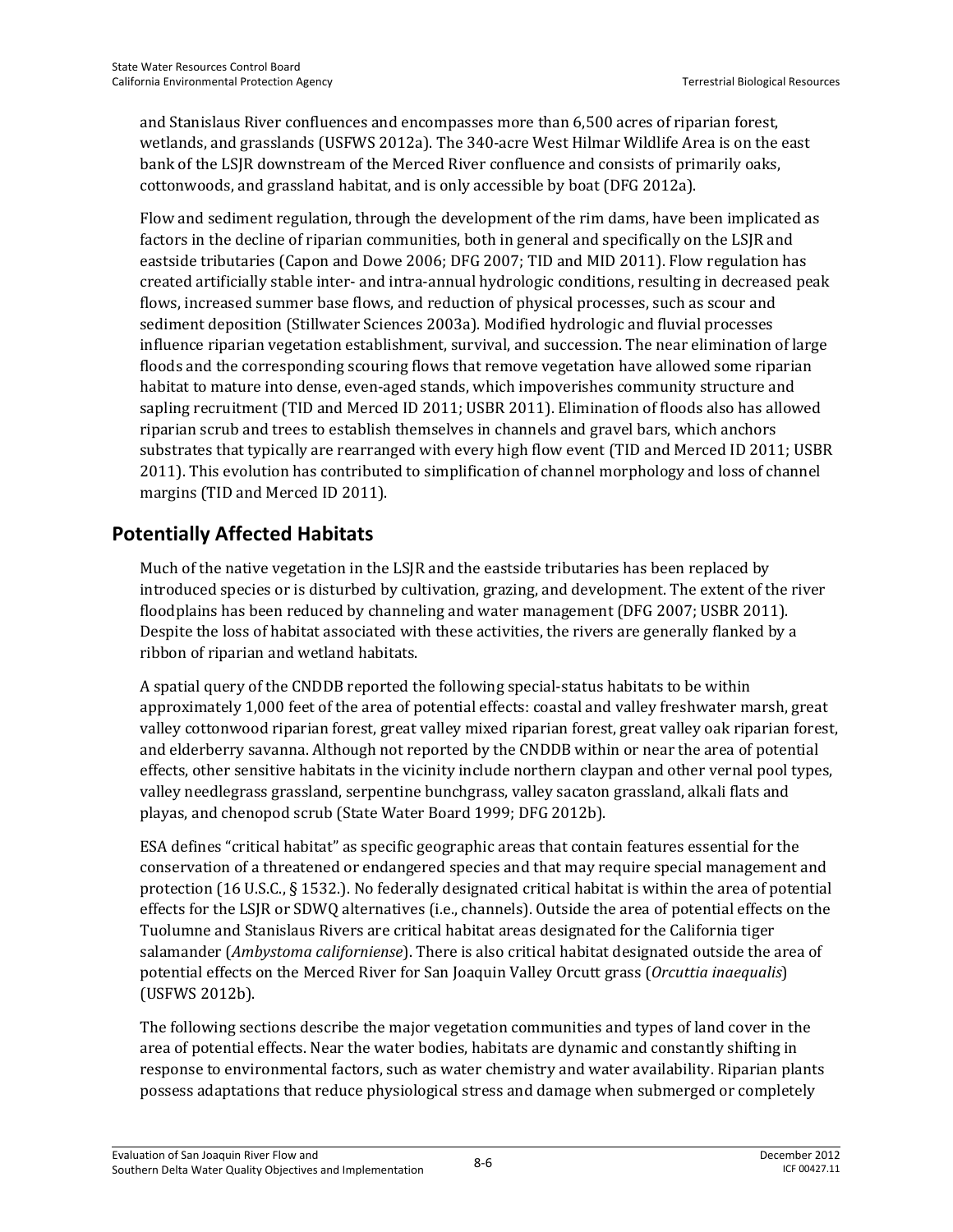exposed, such as during droughts or reservoir drawdown (Braendle and Crawford 1999; Karrenberg et al. 2002). Capon and Dowe (2006) explain:

Plants persisting in riparian habitats usually exhibit adaptations that allow them to survive through periodic episodes of fluvial disturbance. These can be either physiological or morphological adaptations, through which plants tolerate flooding as mature individuals, or life history adaptations that enable plants to tolerate the stresses associated with flooding in time or space. . . . Furthermore, this vegetation type exists in locations that already experience wide fluctuations in water availability and wave erosion.

### **Riparian Forest**

The term "riparian," as used herein, applies to the vegetation zone and other biological resources contiguous to, and affected by, surface and subsurface hydrologic features of perennial or ephemeral rivers and streams or artificial drainage ways. Riparian forests depend on a shallow groundwater table and can survive brief periods of flooding. The nature of San Joaquin Valley riparian zones is dynamic and was historically driven by annual flooding and long summer drought. Annual flooding established a frequent disturbance regime via floodplain inundation, scour, and sediment deposition that maintained vegetation recruitment, survival, and mortality while water availability during summer drought limited riparian species distribution. This cycle of flooding and drought is especially significant to pioneer woody plant species, primarily willows (*Salix* spp.) and cottonwoods (*Populus* spp.), which rely on floods for bare seed beds, water, and nutrients, and which grow roots quickly to reach permanent water tables and a secure bank footing to resist subsequent floods (Stillwater Sciences 2003a).

Regeneration statistics are not available for riparian vegetation in California, but increased spring flows are believed to generally support the growth and dispersal of these species (DFG 2011). An analysis of historical data conducted in 2006 suggests that Fremont cottonwood (*Populus fremontii*) seed release coincided with peak runoff in almost all years, whereas Goodding's black willow (*Salix gooddingii*) and narrow-leaf willow (*Salix exigua*) seed dispersals typically took place during the spring flood recession after peak runoff (TID & Merced ID 2011).

Riparian habitat has been significantly reduced by stream channelization, riprapping of stream banks, altered hydraulics, livestock grazing, and direct loss of habitat to agriculture and urban development (Riparian Habitat Joint Venture 2004; Moyle and Bennett 2008). As a result, wildlife corridors are narrow, riparian habitats are fragmented, stream temperatures have increased, channel variability has decreased, and little or no regeneration of riparian vegetation is occurring at many sites (Moyle and Bennett 2008; USBR 2011).

Riparian forest is a broad vegetation category from which at least four major subtypes can be differentiated in the area of potential effects based on the dominant species: cottonwood riparian forest, willow riparian forest, mixed riparian forest, and valley oak riparian forest (Moise and Hendrickson 2002; Sawyer et al. 2009; USBR 2011).

Cottonwood riparian forest is a multilayered riparian forest found on active, low floodplains. Common dominant trees in the overstory include Fremont cottonwood and Goodding's black willow (Sawyer et al. 2009). The midstory consists of shade-tolerant shrubs and trees, such as Oregon ash (*Fraxinus latifolia*) and California box elder (*Acer negundo*); California wild grape (*Vitis californica*) is also common. The understory typically is dominated by native grasses and forbs, such as stinging nettle (*Urtica dioica*) and sedges (*Carex* spp*.*)(Sawyer et al. 2009).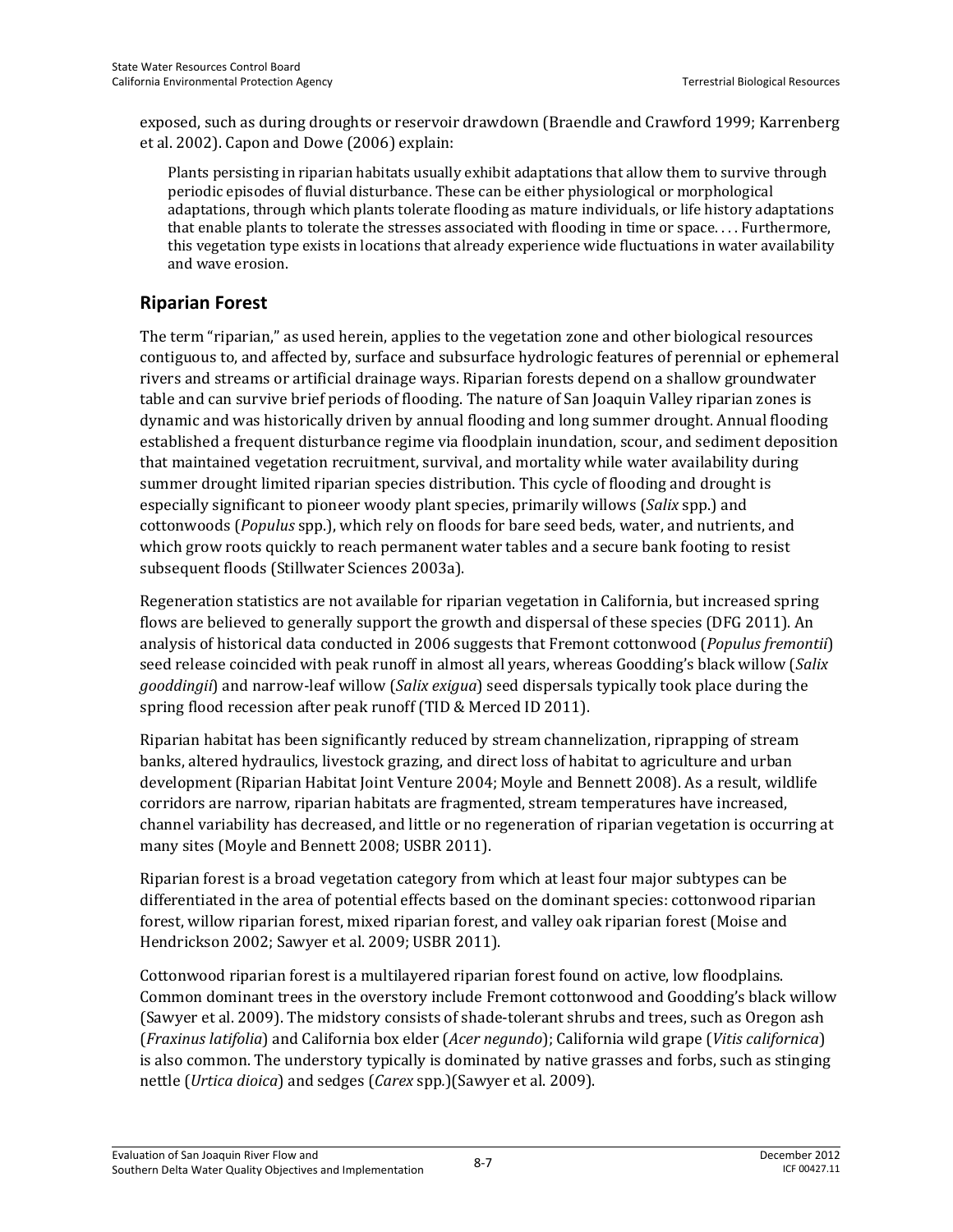Willow riparian forest is dominated by black willow, but red willow (*Salix laevigata*) and arroyo willow (*S. lasiolepis*) are also common. Occasional scattered cottonwoods, ashes, or white alders (*Alnus rhombifolia*) may be present. Cover is generally dense. California buttonbush (*Cephalanthus occidentalis*) is often present (Sawyer et al. 2009).

Mixed riparian forest is a multilayered, winter-deciduous forest generally found on the intermediate terrace of the floodplain of the LSJR and the eastside tributaries. Species dominance varies by environmental conditions, but typical dominants include Fremont cottonwood, box elder, Goodding's black willow, Oregon ash, and western sycamore (*Platanus racemosa*). Immediately along the water's edge, white alder may be found. The understory of mixed riparian forest is similar to that of cottonwood riparian forest (Sawyer et al. 2009).

Valley oak riparian forest varies from an open- to a closed-canopy habitat. This forest type is found on the higher portions of the floodplain. Besides valley oak (*Quercus lobata*), California sycamore, Oregon ash, and Fremont cottonwood are present. Common understory species are the California wild rose (*Rosa californica*), blackberry (*Rubus armeniacus* and *R. ursinus*), and California wild grape (Sawyer et al. 2009; USBR 2011).

Riparian forests provide high-quality nesting habitat for raptors, such as red-tailed hawk (*Buteo jamaicenesis*), red-shouldered hawk (*B. lineatus*), Swainson's hawk (*B. swainsoni*), and white-tailed kite (*Elanus leucurus*). Riparian forest trees also provide nesting habitat for cavity-nesting species, such as downy woodpecker (*Picoides pubescens*), wood duck (*Aix sponsa*), northern flicker (*Colaptes auratus*), ash-throated flycatcher (*Myiarchus cinerascens*), oak titmouse (*Baeolophus inornatus*), tree swallow (*Tachycineta bicolor*), and white-breasted nuthatch (*Sitta carolinensis*). Riparian forests support large populations of insects that are prey for migratory and resident birds, including Pacificslope flycatcher (*Empidonax difficilis*), western wood-pewee (*Contopus sordidulus*), olive-sided flycatcher (*C. cooperi*), warbling vireo (*Vireo gilvus*), orange-crowned warbler (*Vermivora celata*), yellow warbler (*Dendroica petechia*), Bullock's oriole (*Icterus bullockii*), and spotted towhee (*Pipilo maculatus*). Mammal species using riparian forests include coyote (*Canis latrans*), beaver (*Castor canadensis*), river otter (*Lontra canadensis*), raccoon (*Procyon lotor*), desert cottontail (*Sylvilagus audobonii*), and striped skunk (*Mephitis mephitis*) (USBR 2011).

#### **Scrub**

Scrub habitat present in the area of potential effects includes willow scrub, riparian scrub, and elderberry savanna (Moise and Hendrickson 2002).

Willow scrub is a dense assemblage of shrubs found on riverbanks, in active channels subject to scouring flows, and especially on sand and gravel point bars immediately above the active river channels. Willows may survive three consecutive months of inundation (USBR 2011). Dominant shrubs in willow scrub include sandbar willow (*Salix exigua*), arroyo willow, and red willow, although riparian trees such as Fremont cottonwood may also be present (Sawyer et al. 2009; USBR 2011).

Riparian scrub consists of woody shrubs and herbaceous species. Depending on site conditions, some areas are dominated by mugwort (*Artemisia douglasiana*) and stinging nettle and various tall weedy herbs; others are dominated by blackberry or wild rose in dense thickets, sometimes with emergent willows. Such scrub associations may be maintained by periodic disturbance from fire or flood.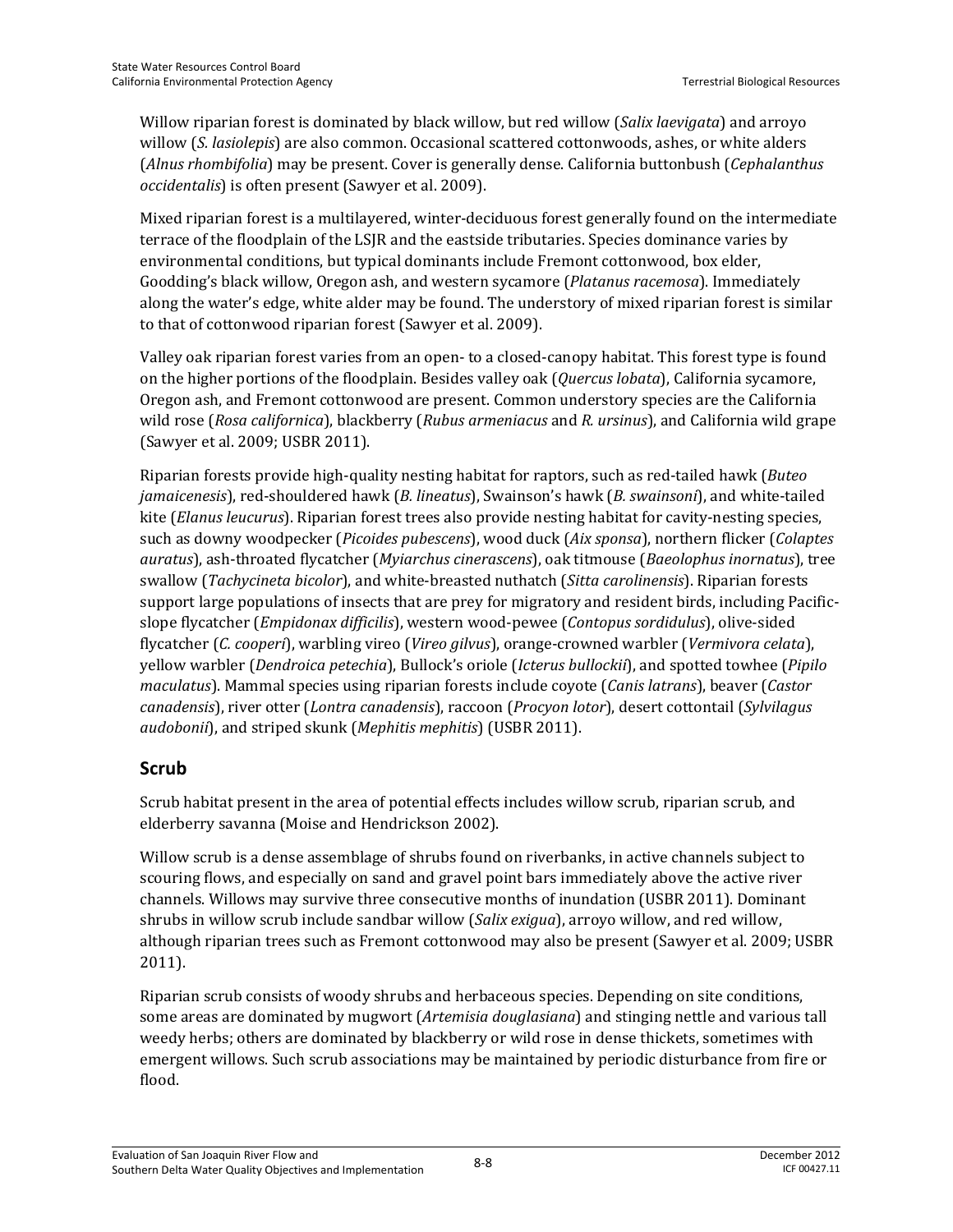Elderberry savanna is typically found on floodplains (outside active channels), and is characterized by widely spaced blue elderberry shrubs (*Sambucus mexicana*) interspersed among nonnative grasses and forbs (Sawyer et al. 2009; USBR 2011).

Bird species common to scrub habitat include various wrens (*Troglodytes* and *Thryomanes*), western wood-pewee, black phoebe (*Sayornis nigricans*), yellow-billed magpie (*Pica nuttalli*), bushtit (*Psaltriparus minimus*), buntings (*Passerina* spp.), tanagers (*Piranga* spp.), and American goldfinch (*Carduelis tristis*) (Sibley 2003; USBR 2011). Animal species using scrub habitats are similar to those described for riparian forest habitats above, but may contain a wider variety of species, such as reptiles, because there is greater habitat heterogeneity (USBR 2011).

## **Emergent Wetlands**

Emergent wetlands typically occur in the river bed adjacent to the low-flow river channels (Sawyer et al. 2009; USBR 2011). Backwaters and sloughs support emergent marsh vegetation such as common tule (*Schoenoplectus acutus*), sedges (*Carex* spp.) and cattails (*Typha* spp*.*). Marsh species require shallow, periodic flooding of muddy benches and backwater areas. More ephemeral wetlands support an array of native and nonnative herbaceous species, including western goldenrod (*Euthamia occidentalis*), smartweed (*Polygonum* spp*.*), rushes (*Juncus* spp*.*), and dock (*Rumex* spp.).

Emergent wetlands support a wide variety of wildlife, including sparrows (*Melospiza* spp.), common yellowthroat (*Geothlypis trichas*), wrens (*Cistothorus*, *Troglodytes*, and *Thryomanes*), and red-winged blackbird (*Agelaius phoeniceus*) (Sibley 2003; USBR 2011). Mammal species that use this habitat include beaver, voles (*Microtus* spp.), common muskrat (*Ondatra zibethicus*), and Norway rat (*Rattus norvegicus*). Emergent wetlands also sustain a variety of amphibians, especially Pacific chorus frog (*Pseudacris regilla*), American bullfrog (*Rana catesbeiana*) and garter snake (*Thamnophis elegans*) (DFG 2007; USBR 2011).

#### **Grassland and Pasture**

Grassland and pasture vegetation can exist adjacent to river channels on floodplains or where riparian habitat has been disturbed or converted. These locations are well drained and flood only occasionally. They are typically not connected hydrologically to the LSJR and the three eastside tributaries; therefore, grasslands and pastures are typically outside the area of potential effects.

Various assemblages of nonnative annual and perennial grasses are predominating, as well as occasional nonnative and native forbs (Sawyer et al. 2009; USBR 2011). Native grassland and bunchgrass populations may exist as well but are limited in distribution. Grasslands support a wide variety of bird species, including raptors such as northern harrier (*Circus cyaneus*) and white-tailed kite (*Elanus leucurus*), ring-necked pheasant (*Phasianus colchicus*), mourning dove (*Zenaida macroura*), burrowing owl (*Athene cunicularia*), horned lark (*Eremophila alpestris*), loggerhead shrike (*Lanius ludovicianus*), and sparrows (*Passerculus*, *Spizella*, and *Aimophila*)(Sibley 2003; USBR 2011). Mammal species that use grasslands include California vole, deer mice (*Peromyscus* spp.), California ground squirrel (*Spermophilus beecheyi*), Botta's pocket gopher (*Thomomys bottae*), desert cottontail (*Sylvilagus audobonii*), striped skunk (*Mephitis mephitis*), American badger (*Taxidea taxus*), fox, and coyote. Common amphibian and reptile species associated with grasslands in the San Joaquin Valley include western toad (*Bufo boreas*), alligator lizard (*Elgaria coerulea*), western fence lizard (*Sceloporus occidentalis*), western racer (*Coluber constrictor*), and gopher snake (*Pituophis catenifer*) (USBR 2011). There is a very low potential for the LSJR alternatives to affect this type of habitat because it is outside of the river channels and not hydrologically connected.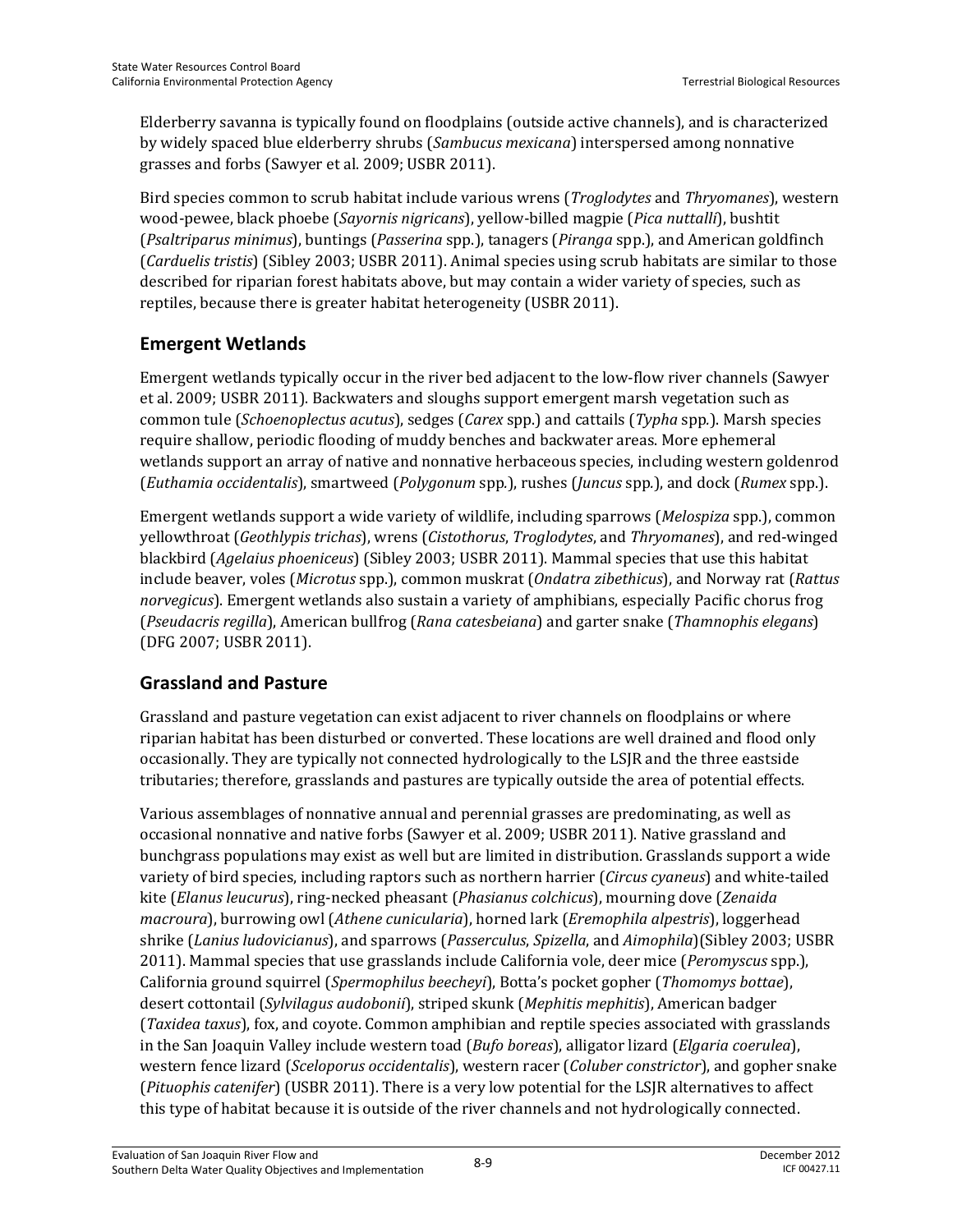### **Agriculture and Other Disturbed Areas**

Agricultural lands consist primarily of orchards (citrus, stone fruits), vineyards, and annual crops (cotton, corn, lettuce, strawberries, rice, etc.), and occasionally cattle pasture. Although some land adjacent to the river channels has been developed for agriculture, these locations are typically well drained and flood only occasionally. Cropland can provide food and cover for wildlife species, but the value of the habitat varies greatly with crop type and agricultural practices. Typically, agricultural lands provide low-value habitat for wildlife (DFG 2007).

Disturbed (ruderal) areas include roads, canals, and levees. As with agricultural habitats, low vegetation cover and low species diversity in disturbed habitats limit their value to wildlife. There is a very low potential for the LSJR alternatives to affect agriculture and disturbed habitats because they are typically located in upland areas outside of the river channel.

# **Potentially Affected Vegetation**

A spatial query of the CNDDB revealed multiple special-status plant species that could occur within potentially affected habitats (DFG 2012b). Most of these species (e.g., *Atriplex* spp.) are associated with habitats such as chenopod scrub, alkali sinks, and vernal pools that by their very nature are isolated from flowing waters. These habitats, although sometimes near active channels, are not hydrologically linked to the channels, and thus the special-status plants that require these habitats would not be affected by the LSJR alternatives. In addition, species associated with grasslands (e.g., big tar plant [*Blepharizonia plumose*) would generally be located outside of river channels and thus have a very low potential to occur in river channels. Table 8-2 shows those vegetation species that could be located within the area of potential effects.

| Scientific Name                                    | <b>Common Name</b>              | Status        | <b>Habitat Notes</b>                           |  |  |  |  |  |  |  |
|----------------------------------------------------|---------------------------------|---------------|------------------------------------------------|--|--|--|--|--|--|--|
| Eryngium racemosum                                 | Delta button-celery             | CE, CNPS 1B.1 | Associated with riparian<br>scrub.             |  |  |  |  |  |  |  |
| Orcuttia inaequalis                                | San Joaquin Valley Orcutt grass | FT, CE        | Grows on alluvial fans and<br>stream terraces. |  |  |  |  |  |  |  |
| Source: DFG 2012b                                  |                                 |               |                                                |  |  |  |  |  |  |  |
| FT = Federally listed as threatened                |                                 |               |                                                |  |  |  |  |  |  |  |
| $CE = California$ listed as endangered             |                                 |               |                                                |  |  |  |  |  |  |  |
| CNPS (California Native Plant Society) rarity rank |                                 |               |                                                |  |  |  |  |  |  |  |

| Table 8-2. Special-Status Plants With Potential to Occur within the Area of Potential Effects |  |
|-----------------------------------------------------------------------------------------------|--|
|-----------------------------------------------------------------------------------------------|--|

# **Invasive Plants Within Potentially Affected Habitats**

Invasive plants are species that are not native to the area, generally persist without human assistance, and impact the environment to which they are introduced (Simberloff et al. 1997; USBR 2011). There are a number of governmental agencies and nongovernmental organizations that have goals to limit or remove invasive species (see Sections 8.3.1 and 8.3.2). The term "invasive plant" differs from the classification terms "nonnative," "exotic," or "introduced plant" because it describes those nonnative plant species that displace native species on a large enough scale to alter habitat functions and values. The term "noxious weed" is used by government agencies for invasive nonnative plants that have been defined as pests by law or regulation (DFG 2007).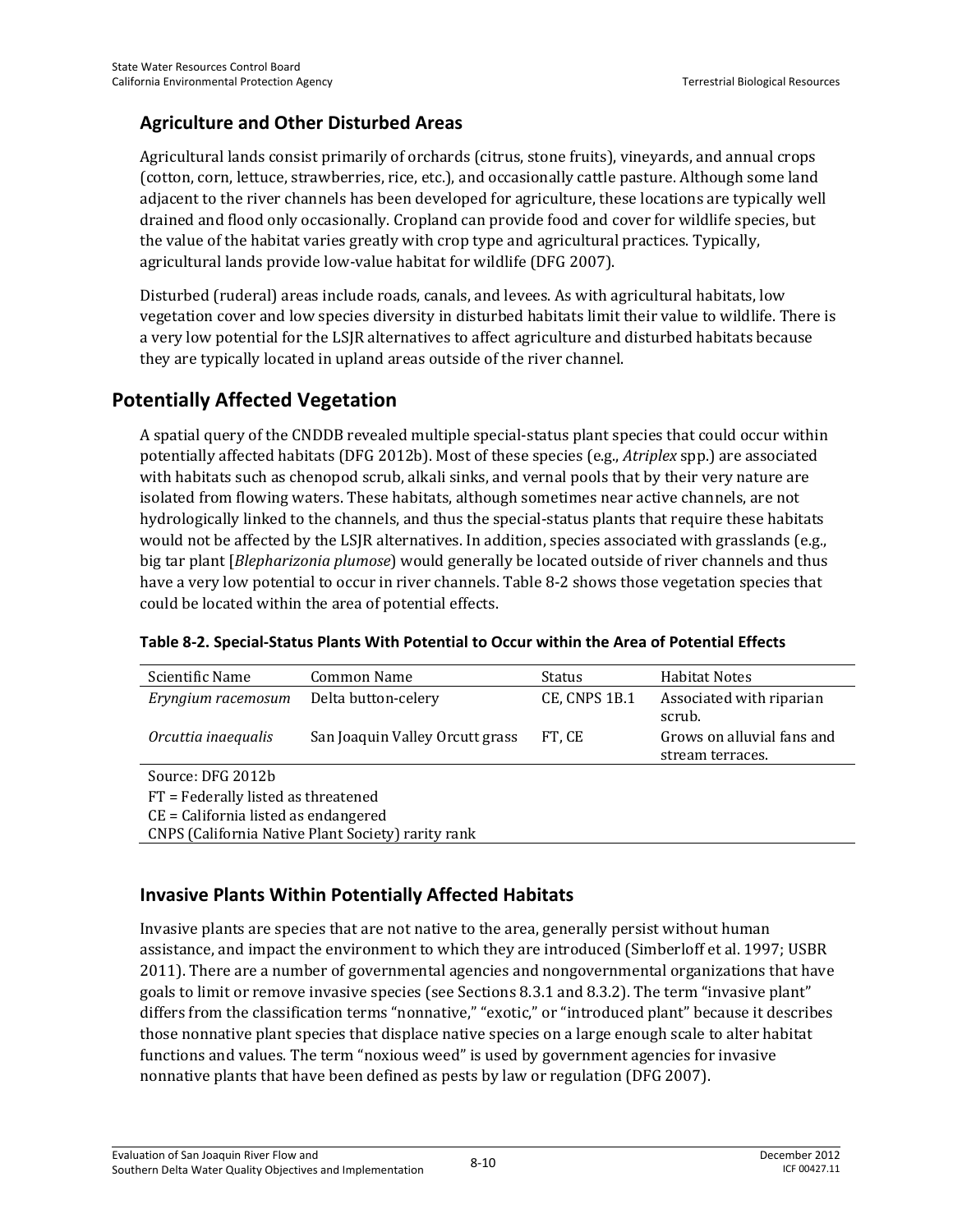Invasive riparian plants, especially giant reed (*Arundo donax*) and salt cedar (*Tamarix* spp*.*), displace native riparian vegetation and provide lower-quality habitat for native wildlife (DFG 2007). Invasive plants may not sustain the rich invertebrate communities or provide forage for terrestrial wildlife as effectively as do native riparian plants (DFG 2007; USBR 2010). Invasive riparian plants also colonize channel and floodplain surfaces that can alter hydrologic processes and interfere with flood control (Moyle and Bennett 2008; USBR 2010, 2011). Removal or control of invasive riparian plants constitutes a substantial investment of capital resources (DFG 2007; USBR 2010).

Some of the most prevalent invasive plants in the area of potential effects are: red sesbania (*Sesbania punicea*); salt cedar; giant reed; purple loosestrife (*Lythrum salicaria*); Chinese tallow (*Sapium sebiferum*); tree-of-heaven (*Ailanthus altissima*); Eucalyptus (*Eucalyptus* spp*.*); pampas grass (*Cortaderia selloana*); fig (*Ficus* spp*.*); Himalayan blackberry (*Rubus armeniacus*); white mulberry (*Morus alba*); castor bean (*Ricinus communis*); Lombardy poplar (*Populus nigra*); and tree tobacco (*Nicotiana glauca*) (DFG 2007; USBR 2010, 2011). Also prevalent in the area of potential effects are emergent and submergent invasive aquatic plants, such as parrot feather, milfoils (*Myriophyllum* spp*.*), and water primrose (*Ludwigia* spp*.*); herbaceous weeds, such as thistles (*Centaurea* spp*.*, *Cirsium* spp*.*, *Carduus* spp*.*, etc.); European annual grasses (*Avena* spp*.*, *Cynodon*  spp*.*, *Echinochloa* spp*.*, etc.); and numerous forbs that compete with native riparian species for shoreline and low floodplain establishment and growth sites.

Reduction of habitat quality in riparian ecosystems has contributed to the decline of native tree species and opened a niche for invasion by salt cedar in the western United States (Shafroth et al. 1995; Carter and Nippert 2012). In many riparian areas, salt cedar has replaced stands dominated by native Fremont cottonwood, decreasing habitat quality for native species and altering fluvial processes (Shafroth et al. 1995). Smaller peak flows in the river channels as a result of managed flow releases have also reduced leaching of salts from floodplain soils, perhaps favoring the salt-tolerant plants such as salt cedar (Shafroth et al. 1995).

## **Potentially Affected Wildlife**

Historically, the San Joaquin Valley was composed of wetlands, grasslands, broad riparian corridors, scrub, and bunchgrass habitats. The valley supported a diverse assemblage of wildlife species, such as bison, elk, and grizzly bears. However, agricultural, urban, and commercial development have reduced, fragmented, and heavily modified natural habitat on the valley floor. Although few large mammals remain in the San Joaquin Valley, the remnant habitat continues to support a diverse group of vertebrate and invertebrate species (DFG 2003). A spatial query of the CNDDB revealed 18 special-status animal species reported to occur within the area of potential effects (DFG 2012b); these species are listed in Table 8-3.

#### **Nonnative Wildlife**

The introduction of nonnative wildlife species can be detrimental to native species assemblages. The distribution and abundance of nonnative wildlife species in the area of potential effects are not fully documented, but species include American bullfrog (*Lithobates catesbeiana*), red swamp crayfish (*Procambarus clarkii*), red-eared slider (*Trachemys scripta*), European snails (e.g., *Helix* spp*.*), and Chinese mitten crab (*Eriocheir sinensis*) (USBR 2010).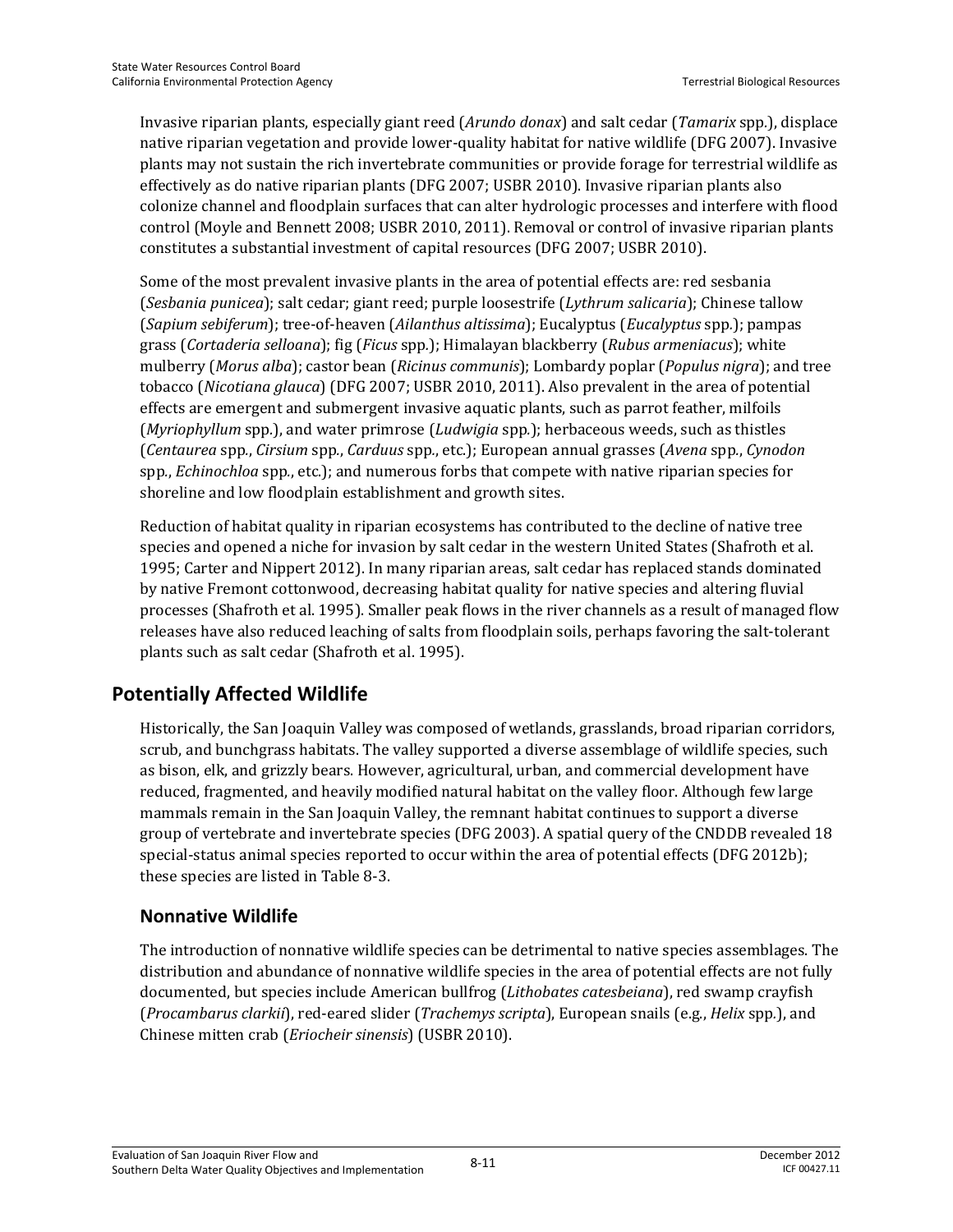| Scientific Name                         | <b>Common Name</b>                   | <b>Status</b> | <b>Habitat Notes</b>                                                                                                                                                                                 |
|-----------------------------------------|--------------------------------------|---------------|------------------------------------------------------------------------------------------------------------------------------------------------------------------------------------------------------|
| Actinemys<br>marmorata                  | western pond turtle                  | CSC           | Slack- or slow-water aquatic habitat. Tulloch<br>Reservoir implements a special-species plan.                                                                                                        |
| Agelaius tricolor                       | tricolored blackbird                 | CSC, MB       | Marsh and scrub habitats used for nesting.                                                                                                                                                           |
| Antrozous pallidus                      | pallid bat                           | <b>CSC</b>    | Grassland, scrub, and forest.                                                                                                                                                                        |
| Ardea herodias                          | great blue heron                     | CSC, MB       | Saltwater and freshwater marshes, sloughs,<br>riverbanks, and reservoirs (lakes). Forages in<br>grasslands and agricultural fields.                                                                  |
| Branta hutchinsii<br>leucopareia        | Aleutian Canada goose                | Delisted      | Forages on pastures, harvested fields, and wetlands;<br>roosts on flooded fields and ponds at night.                                                                                                 |
| Buteo swainsoni                         | Swainson's hawk                      | CT, MB        | Nests in riparian areas.                                                                                                                                                                             |
| Calicina breva                          | Stanislaus harvestman                | CSC           | Various habitats.                                                                                                                                                                                    |
| Coccyzus<br>americanus<br>occidentalis  | western yellow-billed<br>cuckoo      | CE, MB        | Uses riparian areas for cover, foraging, and breeding.                                                                                                                                               |
| Desmocerus<br>californicus<br>dimorphus | valley elderberry<br>longhorn beetle | <b>FT</b>     | Dependent on the elderberry shrub, a riparian<br>species.                                                                                                                                            |
| Egretta thula                           | snowy egret                          | CSC, MB       | Marshes, swamps, shorelines, mudflats, and ponds.                                                                                                                                                    |
| Haliaeetus<br>leucocephalus             | bald eagle                           | CE, MB        | Requires large, old-growth trees or snags in mixed<br>stands near large bodies of water or free-flowing<br>rivers with abundant fish.                                                                |
| Lasiurus blossevillii                   | western red bat                      | CSC           | Associated with riparian habitat.                                                                                                                                                                    |
| Myotis yumanensis                       | Yuma myotis                          | CSC           | Optimal habitats are open forests and woodlands<br>with sources of water over which to feed.                                                                                                         |
| Neotoma fuscipes<br>riparia             | San Joaquin Valley<br>woodrat        | FE            | Restricted primarily to riparian areas where trees<br>and brush are found.                                                                                                                           |
| Pandion haliaetus                       | Osprey                               | CSC, MB       | Wide range of habitats near water, primarily<br>reservoirs (lakes), rivers, and coastal waters with<br>adequate supplies of fish.                                                                    |
| Perognathus<br>inornatus inornatus      | San Joaquin pocket<br>mouse          | CSC           | Dependent on riparian forests with dense<br>understory. Present in Caswell Memorial State Park<br>on the Stanislaus River.                                                                           |
| Rana aurora<br>draytonii                | California red-legged<br>frog        | FT, CSC       | Permanent and semipermanent aquatic habitats<br>such as creeks and coldwater ponds with emergent<br>and submergent vegetation and riparian species<br>along the edges.                               |
| Sylvilagus bachmani<br>riparius         | riparian brush rabbit                | FE, CE        | Dependent on riparian forests with dense<br>understory that include floodplains with upland area<br>for retreat from high waters. Present in Caswell<br>Memorial State Park on the Stanislaus River. |
| Source: DFG 2012b                       |                                      |               |                                                                                                                                                                                                      |
| $FF = Federsllv listed$ as endangered   |                                      |               |                                                                                                                                                                                                      |

#### **Table 8-3. Special-Status Animals With Potential to Occur in the Area of Potential Effects**

FE = Federally listed as endangered

FT = Federally listed as threatened

MB = Migratory Bird Act

CE = California listed as endangered CT = California listed as threatened

CSC = California species of special concern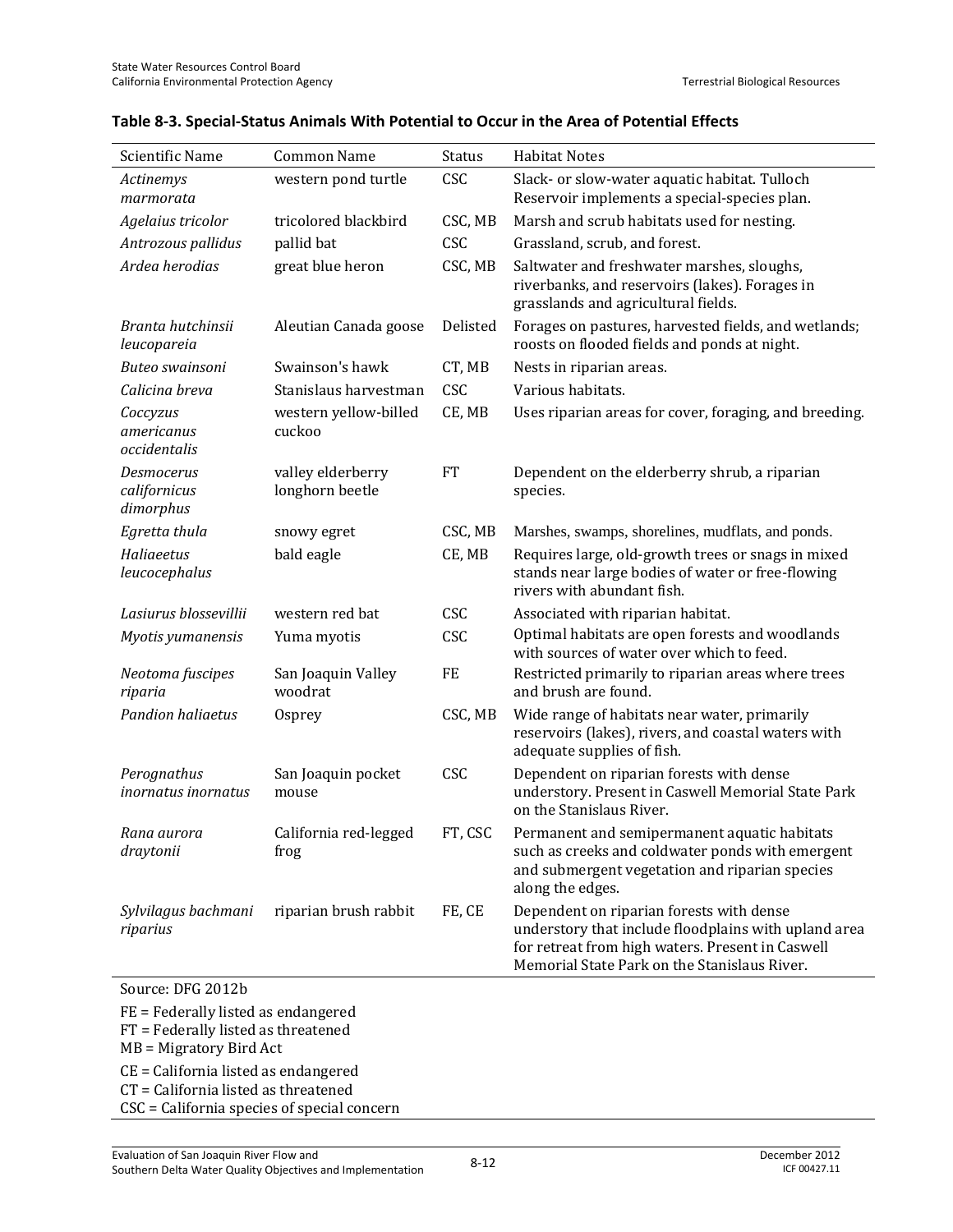# **8.2.2 Southern Delta**

The southern Delta once consisted of tidal marshlands, numerous islands, and hundreds of miles of waterways. Upland islands, meandering natural levees, and terraces supported woody riparian vegetation, grassland, and shrubs. Marshlands were drained and reclaimed for irrigated agriculture (DFG 2007). Today, agricultural land dominates the southern Delta. Levees typically have waterside slopes that are covered with riprap and actively maintained, which includes regular herbicide application to control vegetation. Interior areas of most islands are actively farmed and contain little or no natural vegetation. Consequently, most remaining undisturbed plant communities and most special-status species occur on in-channel islands with no levees (DFG 2007).

The vegetation, wildlife, and special-status species of the area of potential effects for the SDWQ alternatives are similar to that of the area of potential effects for the LSJR alternatives. The following is a discussion of vegetation, wildlife, and special-status species that are specific to the area of potential effects for the SDWQ alternatives.

# **Potentially Affected Habitats**

The southern Delta contains numerous and varied vegetation communities and land cover types. The majority of the area of potential effects is nonflooded agriculture, followed by grassland, orchards, and vineyards (particularly in the southwestern portion of the southern Delta) (DFG 2005). A spatial query of the CNDDB revealed the following special-status habitats reported within the area of potential effects: great valley cottonwood riparian forest, great valley mixed riparian forest, great valley oak riparian forest, and northern claypan vernal pool (DFG 2012b). With the exception of northern claypan vernal pools, these habitats are discussed above. Vernal pool habitats are not discussed further because they are isolated from the waterways that could be modified by the plan amendments. There is no critical habitat designated for terrestrial species in the southern Delta. Near the waterways and within the area of potential effects, the dominant habitat types are aquatic. These habitat types are discussed below.

## **Tidal Freshwater Emergent Wetland**

Tidal freshwater emergent wetland habitat is typically a transitional community between tidal perennial aquatic, riparian, and various terrestrial upland communities. It often occurs at the shallow, slow-moving, or stagnant edges of fresh waterways in the intertidal zone and is subject to frequent, long duration flooding. Tidal freshwater emergent wetland habitat is distributed in narrow, fragmented bands along island levees, in-channel islands, shorelines, sloughs, and shoals. In the southern Delta, bulrushes (*Scirpus* spp.), tules, and common reed (*Phragmites australis*) are often the dominant plant species within this community type.

#### **Tidal Mudflat**

Tidal mudflat habitat typically occurs as sparsely vegetated sediment deposits in the intertidal zone between the mean higher high tide and the mean lower low water level. It is typically associated with the tidal freshwater wetland community at its upper edge and the tidal perennial aquatic community at its lower edge. The tidal mudflat natural community is ephemeral and owes its physical existence to sediment erosion and deposition processes that vary throughout the Delta. At least two special-status plant species, Mason's lilaeopsis (*Lilaeopsis masonii*) and Delta mudwort (*Limosella subulata*), are found in this community type (Fiedler et al. 2007).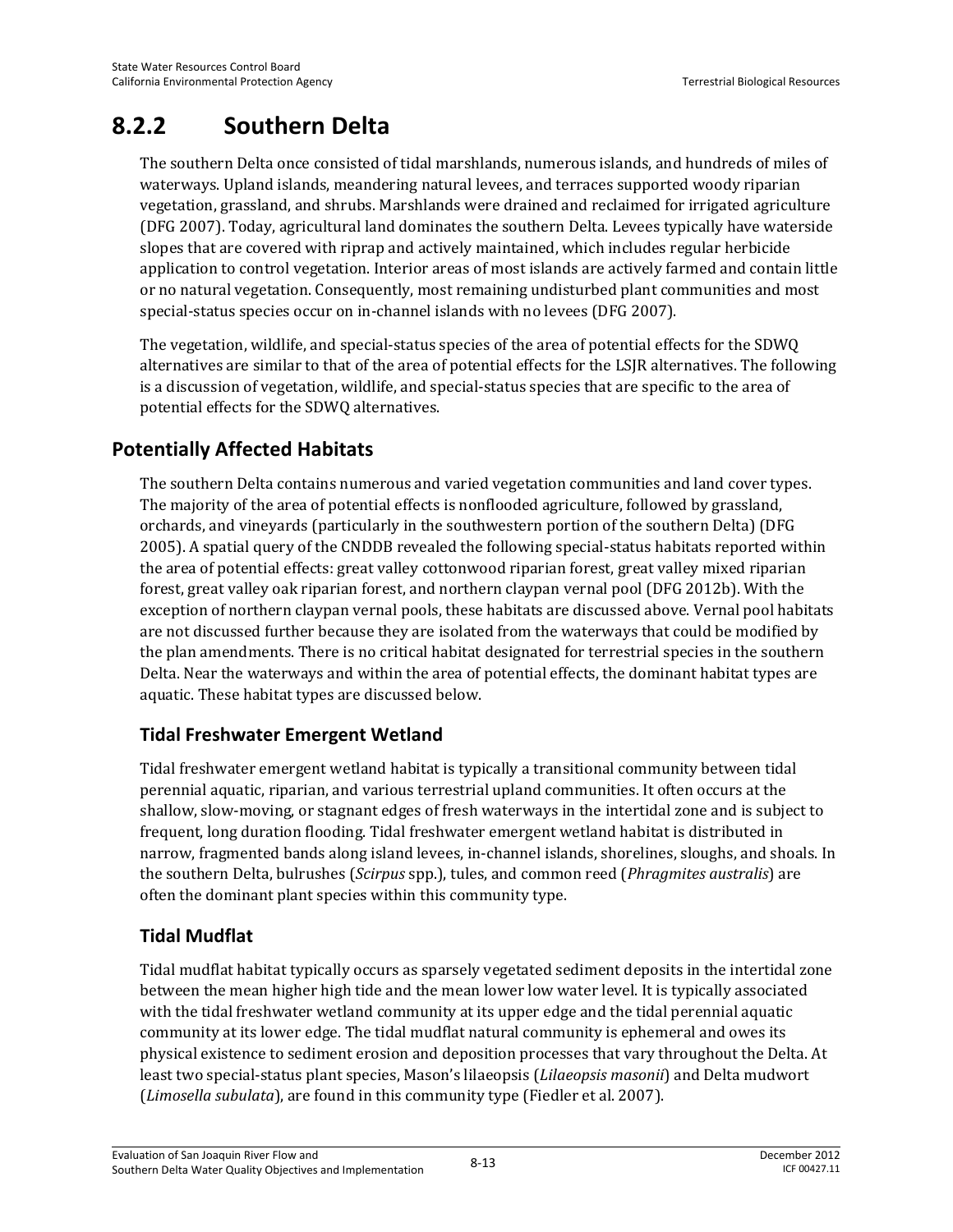### **Nontidal Perennial Aquatic**

Nontidal perennial aquatic habitat can be found in association with any terrestrial habitat and often transitions into nontidal freshwater perennial emergent wetland and riparian habitats. Specific plant species vary with water depth and distance from shore and include submerged aquatic species (e.g., pondweed [*Potamogeton* spp.] and Brazilian waterweed [*Egeria densa*]) and floating aquatic vegetation (e.g., duckweed [*Lemna* spp.]) and water hyacinth [*Eichhornia crassipes*]). This community is often dominated by nonnative species and may alter the environment by increasing rates of sediment and organic matter accumulation (BDCP 2010).

#### **Nontidal Freshwater Perennial Emergent Wetland**

These perennially-saturated wetlands are composed of emergent vegetation that cannot tolerate perpetual exposure to saline or brackish conditions. Nontidal freshwater perennial emergent wetland habitat occurs adjacent to nontidal perennial aquatic and riparian natural communities, typically occurring as associated pockets of habitat (BDCP 2010).

## **Potentially Affected Vegetation**

A spatial query of the CNDDB revealed special-status plant species with potential to occur within the area of potential effects (Table 8-4) (DFG 2012b). The species associated with riparian forests are discussed above for the LSJR alternatives. Vegetation unique to the southern Delta area of potential effects is discussed below.

| Scientific Name                                | Common Name               | <b>Status</b>   | <b>Habitat Notes</b>                                                           |
|------------------------------------------------|---------------------------|-----------------|--------------------------------------------------------------------------------|
| Cirsium crassicaule                            | slough thistle            | CNPS 1B.1       | Chenopod scrub, marshes and<br>swamps, sloughs, and riparian scrub.            |
| Eryngium racemosum                             | Delta button-<br>celery   | CE              | Riparian scrub.                                                                |
| Hibiscus lasiocarpos                           | woolly rose-<br>mallow    | <b>CNPS 2.2</b> | Freshwater marsh.                                                              |
| Lathyrus jepsonii var.<br>jepsonii             | Delta tule pea            | CNPS 1B.2       | Freshwater and brackish marshes.                                               |
| Lilaeopsis masonii                             | Mason's lilaeopsis        | CNPS 1B.1       | Intertidal brackish and freshwater<br>marshes along streambanks.               |
| Limosella subulata                             | Delta mudwort             | <b>CNPS 2.1</b> | Marshes and swamps, muddy or sandy<br>intertidal flats.                        |
| Symphyotrichum lentum                          | Suisun Marsh aster        | CNPS 1B.2       | Freshwater and brackish marshes.                                               |
| Trichocoronis wrightii<br>var. <i>wrightii</i> | Wright's<br>trichocoronis | <b>CNPS 2.1</b> | Meadows, marshes and swamps,<br>riparian forest, and alkaline vernal<br>pools. |
| Source: DFG 2012b                              |                           |                 |                                                                                |

#### **Table 8-4. Special-Status Plants With Potential to Occur within the Area of Potential Effects**

CE = California listed as endangered

CNPS = rarity rank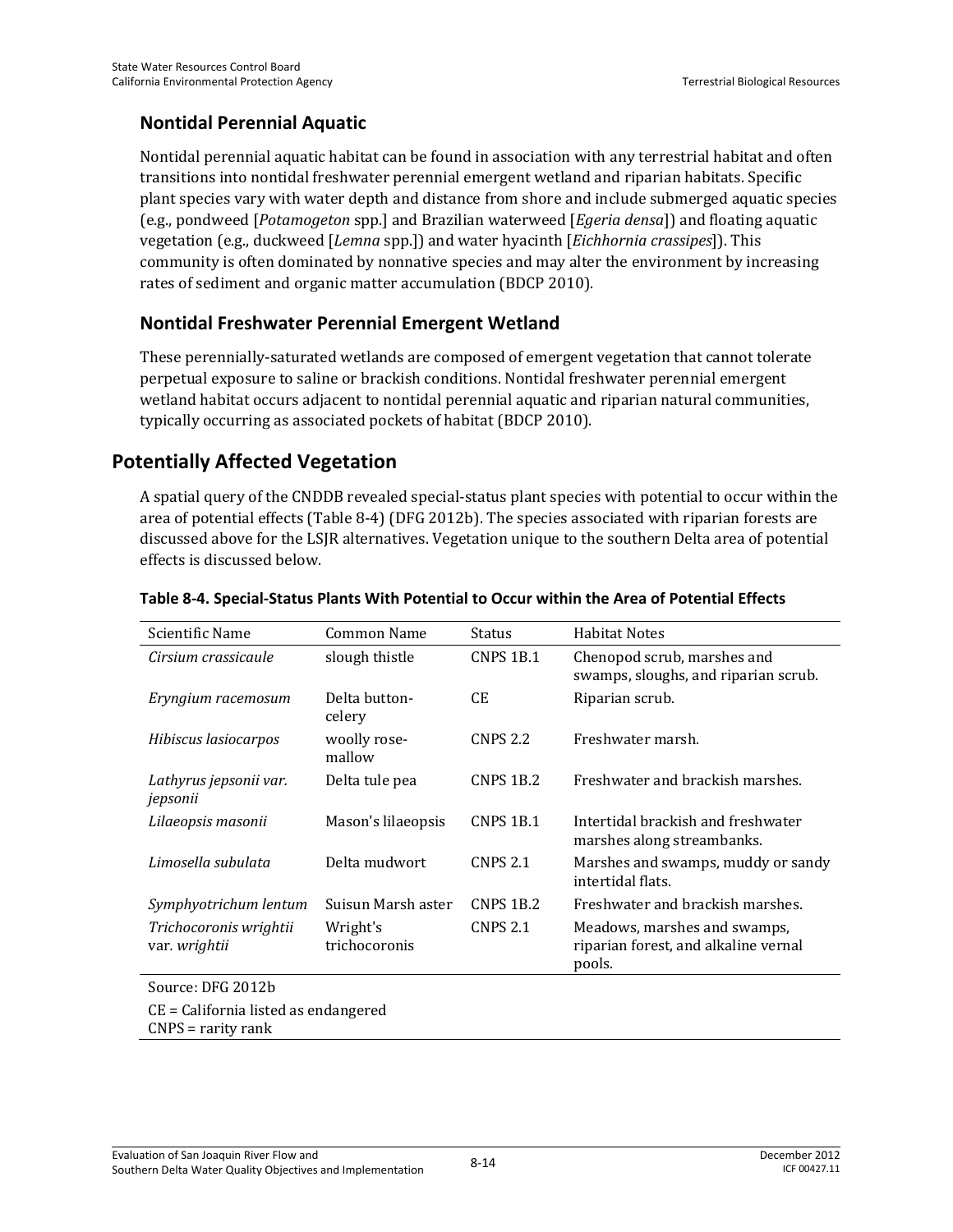# **Invasive Plants Within Potentially Affected Habitats**

Some of the most prevalent invasive plants in the area of potential effects are thistles, European annual grasses, salt cedar, giant reed, Chinese tallow, tree-of-heaven, Eucalyptus, pampas grass, edible fig, Himalayan blackberry, white mulberry, castor bean, Lombardy poplar, tree tobacco, and emergent and submergent invasive aquatic plants (DFG 2007; USBR 2010, 2011). Invasive plants displace native vegetation and provide lower-quality habitat for native wildlife (DFG 2007). Invasive plant stands may not sustain rich invertebrate communities or provide forage for terrestrial wildlife as effectively as do native communities (DFG 2007; USBR 2010). Invasive riparian plants also colonize channel and floodplain surfaces that can alter hydrologic processes and interfere with flood control (Moyle and Bennett 2008; USBR 2010, 2011).

# **Potentially Affected Wildlife**

More than 200 species of wildlife utilize the terrestrial habitats of the Delta (DFG 2003). Wildlife habitats in the area of potential effects include agricultural land, riparian forest, riparian scrub, emergent freshwater marsh, mudflats, grassland, and rangeland. The Delta is particularly important to waterfowl migrating via the Pacific Flyway. The principal attraction for waterfowl is winterflooded fields, mainly cereal crops, which provide food and extensive seasonal wetlands. The Delta and other Central Valley wetlands provide winter habitat for 60 percent of the 5 million waterfowl on the Pacific Flyway and 90 percent of all waterfowl that winter in California (DFG 2003). About 27 species of waterfowl are found in the Delta and LSJR (DFG 2003). Raptor species, including bald eagle, prairie falcon (*Falco mexicanus*), and great-horned owl (*Bubo virginianus)*, hunt in the wetlands, grasslands, and riparian habitats. Many passerines, including species of flycatchers, swallows, warblers, blackbirds, and sparrows, nest, forage, or overwinter in the variety of habitats associated with the Delta. Upland game birds include dove, pheasant, chukar, and quail. Shorebirds include gulls, terns, plovers, sandpipers, herons, and egrets (DFG 2003).

Small mammals find suitable habitat in the Delta and upland areas. Vegetated levees, remnants of riparian forest, and undeveloped islands still sustain about 40 species of mammals (DFG 2003). Species include muskrat, mink, river otter, beaver, raccoon, gray fox, California ground squirrel, antelope ground squirrel, and skunk.

Herpetofauna of the area include garter, gopher, night, and king snakes; western pond turtle; leopard, fence, alligator, and side-blotched lizards; skinks and whiptails; red-legged frogs, yellowlegged frogs, tree frogs, and bullfrogs; and tiger and slender salamanders. The southern Delta is also home to thousands of insect and other invertebrate species, such as over a hundred beetle species and many rare native bees (e.g. Adrenidae)(Powell and Hogue 1979).

The loss or alteration of most of the natural habitat in the Delta has resulted in the decline of the Delta's sensitive and rare terrestrial species. A spatial query of the CNDDB revealed multiple specialstatus animal species within the area of potential effects (Table 8-5) (DFG 2012b). Many of the species are avian and dependent on the availability of riparian habitat.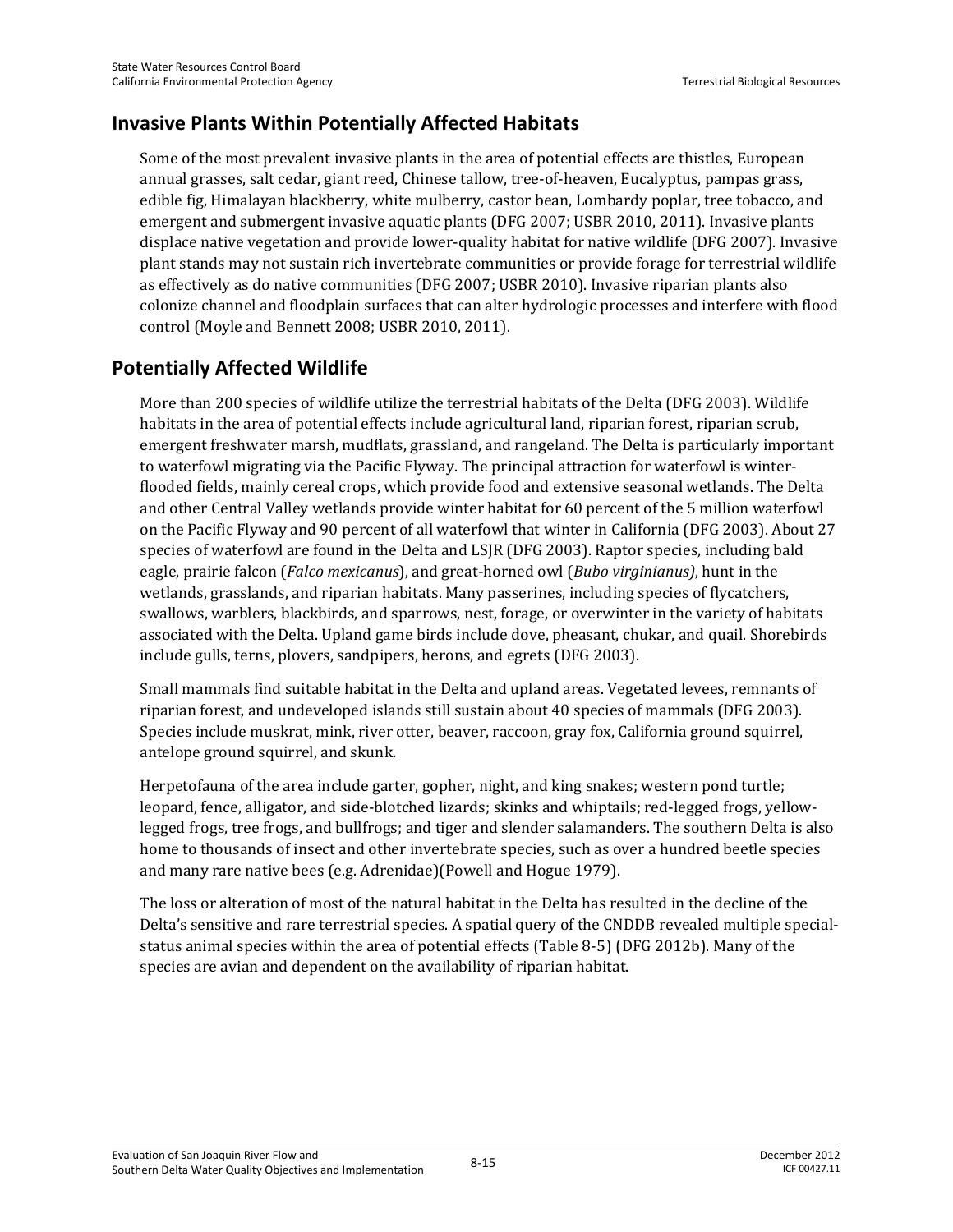### **Nonnative Wildlife**

The introduction of nonnative wildlife species can be detrimental to native species assemblages. The distribution and abundance of nonnative wildlife species in the area of potential effects are not fully documented in the southern Delta, but among the species that occur are red fox (*Vulpes vulpes*), common starling (*Sturnus vulgaris*), American bullfrog, brown-headed cowbird (*Molothrus ater*), and feral pig and cat (DFG 2003).

# **8.3 Regulatory Setting**

# **8.3.1 Federal**

Relevant federal programs, policies, plans, or regulations related to terrestrial biological resources are described below.

# **Federal Endangered Species Act of 1973**

USFWS and the National Marine Fisheries Service implement ESA (16 U.S.C., § 1531, et seq.). Threatened and endangered species on the federal list (50 CFR § 17.11, 17.12) are protected from "take" (direct or indirect harm), unless an ESA Section 10 (16 U.S.C., § 1539) Permit is granted or an ESA Section 7 (16 U.S.C., § 1536) BO with incidental take provisions is obtained. Pursuant to the requirements of ESA, an agency reviewing a proposed project within its jurisdiction must determine whether any federally listed species may be present in the project area and determine whether the proposed project would have a potentially significant impact upon such species. Under ESA, habitat loss is considered to be an impact on the species. In addition, the agency is required to determine whether the project would be likely to jeopardize the continued existence of any species proposed to be listed under ESA or result in the destruction or adverse modification of critical habitat proposed to be designated for such species (16 U.S.C.  $\S$  1536(a)(2)). Species that are candidates for listing are not protected under ESA; however, USFWS advises that a candidate species could be elevated to listed status at any time, and, therefore applicants should regard these species with special consideration.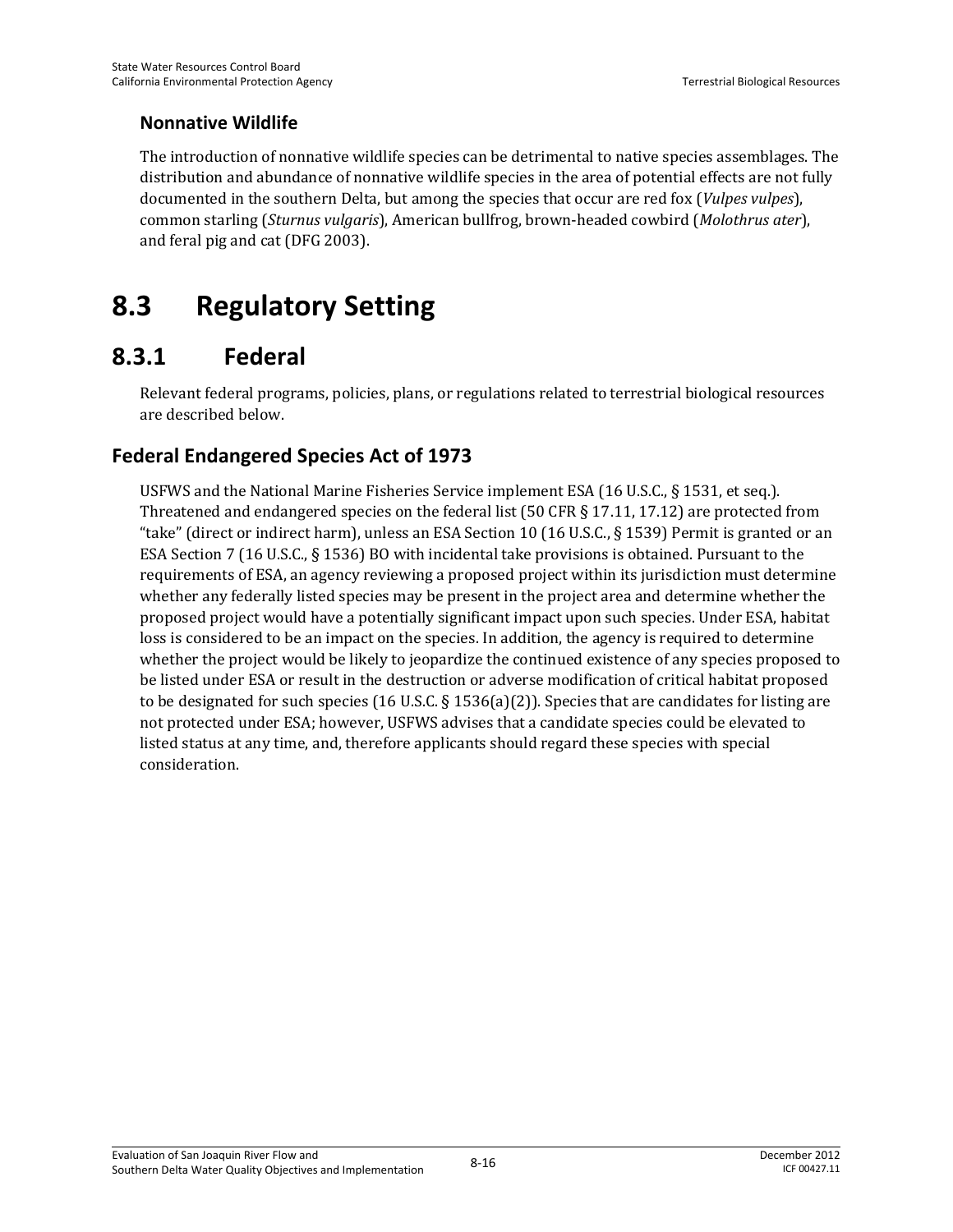| Scientific Name                                                                                                                                                                       | <b>Common Name</b>                   | Status            | <b>Habitat Notes</b>                                                                                                                             |  |  |  |  |  |
|---------------------------------------------------------------------------------------------------------------------------------------------------------------------------------------|--------------------------------------|-------------------|--------------------------------------------------------------------------------------------------------------------------------------------------|--|--|--|--|--|
| Actinemys marmorata                                                                                                                                                                   | western pond turtle                  | CSC               | Uses slack- or slow-water aquatic<br>habitat.                                                                                                    |  |  |  |  |  |
| Agelaius tricolor                                                                                                                                                                     | tricolored blackbird                 | CSC,<br><b>MB</b> | Uses marsh and scrub habitats for<br>nesting.                                                                                                    |  |  |  |  |  |
| Ambystoma<br>californiense                                                                                                                                                            | California tiger<br>salamander       | FT, CE            | Inhabits grassland and oak woodland<br>habitats below 1,500 feet which have<br>scattered ponds, intermittent streams,<br>or vernal pools.        |  |  |  |  |  |
| Anthicus sacramento                                                                                                                                                                   | Sacramento anthicid<br>heetle        | CSC               | Inhabits sandy substrate among willows<br>in riparian habitats.                                                                                  |  |  |  |  |  |
| Athene cunicularia                                                                                                                                                                    | burrowing owl                        | CSC,<br>MB        | Uses open, dry grasslands, deserts,<br>prairies, farmland, and scrublands with<br>abundant active and abandoned<br>mammal burrows inside levees. |  |  |  |  |  |
| Buteo swainsoni                                                                                                                                                                       | Swainson's hawk                      | CT, MB            | Nests in a variety of tree species often in<br>or near riparian habitat. Forages in<br>grasslands and agricultural fields.                       |  |  |  |  |  |
| Circus cyaneus                                                                                                                                                                        | northern harrier                     | CSC,<br>MB        | Nests and forages in grasslands and<br>agricultural fields, often at the edge of<br>marshes.                                                     |  |  |  |  |  |
| Coccyzus americanus<br>occidentalis                                                                                                                                                   | western yellow-billed<br>cuckoo      | CE, MB            | Uses riparian areas for cover, foraging,<br>and breeding.                                                                                        |  |  |  |  |  |
| Desmocerus californicus<br>dimorphus                                                                                                                                                  | valley elderberry longhorn<br>beetle | <b>FT</b>         | Dependent on the elderberry shrub, a<br>riparian species.                                                                                        |  |  |  |  |  |
| Falco columbarius                                                                                                                                                                     | Merlin                               | MB                | Prefers open habitats such as<br>grasslands, marshlands, deserts, coasts,<br>sand dunes and steppes.                                             |  |  |  |  |  |
| Neotoma fuscipes<br>riparia                                                                                                                                                           | San Joaquin Valley<br>woodrat        | FE                | Restricted primarily to riparian areas<br>where trees and brush are found.                                                                       |  |  |  |  |  |
| Perognathus inornatus<br>inornatus                                                                                                                                                    | San Joaquin pocket mouse             | CSC               | Dependent on riparian forests with<br>dense understory.                                                                                          |  |  |  |  |  |
| Sylvilagus bachmani<br>riparius                                                                                                                                                       | riparian brush rabbit                | FE, CE            | Dependent on riparian forests with<br>dense understory that include<br>floodplains with upland area for retreat<br>from high waters.             |  |  |  |  |  |
| Taxidea taxus                                                                                                                                                                         | American badger                      | <b>CSC</b>        | Uses grasslands and levees.                                                                                                                      |  |  |  |  |  |
| Xanthocephalus<br>xanthocephalus                                                                                                                                                      | yellow-headed blackbird              | CSC,<br>МB        | Uses wetlands.                                                                                                                                   |  |  |  |  |  |
| Source: DFG 2012b                                                                                                                                                                     |                                      |                   |                                                                                                                                                  |  |  |  |  |  |
| FE = Federally listed as endangered<br>FT = Federally listed as threatened<br>MB = Migratory Bird Act<br>CE = California listed as endangered<br>CT = California listed as threatened |                                      |                   |                                                                                                                                                  |  |  |  |  |  |
| CSC = California species of special concern                                                                                                                                           |                                      |                   |                                                                                                                                                  |  |  |  |  |  |

#### **Table 8-5. Special-Status Animals With Potential to Occur within the Area of Potential Effects**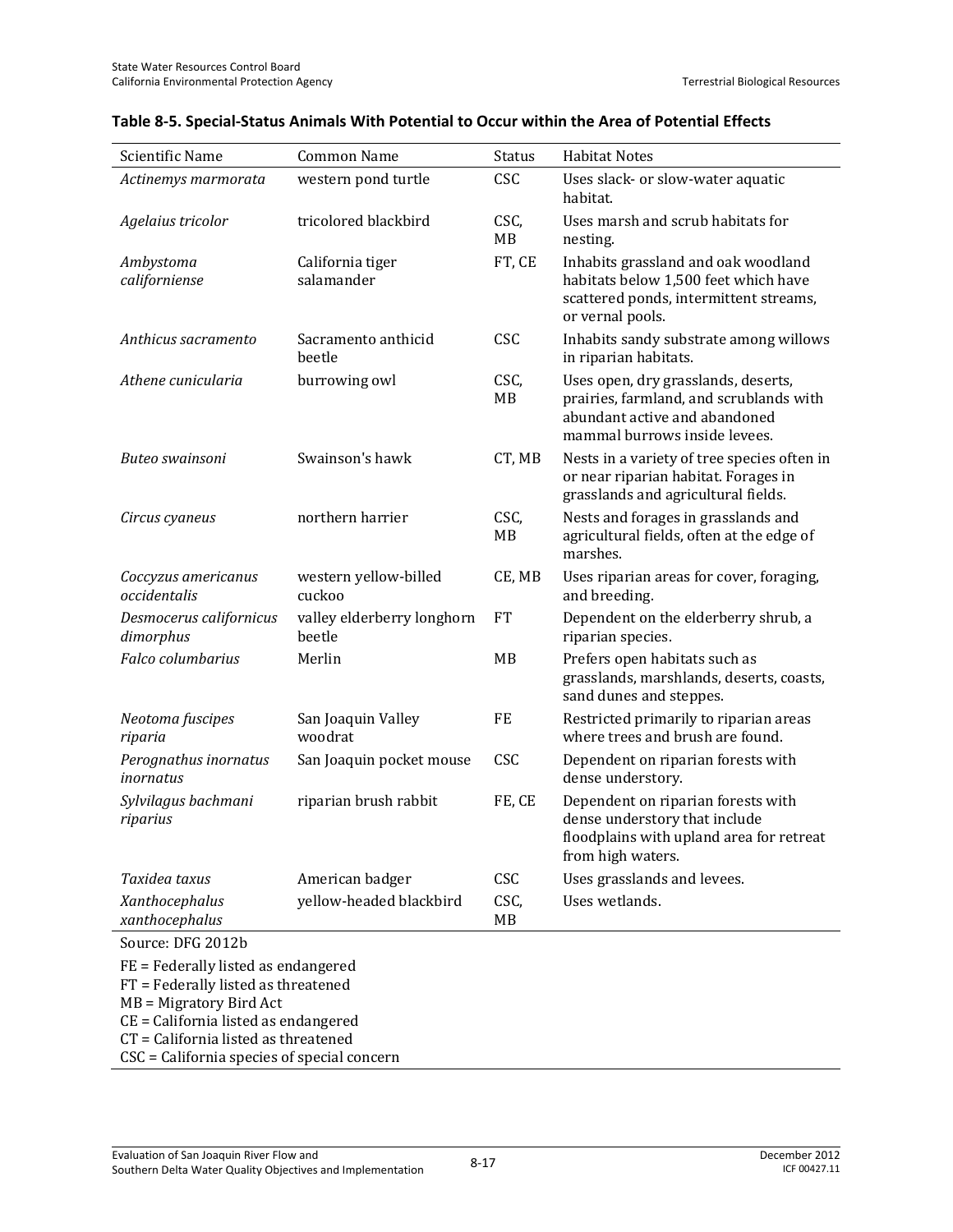# **Recovery Plan for Upland Species of California**

The R*ecovery Plan for Upland Species of California* (Recovery Plan) was released by USFWS in 1998. This plan addresses 34 species of plants and animals that occur in the San Joaquin Valley that are either federally listed as threatened or endangered, or are candidates for listing or species of concern. The ultimate goal is to delist the 11 endangered and threatened species addressed in the plan and ensure the long-term conservation of the other 23 species (USFWS 1998). The plan provides for both an ecosystem approach and a community-level strategy to conservation planning. USFWS also uses the plan to determine recommendations and requirements during endangered species consultation for these species. While not regulatory in nature, the Recovery Plan needs to be taken into consideration when analyzing potential impacts on upland natural community habitats in the San Joaquin Valley to ensure that projects do not prevent or impair the future long-term implementation success of the Recovery Plan.

### **National Wildlife Refuge System Improvement Act of 1997**

Comprehensive Conservation Plans (CCP) are required under the National Wildlife Refuge System Improvement Act of 1997 and are prepared by USFWS. The San Joaquin River National Wildlife Refuge has prepared a final CCP. The primary goals of the CCP are: conserve and protect the natural diversity of migratory birds, resident wildlife, fish, and plants through restoration and management of riparian, upland, and wetland habitats on refuge lands; contribute to the recovery of threatened/endangered species, as well as the protection of populations of special-status wildlife and plant species and their habitats; provide optimum wintering habitat for Aleutian Canada geese to ensure their continued recovery; coordinate the natural resource management of the San Joaquin River National Wildlife Refuge in the context of the larger Central Valley/San Francisco ecoregion; provide the public with opportunities for compatible, wildlife-dependent visitor services to enhance understanding, appreciation, and enjoyment of natural resources at the San Joaquin River National Wildlife Refuge.

## **Migratory Bird Treaty Act of 1918**

Under the Migratory Bird Treaty Act of 1918 (16 U.S.C., §§ 703–712), migratory bird species and their nests and eggs that are on the federal list (50 C.F.R., § 10.13) are protected from injury or death. Disturbances must be reduced or eliminated during the nesting cycle.

## **Bald and Golden Eagle Protection Act of 1940**

The Bald and Golden Eagle Protection Act of 1940 (16 U.S.C. § 668) specifically protects bald and golden eagles from harm and prohibits trade in parts of these species.

## **Federal Power Act**

The Federal Powers Act includes provisions requiring that the Federal Energy Regulatory Commission (FERC) take into account the value of fish and wildlife resources when licensing hydroelectric projects. Section 10 of the Federal Power Act requires FERC to consider resource agency recommendations regarding the protection of wildlife and establishes a federal statutory basis for FERC to impose monitoring obligations on hydroelectric projects. In many instances, this has resulted in hydropower operators regulated by FERC () developing invasive species management plans.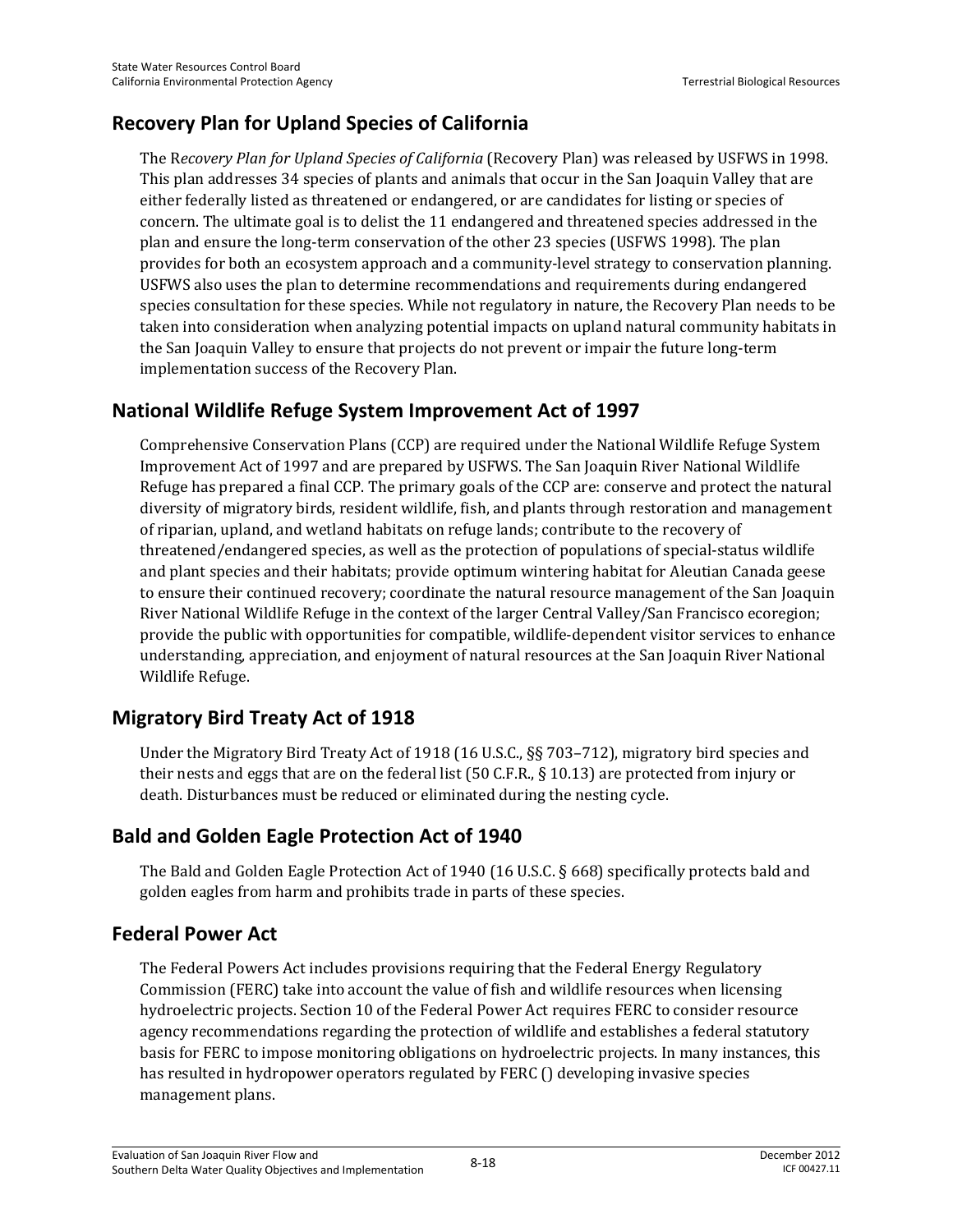# **8.3.2 State**

Relevant state programs, policies, plans, or regulations related to terrestrial biological resources are described below.

# **California Endangered Species Act of 1970**

CESA (Fish & G. Code, § 2050 et seq.; Cal. Code Regs, tit. 14, § 783 et seq.) prohibits "take" (defined as hunt, pursue, catch, capture, or kill) of species listed under CESA. A CESA permit must be obtained if a project will result in take of listed species, either during construction or over the life of the project. Fish and Game Code Section 2081 establishes an incidental take permit program for state-listed species. Under CESA, DFG has the responsibility for maintaining a list of threatened and endangered species designated under state law (Fish & G. Code, § 2070). DFG also maintains lists of species of special concern that serve as watch lists. Impacts on species on the CESA list would be considered significant and would require mitigation.

## **Species Protected Under the California Fish and Game Code**

California Fish and Game Code Sections 4700, 5050, and 5515 designate certain mammal, amphibian, and reptile species as "fully protected," making it unlawful to take, possess, or destroy these species except under issuance of a specific permit. California Fish and Game Code Sections 3503, 3503.5, and 3800 prohibit the possession, incidental take, or needless destruction of covered birds, nests or eggs. California Fish and Game Code Section 3511 designates certain bird species "fully protected," making it unlawful to take, possess, or destroy these species except under issuance of a specific permit.

## **California Native Plant Protection Act of 1977**

The California Native Plant Protection Act of 1977 (Fish & G. Code, § 1900 et seq.) requires DFG to establish criteria for determining if a species or variety of native plant is endangered or rare. Section 1913 of the code requires that landowners notify DFG at least 10 days prior to initiating activities that will destroy a listed plant to allow for the salvage of plant material.

## **California Invasive Species Plans**

There are several state invasive species plans used to control the infiltration of invasive species and reduce their prevalence. Various state agencies including DFG, California Department of Food and Agriculture (CDFA), California Department of Parks and Recreation, and California State Lands Commission have oversight over invasive species. Existing state invasive species control programs include the following.

- The California Department of Boating and Waterways (CDBW) is the lead agency for the survey and control of Brazilian waterweed and water hyacinth in the Delta.
- The Noxious Weed Information Project (NWIP), a product of CDFA, provides maps and other information for CDFA, biologists, and the general public (http://www.cdfa.ca.gov/plant/ipc/noxweedinfo/noxweedinfo\_hp.htm).
- California Invasive Plant Council's (Cal-IPC ) mission is to protect California's lands and waters from ecologically-damaging invasive plants through science, education, and policy. They work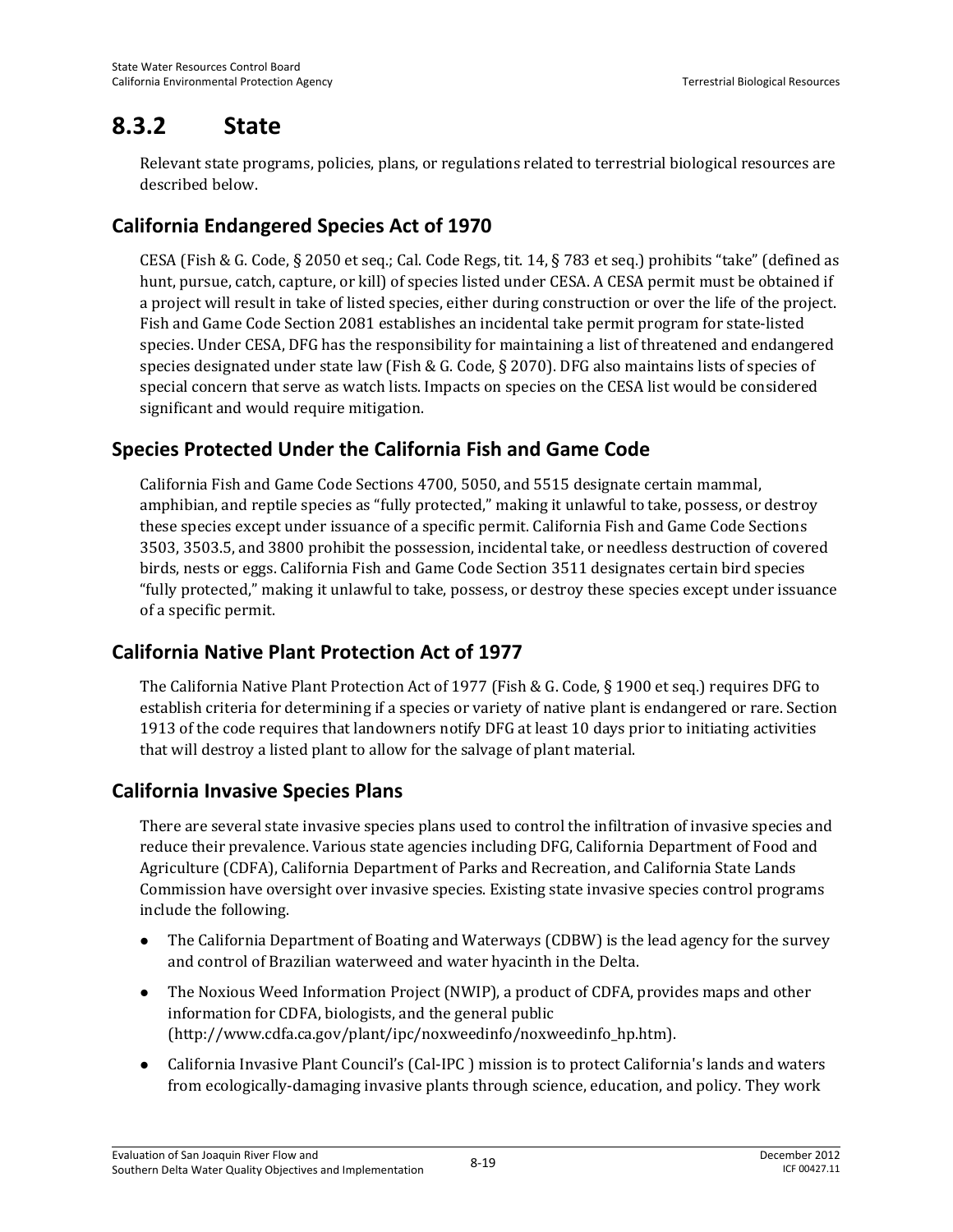closely with agencies, industry, and nonprofit organizations to support research, restoration work, and public education (http://www.cal-ipc.org/ip/index.php).

### **California Weed Management Areas**

California's Weed Management Area (WMA) program was created by AB 1168 in 1999. The California Department of Food and Agriculture reviews proposals from established weed management areas and awards funding. Weed management areas must have their goals and objectives defined in a strategic plan to receive funding.

The Sierra-San Joaquin Noxious Weed Alliance (Fresno, Madera, and Mariposa Counties) was formed in 1998 and leads programs targeting the early detection and eradication on noxious weeds, as well as specific programs targeting star thistle. The Central Sierra Partnership Against Weeds covers Calaveras and Tuolumne Counties. In Calaveras County, projects have focused specifically on the location and eradication of certain invasive species. (Cal-IPC. 2006–2012).

# **8.3.3 Regional or Local**

Relevant regional or local programs, policies, plans, or regulations related to terrestrial biological resources are described below. Although local policies, plans, or regulations are not binding on the State of California, below is a description of relevant ones.

## **San Joaquin County Multi-Species Habitat Conservation Plan**

The *San Joaquin County Multi-Species Habitat Conservation and Open Space Plan* was approved in 2001. The geographic scope covers all of San Joaquin County and includes lands within the legal Delta boundary (County of San Joaquin 2000). The habitat conservation plan (HCP) is a 50-year plan and covers a wide variety of federal, state, and other special-status species in San Joaquin County. One of the primary goals of the HCP is to preserve open space, which includes wetland and riparian habitats. Participation in the HCP is voluntary for both local jurisdictions and project applicants. Only agencies adopting the HCP would be covered by the HCP.

#### **General Plans**

General plans guide land development within their jurisdictions. Policies and objectives related to natural resources identified in local general plans typically complement state and federal regulations regarding biological resources and protect open space and native biotic communities. General plan policies related to terrestrial biological resources are summarized below.

#### **Calaveras County**

The Open Space Element of the *Calaveras County General Plan* addresses the relationship between open space and the protection of rare and endangered species and ecologically sensitive areas (Calaveras County 1996). Policy V-1A and Policy V-2A require review of proposed developments for potential impacts on significant habitats or potential to cause sedimentation of water bodies. Policy V-3A requires review of proposed development for potential impacts on riparian areas.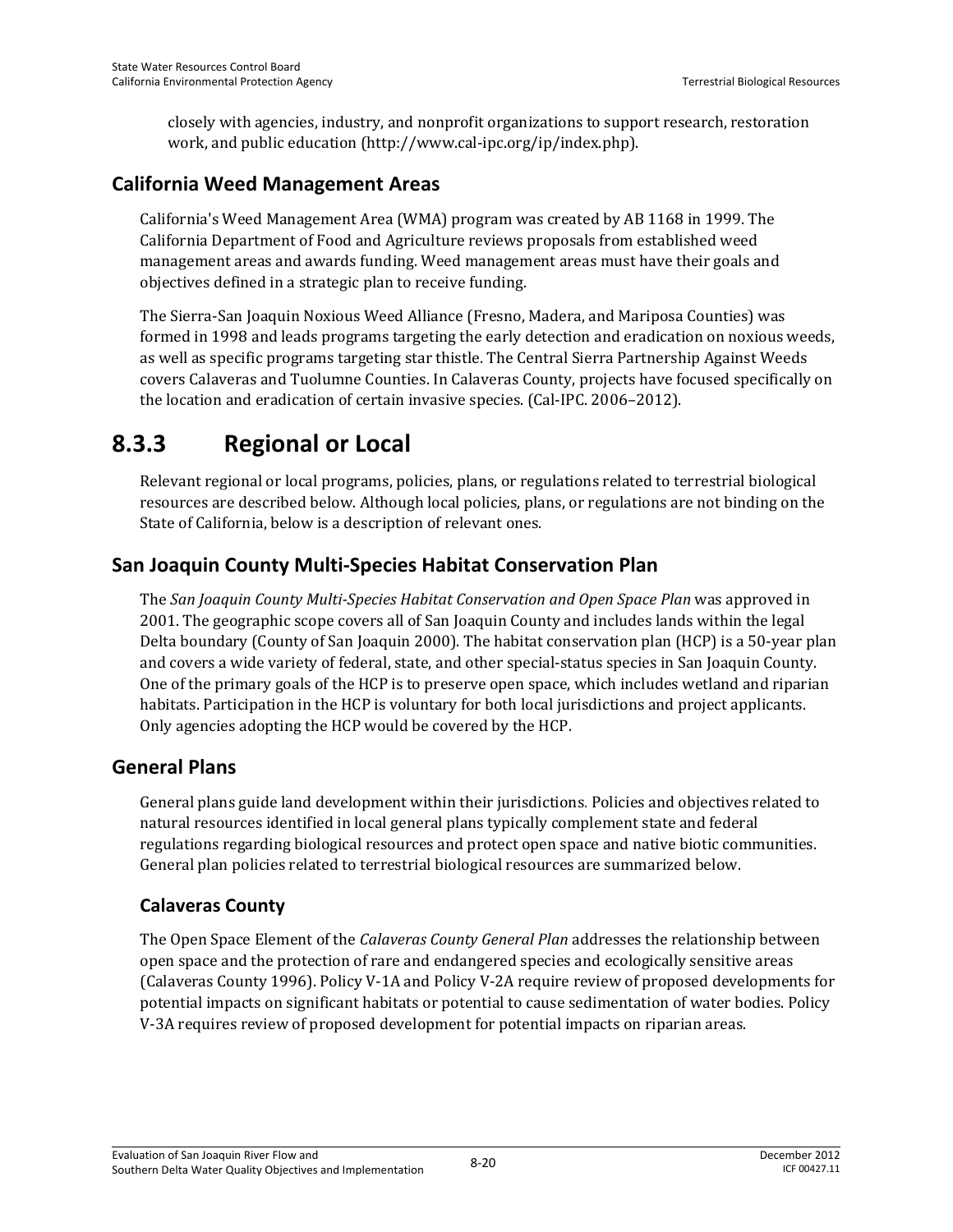#### **Tuolumne County**

The *Tuolumne County General Plan* (1996) includes policies to maintain biological resource conservation programs (Policy 4.J.2), and support no net loss of wetlands (Policy 4.J.5) and other sensitive habitats (Policy 4.J.6).

#### **Stanislaus County**

The Conservation/Open Space Element (Chapter 3) of the *Stanislaus County General Plan* (Stanislaus County 1994) establishes goals and policies for the management of natural resources and the preservation of open space lands. Policy 3 protects sensitive wildlife habitat and plant life identified by the county or by state or federal agencies, Policy 4 protects woodlands and other native hardwood habitat, and Policy 30 protects the habitats of rare and endangered fish and wildlife species.

#### **Merced County**

Policies in the Open Space/Conservation Chapter of the *Merced County General Plan* (1990) are primarily focused on development and land use. Specific policies ensure adequate protection and monitoring of development projects near rare and endangered species habitats and protect significant aquatic and waterfowl habitats from excessive water withdraws.

#### **Mariposa County**

The *Mariposa County General Plan* (2006) outlines programs for the management and conservation of natural resources, including water conservation to sustain riparian communities (Policy 11-2d). The diversity of native ecosystems and plant and animal species in the county is preserved through the Mariposa County Environmental Conservation Program, standards that reduce or eradicate invasive species, and compliance with state and federal regulations (Policy 11-4a).

#### **San Joaquin County**

The *San Joaquin County General Plan* includes open space policies that protect resource areas from adverse impacts of development, including protection of habitat for threatened, rare, and endangered species. The County requires that water projects incorporate safeguards for fish and wildlife, and stipulates that no public action shall significantly diminish the county's wildlife and vegetative resources. The plan protects strips of habitat along waterways and encourages the restoration and enhancement of degraded ecosystems (San Joaquin County 1992).

# **8.4 Impact Analysis**

This section lists the thresholds used to define impacts on terrestrial biological resources. It describes the methods of analysis and the approach to determine the significance of impacts on terrestrial biological resources. It also identifies impacts that are not evaluated further in the impact discussion. The impact discussion describes the changes to baseline resulting from the alternatives and incorporates the thresholds for determining whether those changes are significant. Measures to mitigate (i.e., avoid, minimize, rectify, reduce, eliminate, or compensate for) significant impacts accompany the impact discussion, where appropriate.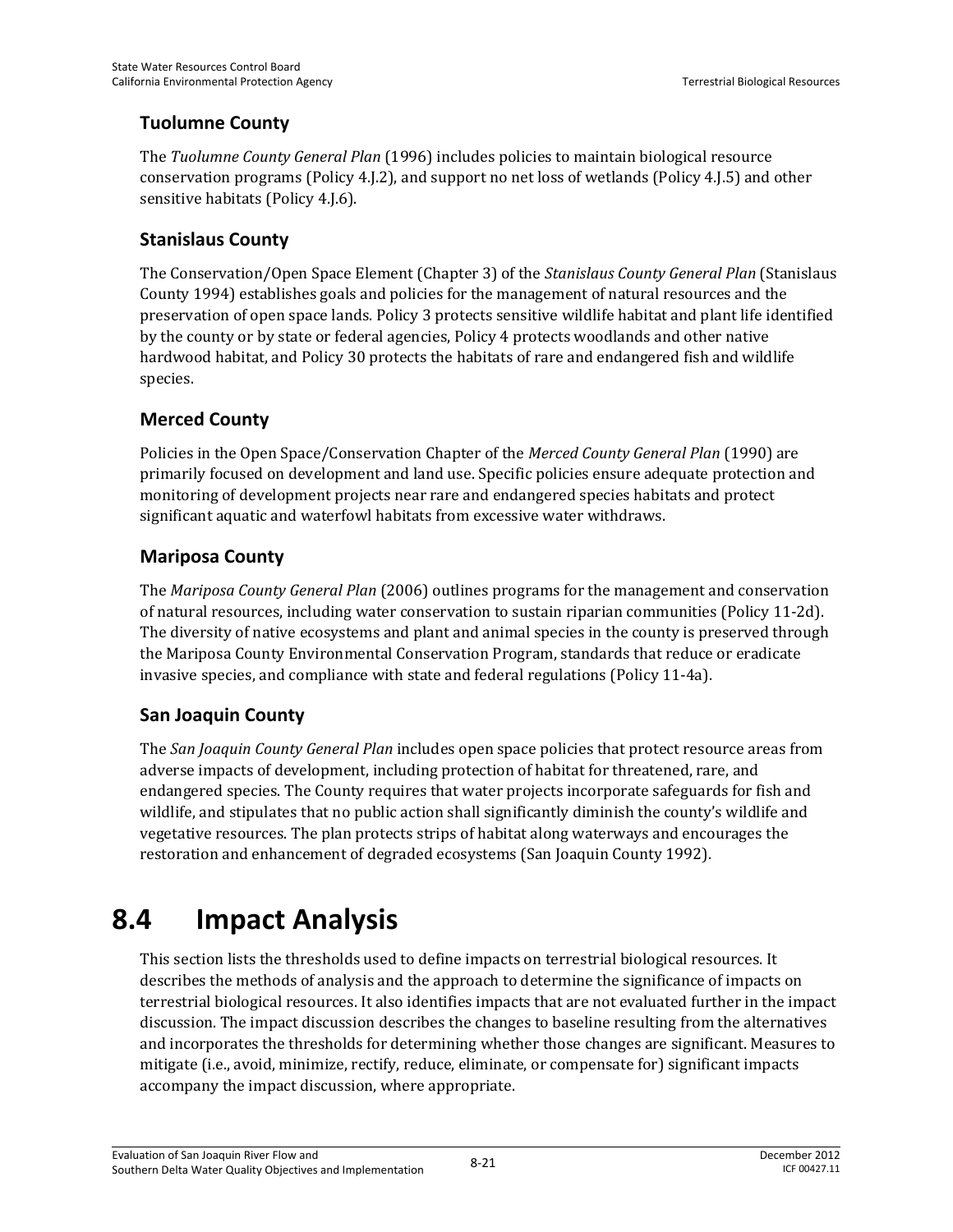# **8.4.1 Thresholds of Significance**

The thresholds for determining the significance of impacts for this analysis are based on the State Water Board's Environmental Checklist in Appendix A of the Board's CEQA regulations (Cal. Code Regs., tit. 23, §§ 3720–3781) and the Environmental Checklist in Appendix G of the State CEQA Guidelines. The thresholds derived from the checklist(s) have been modified, as appropriate, to meet the circumstances of the alternatives (Cal. Code Regs., tit. 23, § 3777, subd. (a)(2)). In this chapter, BIO-3, involving invasive plants and nonnative wildlife, is an addition to the checklist thresholds. Terrestrial biological impacts were determined to be potentially significant (see Appendix B, *State Water Board's Environmental Checklist* in this SED) and therefore are discussed in the analysis. Impacts would be significant if the LSJR alternatives result in any of the following conditions.

- Have a substantial adverse effect on any riparian habitat or other sensitive natural community identified in local or regional plans, policies, regulations or by DFG or USFWS.
- Have a substantial effect on federally protected wetlands as defined by Section 404 of the Clean Water Act (including marsh, vernal pool, coastal, etc.) through direct removal, filling, hydrological interruption, or other means.
- Facilitate a substantial increase in the distribution and abundance of invasive plants or nonnative wildlife that would have a substantial adverse effect on native terrestrial species.
- Have a substantial adverse effect, either directly or through habitat modifications, on any terrestrial animal species identified as a candidate, sensitive, or special-status in local or regional plans, policies, or regulations, or by DFG or USFWS.
- Conflict with the provisions of an adopted habitat conservation plan, natural community conservation plan, or other approved local, regional, or state habitat conservation plan, or conflict with any local policies or ordinances protecting biological resources.

As discussed in Appendix B, *State Water Board's Environmental Checklist,* the LSJR and SDWQ alternatives would result in either no impact or less-than-significant impacts to the following related to terrestrial biological resources and, therefore, are not discussed within this chapter.

 Interfere substantially with the movement of any native resident or migratory fish or wildlife species or with established native resident or migratory wildlife corridors, or impede the use of native wildlife nursery sites.

# **8.4.2 Methods and Approach**

This section describes the methods and approach for analyzing the LSJR and SDWQ alternatives.

# **LSJR Alternatives**

Information from Appendix C, *Technical Report on the Scientific Basis for Alternative San Joaquin River Flow and Southern Delta Salinity Objectives,* is incorporated into the analysis as well as information from Chapter 7, *Aquatic Resources,* as it relates to flow. Results from the State Water Board's Water Supply Effects (WSE) model presented in Chapter 5, *Water Supply, Surface Hydrology, and Water Quality,* and Appendix F.1, *Hydrologic and Water Quality Modeling,* were reviewed. As described in Chapter 3, *Alternatives Description*, the percent of unimpaired flow requirement, as specified by a particular LSJR alternative, would cease to apply during high flows or flooding to preserve public health and safety. The State Water Board would coordinate with federal, state, and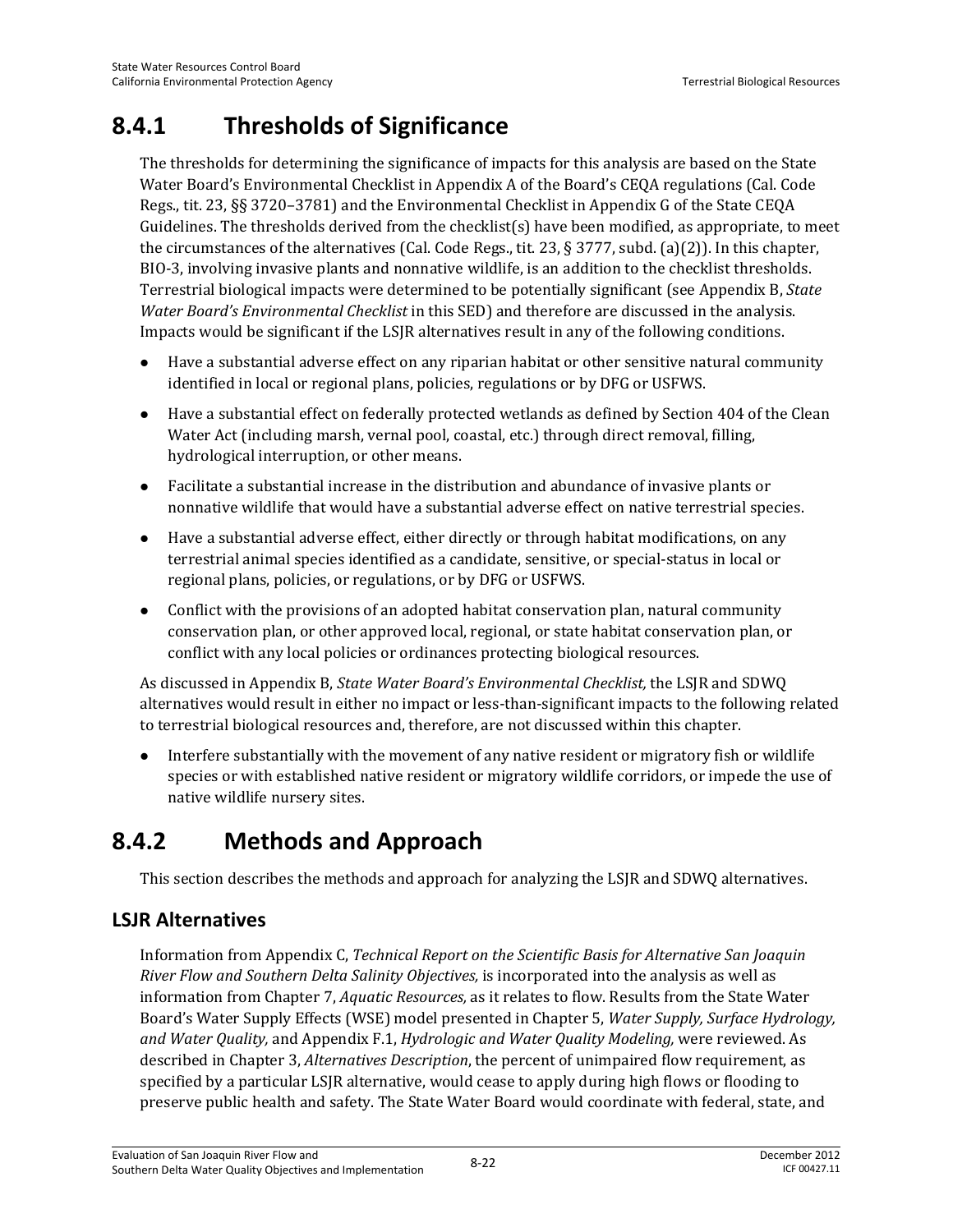local agencies to determine when it is appropriate to waive the requirements. Action stages for the three eastside tributaries are identified in Table 6-4 and are a reasonable proxy for the purposes of the SED analysis to describe when the unimpaired flow requirements might be waived as a result of public health and safety concerns. The WSE modeling performed for this chapter and other chapters uses monthly flow limits derived from observed flows above which the unimpaired flow requirement no longer applies. The modeling and incorporation of the limits is further discussed in Appendix F.1 and Appendix L, *Sensitivity Analyses*.

The National Marine Fisheries Service biological opinion Stanislaus River reasonable and prudent alternative, including Action 3.1.3 (NMFS BO) flows on the Stanislaus River are included in the baseline for modeling purposes. However, these flows are not included in the WSE modeling of the LSJR alternatives. Instead, the WSE modeling of the LSJR alternatives assumes that a certain percent (20, 40 or 60) of unimpaired flow will be met, which may be lower or higher than the NMFS BO flows. As a result, when the WSE model results are compared to baseline, the modeling shows some reductions in flows on the Stanislaus River under some of the LSJR alternative conditions. However, because the State Water Board's plan amendment would not directly result in any changes to the NMFS BO flow requirements on the Stanislaus River, actual reductions in flows below the NMFS BO flows would be unlikely to result from this project. At the same time, the NMFS BO flow requirements may change in the future as a result of coordination between the State Water Board, NMFS, and others. Accordingly, a conservative assessment of potential impacts on the Stanislaus River that captures a range of flow-related impacts was performed. Flows under the NMFS BO fall within this range. In addition, a sensitivity analysis showing the effects of the plan amendments on flows with the NMFS BO in effect is presented in Appendix L, *Sensitivity Analyses.*

General trends identified in the WSE for the LSJR alternatives are used in the analysis to qualitatively evaluate impacts on terrestrial biological resources. Annual averages or monthly averages for flow in each river are used where appropriate. In addition, as described in Chapter 7, Aquatic Resources, Section 7.4, the cumulative distribution<sup>1</sup> of flows for February–June are also used to compare baseline conditions to LSJR alternative conditions. The cumulative distribution of flows is used because they provide a good summary of the range of flows that would be observed over a number of years. The comparison of monthly cumulative distributions of flows, in conjunction with the individual monthly average changes in flow, provides an appropriate measure of hydrologic changes resulting from the LSJR alternatives, and therefore the expected type of terrestrial habitat conditions under baseline and LSJR alternative conditions (see Appendix F.1, Section F.1.3, for additional information and summary data regarding cumulative distributions). Other general trends related to flow are summarized below.

 The Stanislaus River currently experiences flows that are approximately 40 percent of the average unimpaired flow February–June; the lowest monthly flows on the Stanislaus would be eliminated under LSJR Alternatives 2, 3, and 4.

 $\overline{\phantom{0}}$ 

<sup>1</sup> The cumulative distribution of a particular variable (e.g., flows) is determined by sorting the values from minimum to maximum and graphing them as the percentage of the total number of values. The lowest value is at the left of the graph (e.g., 0 percent) and the highest value is at the right of the graph (100 percent). The cumulative distribution indicates the probability of occurrence for the variable. This term is not referring to, and should not be confused with, the term cumulative impacts, which is a specific CEQA term. A discussion of cumulative impacts for CEQA purposes is provided at the end of resource Chapters 5–14, Chapter 4, *Introduction to Analysis*, Chapter 15, *LSJR Alternative 1 and SDWQ Alternative 1 (No Project Alternative)*, and Chapter 16, *Cumulative Impact Summary, Growth-Inducting Effects, and Irreversible Commitment of Resources.*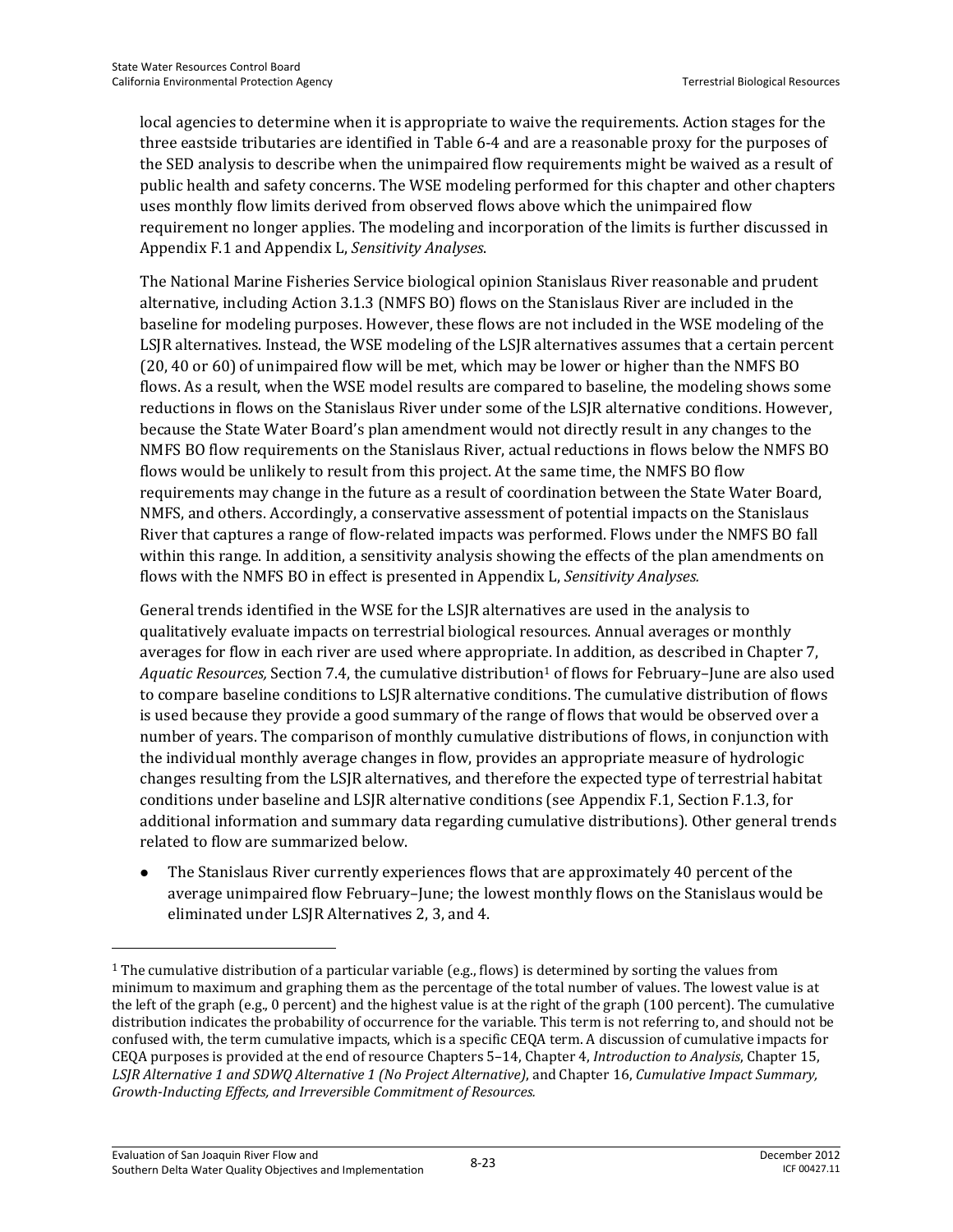- The frequency of flows at 2,500 cfs would increase on the Stanislaus River under LSJR Alternatives 3 and 4.
- The Merced and Tuolumne Rivers currently experience flows that are approximately 20 percent of the average unimpaired flow February–June; the lowest monthly flows on the Merced and Tuolumne would be eliminated under LSJR Alternatives 2, 3 and 4.
- The frequency of flows at 2,500 cfs would increase on the Merced and Tuolumne Rivers under LSJR Alternatives 3 and 4.
- The LSJR currently experiences flows that are approximately 20 percent of the average unimpaired flow February–June; the lowest monthly flows on the LSJR would be eliminated under LSJR Alternatives 2, 3, and 4.
- Flood control releases would occur independent of the LSJR Alternatives 2, 3 and 4, and none of the alternatives would modify the flood flows or flood releases on the three eastside tributaries or the LSJR.

Modeling results predict that LSJR Alternatives 3 and 4 would increase flows on the LSJR February– June. These flows would be distributed between Old River, Middle River, and the SJR downstream of Vernalis and would contribute to an environment that is also affected by water diversions, tidal action, and Sacramento River inflow. As described in Chapter 6, *Flooding, Sediment, and Erosion*, there would not be a significantly increased risk of flooding and flows caused by the LSJR alternatives would largely be confined within existing channels. While it is generally assumed that any elevation of the groundwater table or seepage that may result from higher water levels would tend to benefit native Delta species, impacts on the terrestrial system would be largely immeasurable. Therefore, this analysis does not consider potential impacts of the LSJR alternatives below Vernalis.

Plans, policies, and regulations reviewed in the preparation of this analysis have indicated that the area of potential effects includes a variety of riparian communities, freshwater marsh, and elderberry savanna (See section 8.2.1; State Water Board 1999; USFWS 2012b; Riparian Habitat Joint Venture 2004; Moyle and Bennett 2008; Moise and Hendrickson 2002; Sawyer et al. 2009; DFG 2012b, 2003). BIO-1 focuses on potential impacts on riparian habitats. Impacts on freshwater marsh are discussed in BIO-2. Impacts on the elderberry savanna are not further considered because this community occurs on floodplains, and there would not be increased flooding as a result of the LSJR alternatives; however, as individual elderberry shrubs are found in riparian vegetation and habitat wthin river channels, the effects to species relying on elderberry shrubs are included in BIO-4.

Baseline conditions and LSJR alternative surface water elevations for the three reservoirs (New Melones, New Don Pedro, and Lake McClure), are presented in Appendix F.1 (Tables F.1-9c, F.1-9h, F.1-9k, F.1-10b, F.1-10f, F.1-10j, F.1-11b, F.1-11f, F.1-11j, F.1-12b, F.1-12f, and F.1-12j). Vegetation along the shores of New Melones Reservoir, New Don Pedro Reservoir, and Lake McClure, as well as birds and other wildlife that may use the reservoirs, are accustomed to fluctuations in reservoir elevation that occur under baseline conditions. WSE results for baseline conditions indicate that for most years there are large fluctuations in water surface elevations in the three reservoirs. The median range between the yearly minimum and maximum elevations over the 82-year historical record was 63 feet for New Melones, 58 feet for New Don Pedro, and 81 feet for Lake McClure. Year to year fluctuation of reservoir surface water elevation is large. New Melones Reservoir minimum fluctuation range is 18 feet and its maximum fluctuation range is 194 feet; New Don Pedro's minimum fluctuation range is 24 feet and maximum fluctuation range is 174 feet; and Lake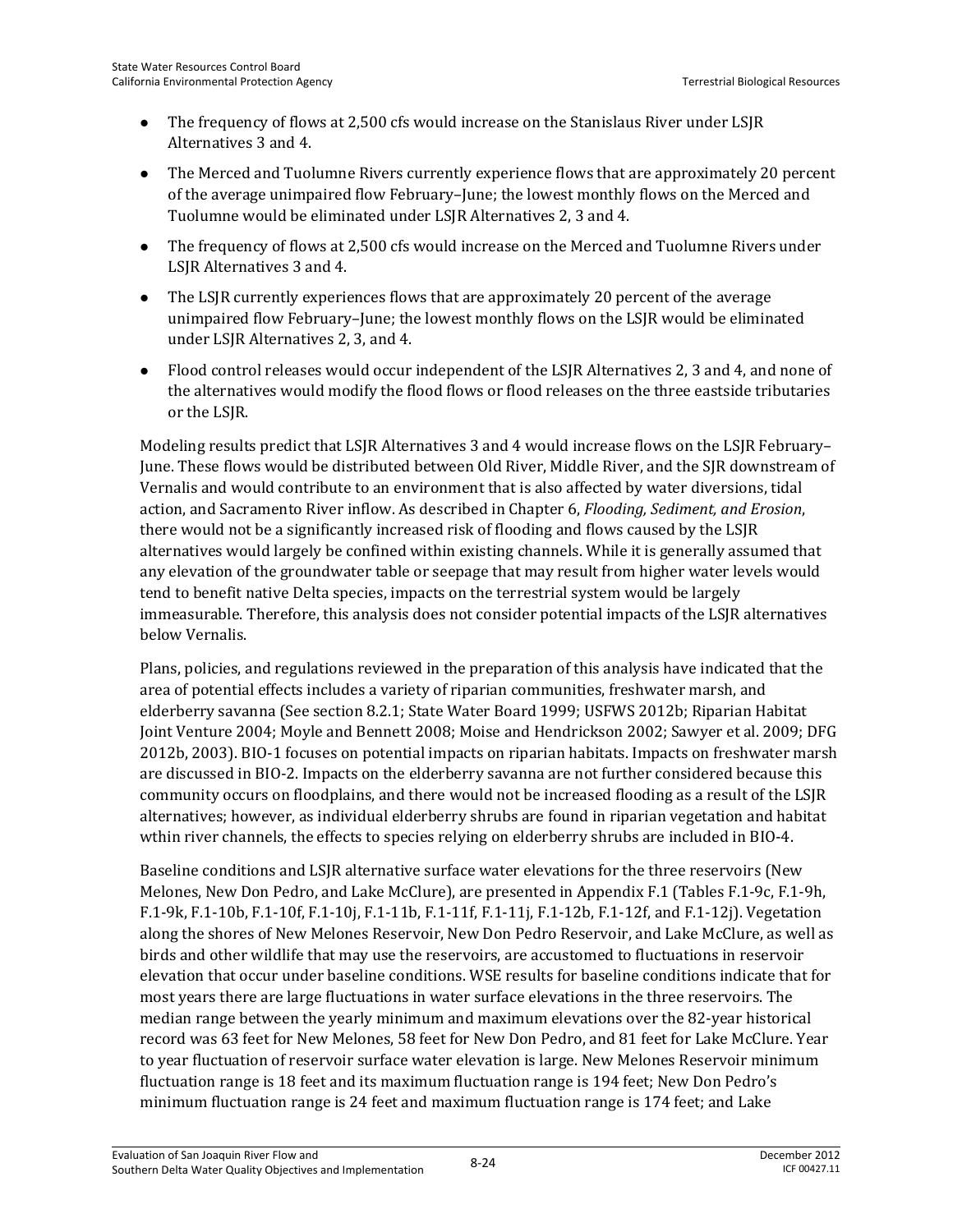McClure's minimum fluctuation range is 17 feet and maximum fluctuation range is 238 feet. Because terrestrial biological resources that use the reservoirs are accustomed to large interannual and annual variations in the reservoirs' water surface elevation that occur as part of normal reservoir operations, small changes in reservoir elevations are unlikely to affect terrestrial biological resources. Furthermore, modeled surface water elevations at the reservoirs are expected to remain similar to baseline conditions as discussed in Appendix F.1 because reoperating the reservoirs to meet the LSJR alternatives requires carryover storage similar to baseline conditions. Tables 8-6a, 8- 6b, and 8-6c characterize the potential water surface fluctuations under the LSJR alternatives. For the purpose of relative comparison, the tables summarize the percent of time the reservoirs would fluctuate greater than 10 feet. The results show that the fluctuation of elevations under the LSJR alternatives are expected to be similar to baseline conditions, and in many cases would result in a more stable environment throughout the year.

This information was incorporated to qualitatively evaluate direct and indirect impacts on terrestrial biological resources as a result of the LSJR alternatives. Direct impacts were defined as actions that were likely to result in immediate plant or animal mortality or complete habitat loss. Indirect impacts were defined as delayed effects, non-fatal stresses upon plants and animals, and/or habitat degradation.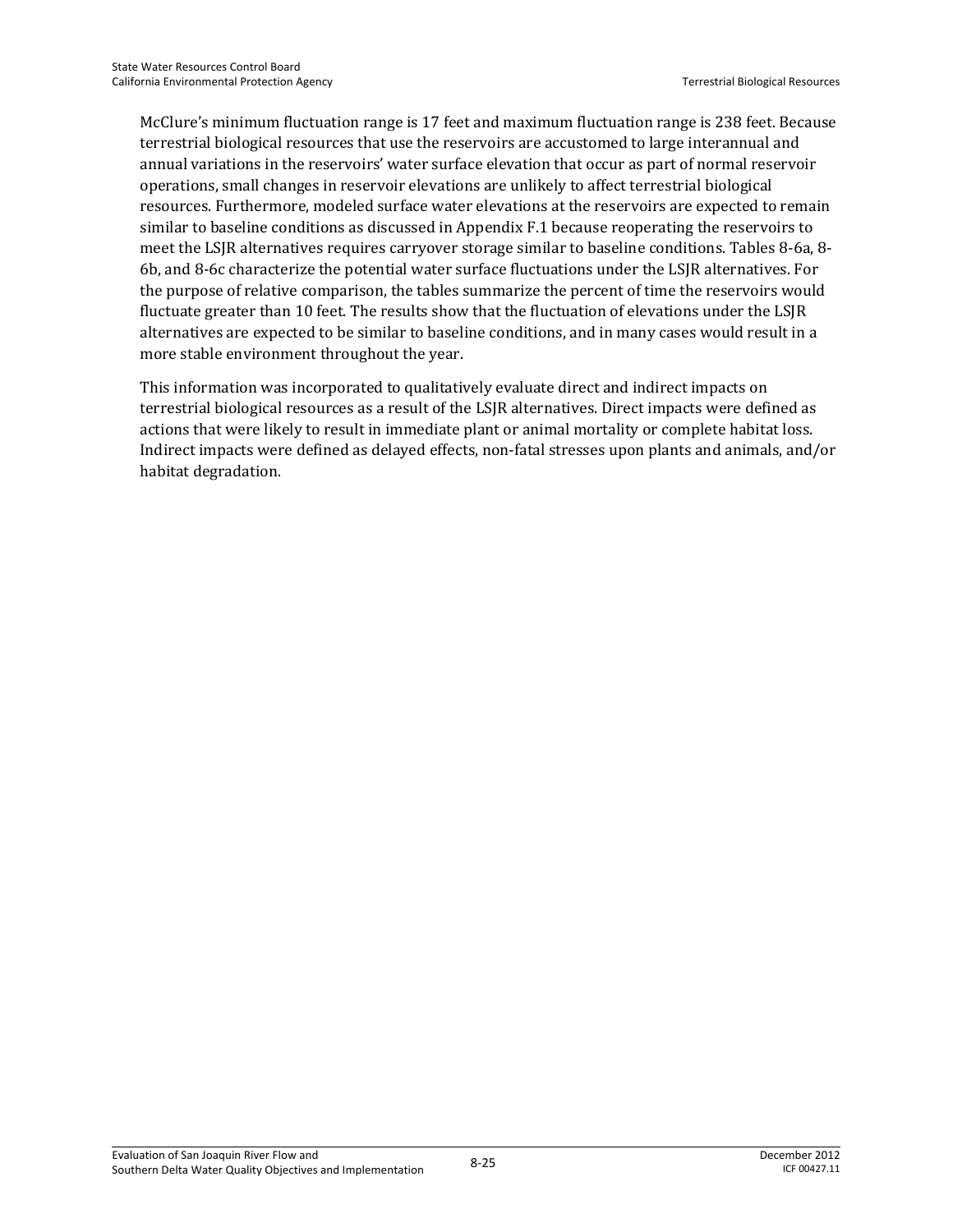|                                | 0CT   | <b>NOV</b> | DEC | <b>IAN</b> | FEB | <b>MAR</b> | <b>APR</b> | MAY | JUN | <b>IUL</b> | AUG | <b>SEP</b> |
|--------------------------------|-------|------------|-----|------------|-----|------------|------------|-----|-----|------------|-----|------------|
| Baseline % Fluctuation         | 5%    | 2%         | 12% | 27%        | 32% | 22%        | 39%        | 59% | 34% | 27%        | 38% | 10%        |
| LSJR Alternative 2 Fluctuation | 5%    | 1%         | 9%  | 23%        | 29% | 22%        | 18%        | 46% | 39% | 40%        | 51% | 16%        |
| LSJR Alternative 3 Fluctuation | 1%    | 1%         | 12% | 27%        | 28% | 21%        | 15%        | 48% | 33% | 39%        | 41% | 6%         |
| LSJR Alternative 4 Fluctuation | $0\%$ | 1%         | 11% | 27%        | 16% | $6\%$      | 21%        | 52% | 21% | 10%        | 15% | 4%         |

#### **Table 8-6a Percent Surface Water Elevation Fluctuation Greater than 10 feet for New Melones Reservoir**

Note: lower percentages indicate less fluctuation greater than 10 feet occurring at a reservoir.

#### **Table 8-6b Percent Surface Water Elevation Fluctuation Greater than 10 feet for New Don Pedro Reservoir**

|                                | <b>OCT</b> | <b>NOV</b> | DEC | IAN | FEB | MAR | APR | MAY | IUN | <b>IUL</b> | AUG | <b>SEP</b> |
|--------------------------------|------------|------------|-----|-----|-----|-----|-----|-----|-----|------------|-----|------------|
| Baseline % Fluctuation         | 5%         | 2%         | 17% | 18% | 28% | 26% | 13% | 37% | 51% | 74%        | 94% | 4%         |
| LSJR Alternative 2 Fluctuation | 0%         | 2%         | 15% | 16% | 27% | 20% | 10% | 45% | 40% | 70%        | 90% | 7%         |
| LSJR Alternative 3 Fluctuation | 0%         | 2%         | 15% | l7% | 27% | 18% | 5%  | 40% | 32% | 54%        | 67% | 5%         |
| LSJR Alternative 4 Fluctuation | 0%         | 2%         | 13% | 16% | 21% | 11% | 4%  | 40% | 30% | 35%        | 33% | 12%        |
|                                |            |            |     |     |     |     |     |     |     |            |     |            |

Note: lower percentages indicate less fluctuation greater than 10 feet occurring at a reservoir.

#### **Table 8-6c Percent Surface Water Elevation Fluctuation Greater than 10 feet Lake McClure**

|                                                                                                  | OCT | <b>NOV</b> | DEC | IAN | FEB | <b>MAR</b> | APR | MAY | <b>JUN</b> | IUL | AUG | <b>SEP</b> |
|--------------------------------------------------------------------------------------------------|-----|------------|-----|-----|-----|------------|-----|-----|------------|-----|-----|------------|
| Baseline % Fluctuation                                                                           | 22% | 4%         | 10% | 17% | 28% | 56%        | 55% | 77% | 39%        | 91% | 94% | 74%        |
| LSJR Alternative 2 Fluctuation                                                                   | 26% | 1%         | 9%  | 13% | 24% | 60%        | 61% | 68% | 39%        | 85% | 91% | 61%        |
| LSJR Alternative 3 Fluctuation                                                                   | 20% | 2%         | 9%  | 13% | 28% | 48%        | 41% | 66% | 40%        | 80% | 89% | 52%        |
| LSJR Alternative 4 Fluctuation                                                                   | 22% | 2%         | 10% | 16% | 30% | 34%        | 27% | 62% | 38%        | 77% | 83% | 32%        |
| Note: lower percentages indicate less fluctuation greater than 10 feet occurring at a reservoir. |     |            |     |     |     |            |     |     |            |     |     |            |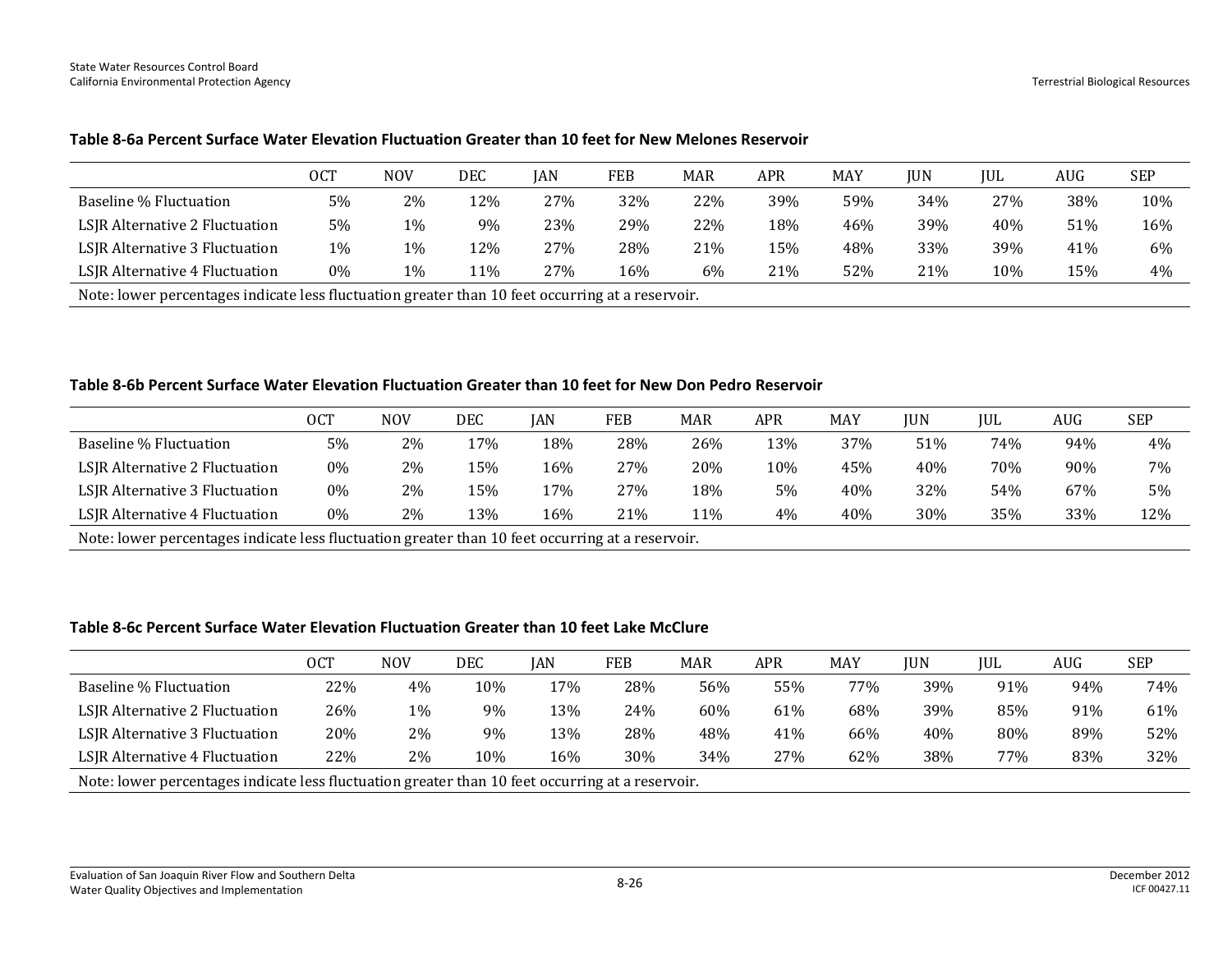Habitats and the dominant terrestrial wildlife and plant species in the southern Delta tolerate fluctuations in salinity and regularly experience tidal influences and salinity inputs from other sources (e.g., upstream sources). Currently, salinity in the southern Delta ranges between 0.2 dS/m and 1.2 dS/m during all months of the year. In addition, a strong relationship is observed between salinity at Vernalis and salinity in the southern Delta; the measured EC at Brandt Bridge is increased by a maximum of 0.2 dS/m above the Vernalis salinity (Figure F.1-14a) and is increased by a maximum of 0.4 dS/m at Tracy Boulevard (Figure F.1-14b). Thus, because salinity at Vernalis is always below the current objective (0.7 or 1.0 dS/m) (State Water Board 2006, Table 2), salinity in the southern Delta is maintained between 0.2 dS/m and 1.2 dS/m (based on the historical monthly EC record). This information is used to qualitatively asses the effects of the LSJR alternatives on water quality, specifically salinity, in the southern Delta with respect to terrestrial habitat and species.

### **SDWQ Alternatives**

Terrestrial biological resources could be affected if salinity levels change substantially such that existing habitat or plants could not survive. However, as discussed in Chapter 5, *Water Supply, Surface Hydrology, and Water Quality*, the existing water quality in the southern Delta ranges between 0.2 dS/m and 1.2 dS/m during all months of the year. There is a strong relationship between salinity at Vernalis and salinity in the southern Delta, which increases by a maximum of 0.2 dS/m above the Vernalis salinity. Thus, when salinity at Vernalis is at the existing salinity objective, the salinity in the southern Delta generally stays between 0.7 dS/m and 1.2 dS/m (based on the historical monthly salinity record). Any fluctuation of salinity in the southern Delta as a result of the SDWQ alternatives is expected to be similar to that of historical fluctuations because the salinity objective at Vernalis would be maintained. Furthermore, the SDWQ alternatives do not have the ability to result in changes to flow because they are water quality objectives for salinity. The volume of water needed to meet the Vernalis EC objective is included in the WSE modeling results and, therefore, in the impact determinations for the LSJR alternatives.

The habitats and the dominant terrestrial wildlife and plant species in the southern Delta tolerate fluctuations in salinity and regularly experience tidal influences and salinity inputs from other sources (e.g., upstream sources). Therefore, the SDWQ alternatives are expected not to impact the overall quantity or quality of the habitats in the southern Delta. Exact data on the salt tolerance of individual plant species present in the Delta is not readily available and depends on a host of interrelated factors. However, native Delta plant species are adapted to brackish waters and salinity levels that have historically existed in the southern Delta as described in Chapter 5. Additionally, periodic salinity intrusion into the Delta may help to reduce the abundance and/or distribution of certain harmful invasive species and give native species a competitive advantage (Carter and Nippert 2012). There is no mechanism for the SDWQ alternatives, which would only modify the salinity objectives, to result in fill or physical modification of wetlands that occur within the southern Delta.

Because there is limited potential for the SDWQ alternatives to impact terrestrial species in the southern Delta, salinity in the southern Delta would remain within the historical range, and the terrestrial plant and animal species can adapt to the variable salinity levels that the southern Delta currently experiences, there would be no impacts. Therefore, these alternatives are not further discussed in this section.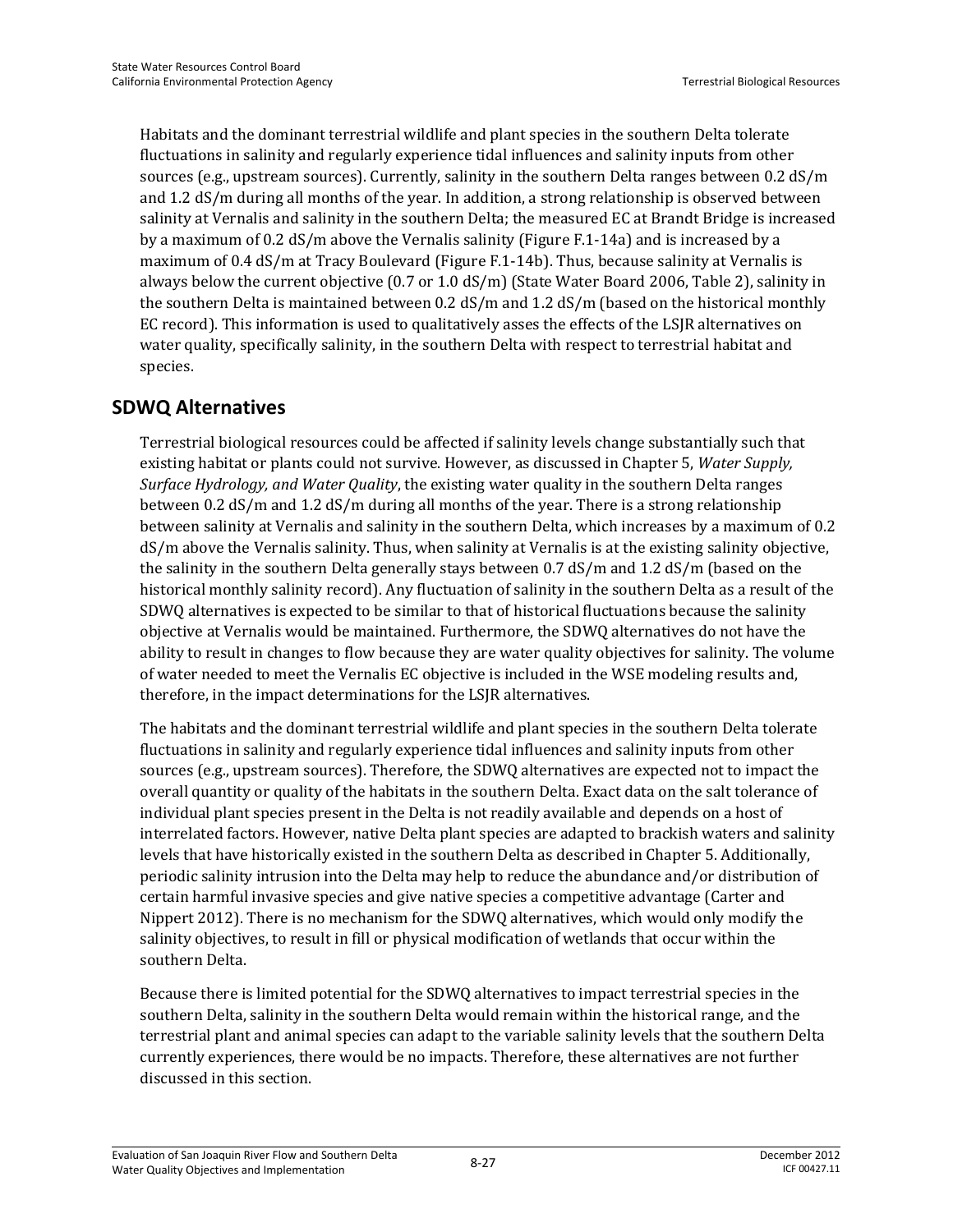# **8.4.3 Impacts and Mitigation Measures**

#### **BIO-1: Have a substantial adverse effect on any riparian habitat or other sensitive terrestrial communities identified in local or regional plans, policies, regulations or by DFG or USFWS**

Riparian habitats are tolerant of seasonal fluctuations in river flows. Adaptations, such as extremely rapid life cycles that maximize opportunities for replenishment of the soil seed bank prior to subsequent inundation flooding or the onset of drought, allow for species to thrive in variable environments (Capon and Dowe 2006). Despite this tolerance of variability, exceptionally low summer stages (drought) or high water stages year-round can lead to desiccation or inundation mortality, respectively, and are two of the major drivers affecting the composition and success of sensitive habitats and plant species along rivers. In general, unimpaired flow regimes are more seasonally variable. The result of flow regulation has, in many cases, been a reduction in vegetation heterogeneity that has led to eventual loss of biodiversity (Capon and Dowe 2006).

Most riparian vegetation within the area of potential effects is riparian forest or willow scrub. The typical dominant species of these habitats (e.g., sandbar willow) are particularly resistant to damage by scour or burial (USBR 2010). In addition, scour and deposition of sediment can sustain floodplain habitats and create opportunities for plant establishment, thus sustaining the diversity of riparian vegetation.

In many locations and times of year throughout the area of potential effects, the LSJR alternatives could increase surface water or groundwater elevations, potentially resulting in submergence of the root zones and aboveground aspects of vegetation growing in and adjacent to the river channels. This condition may cause dieback of nonnative and upland species that are not adapted to periodic inundation, while an increase in water availability during the growth period for riparian vegetation (generally late spring to early fall) could encourage the growth of native species. Additionally, it is expected that the LSJR alternatives could periodically inundate some areas that do not currently support riparian vegetation. This periodic inundation could create conditions suitable for dispersal and establishment of riparian plants through sediment deposition, water transport of plant seeds and fragments to new locations, increased water availability, and reduced competition from upland plant species (e.g., nonnative grasses) that are intolerant of prolonged submergence. Certain plants, such as deep-rooted trees, are more likely to persist in variable environments because they are able to access groundwater (Capon and Dowe 2006). Therefore, manipulation of flow regimes during critical seasons can potentially augment recruitment and survival of riparian tree species, particularly willows and cottonwoods (Moise and Hendrickson 2002). Activities that support the establishment and success of native species are generally consistent with the goals and policies contained in the San Joaquin River National Wildlife Refuge CCP, the San Joaquin County Multi-Species HCP, and applicable general plans.

The ability of a reservoir to support riparian vegetation is a function of reservoir size (larger reservoirs generally have a greater circumference and, therefore, more potential for hydrologic connectivity), adjacent land use, and the speed and frequency at which drawdown occurs. Riparian plants are typically resilient to changes in reservoir levels (Waring 1992). Riparian habitats at the reservoirs in the area of potential effects are currently subject to fluctuating water levels (Tables 8- 6a, b, and c). Furthermore, there is generally a lack of vegetation in the zone of fluctuation created by variations in surface water elevation levels. Within this zone, it is difficult for plant species (e.g., riparian or other sensitive plant species) to fully establish because of the propensity for flooding and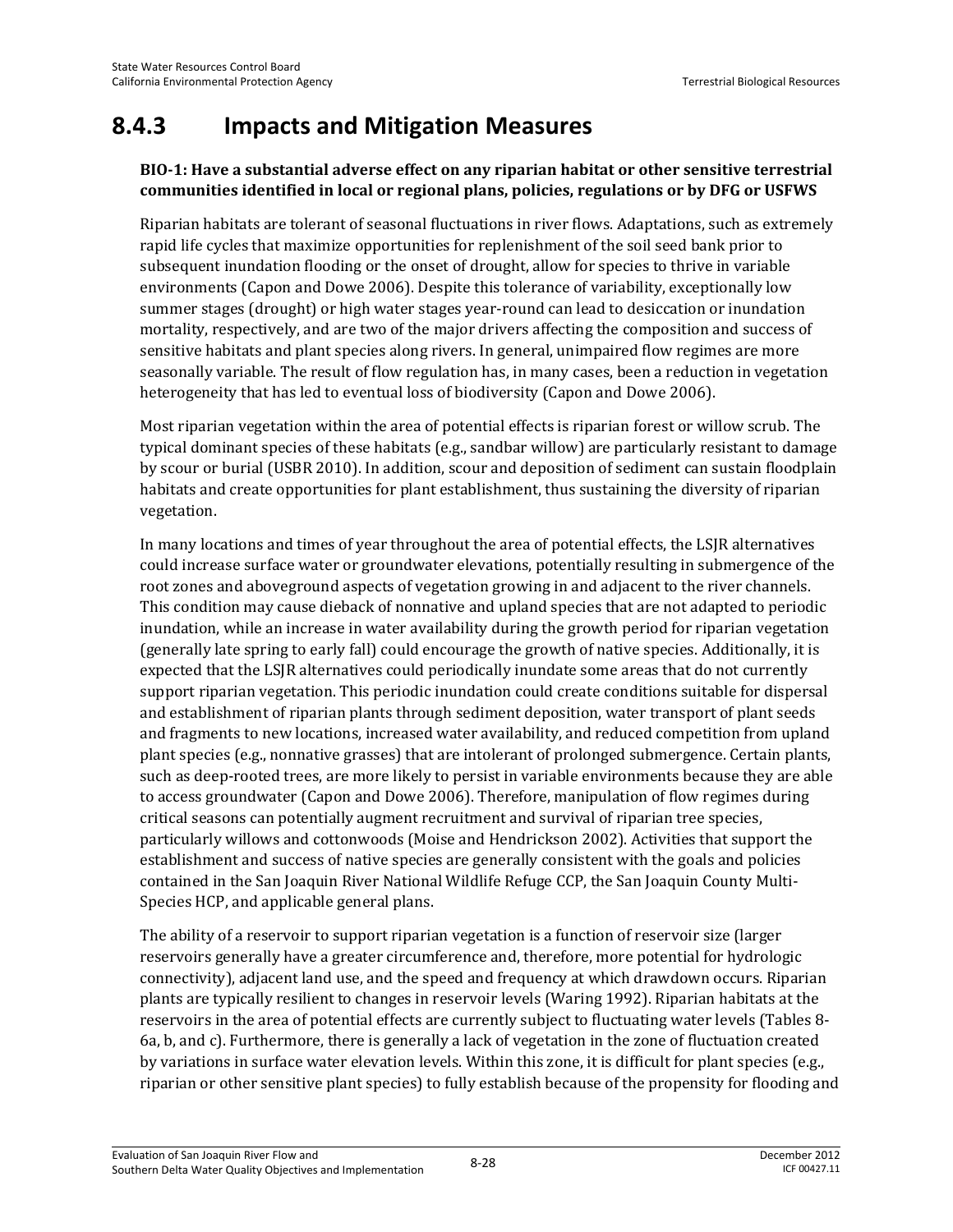loss of topsoil from wave erosion. Shore erosion occurs at all surface water elevation levels but is most severe when surface water elevation levels change rapidly (Baird and Associates 2004).

Habitats and the dominant terrestrial wildlife and plant species in the southern Delta tolerate fluctuations in salinity and regularly experience tidal influences and salinity inputs from other sources (e.g., upstream sources). Exact data on the salt tolerance of individual plant species present in the Delta are not readily available and depend on a host of interrelated factors. However, native Delta plant species are adapted to brackish waters and salinity levels that have historically existed in the southern Delta as described above in Section 8.4.2 and in Chapter 5. Additionally, periodic salinity intrusion into the Delta may help to reduce the abundance and/or distribution of certain harmful invasive species and give native species a competitive advantage (Carter and Nippert 2012).

#### *LSJR Alternative 1: No Project*

The No Project Alternative would result in implementation of flow objectives identified in the 2006 Bay–Delta Plan. See Chapter 15, *LSJR Alternative 1 and SDWQ Alternative 1 (No Project Alternative)*, for the No Project impact discussion and Appendix D, *Evaluation of LSJR Alternative 1 and SDWQ Alternative 1 (No Project Alternative)*, for the No Project Alternative technical analysis.

#### *LSJR Alternative 2: 20% Unimpaired Flow (Significant and unavoidable)*

The modeling results indicate that under LSJR Alternative 2, the Stanislaus River would experience reduced monthly median flows in the spring. As described in Chapter 7, *Aquatic Resources* (Figures 7-4a, and 7-4b) LSJR Alternative 2 would result in lower monthly median flows in April, May and June when compared to baseline conditions on the Stanislaus River. The overall cumulative distribution of the flows (i.e., the range of flows distributed between the minimum flow (thousand acre-feet) and the maximum flow over the entire 82 year historic modeling period) would be lower under LSJR Alternative 2 when compared to baseline conditions (Figures 7-4b). This means that the total volume of water available February–June on the Stanislaus River would be reduced when compared to baseline conditions (Figures 7-4b). This trend is expected, given that baseline conditions are approximately 40 percent of the average unimpaired flow and the LSJR Alternative 2 would have an unimpaired flow of approximately 20 percent. The baseline flows on the Stanislaus are currently high in April, May, and partially in June as a result of the mandated pulse flows required by the NMFS BO.

The reduction in the overall volume of water February–June on the Stanislaus River would not provide an opportunity to adaptively manage the flows February–June because there would not be enough water to redistribute between months (i.e., February–May) without experiencing substantial reductions in all months. Thus, additional flows could not be provided under LSJR Alternative 2 during mid-April to June, when riparian vegetation and sensitive plant species typically need flows to complete their life cycles. Therefore, because LSJR Alternative 2 is expected to substantially reduce median monthly flows, as well as the overall volume of water February–June when compared to baseline conditions, impacts on riparian or other sensitive plant species or communities on the Stanislaus River would be significant.

An SED must identify feasible mitigation measures for each significant environmental impact identified in the SED. (Cal. Code Regs., tit. 23, § 3777(b)(3)). In order to reduce significant impacts identified above, the State Water Board would need to require more flow on the Stanislaus River. Evaluating the effects of more flow on the different rivers is part of other alternatives (i.e., LSJR Alternatives 3 and 4) and is thus separately considered in this document. Requiring additional flow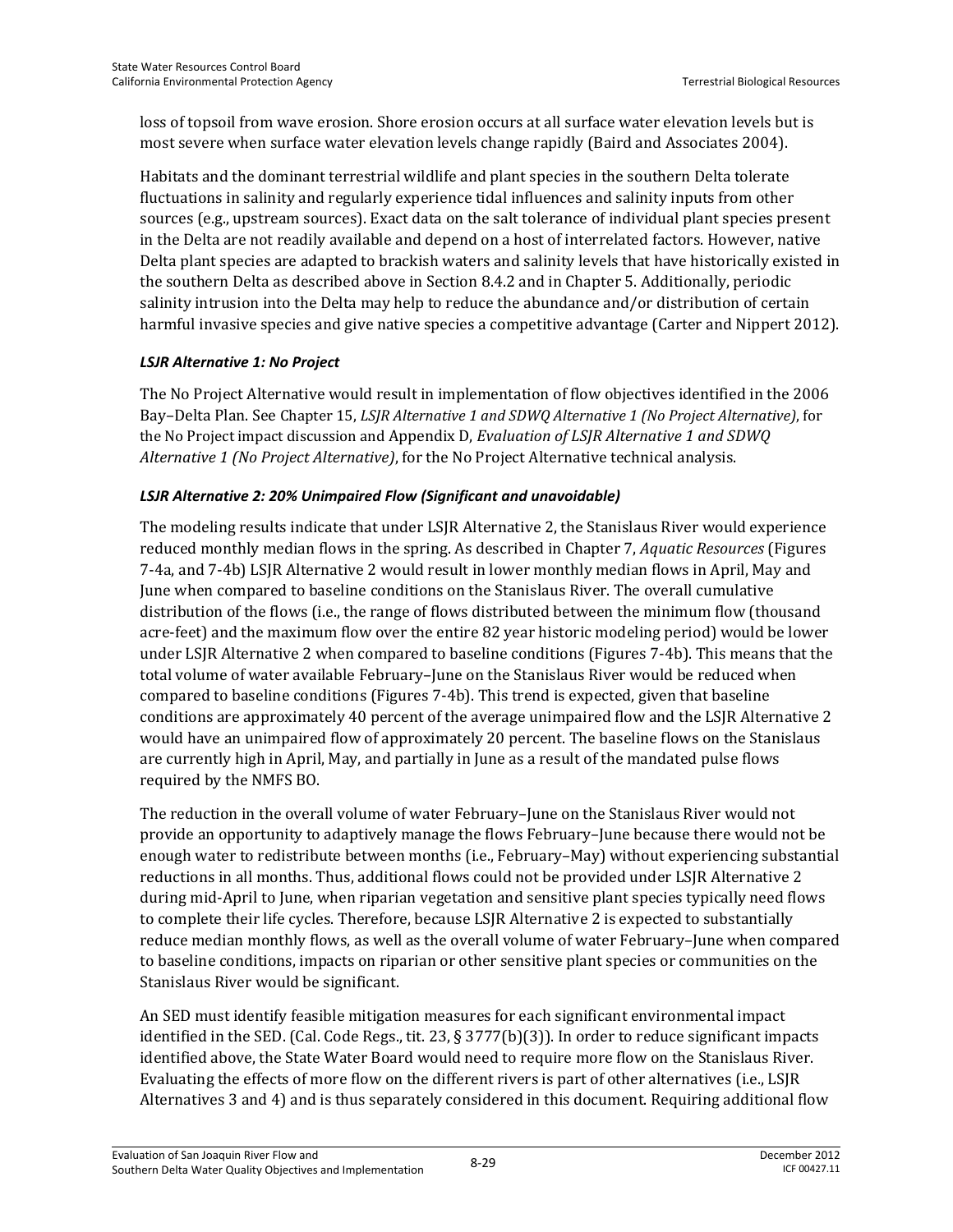cannot be independently applied under LSJR Alternative 2 as a mitigation measure because requiring additional flow would be inconsistent with the terms of LSJR Alternative 2 (i.e., requiring 20 percent of unimpaired flow on the Stanislaus River). Furthermore, as noted above, the flows required on the Stanislaus River under LSJR Alternative 2 would be much less than compared to baseline, thus they could not be adaptively managed to provide additional flows in the spring time during the germination period for riparian vegetation. Finally, replacing riparian vegetation through restoration could possibly offset impacts of the lower flows expected under LSJR Alternative 2. In the program of implementation, the State Water Board identifies actions by other agencies, which include restoration efforts on the three eastside tributaries. Because of the timing and overall volume of reduction of flows, it is unlikely restoration actions by other agencies would serve to fully mitigate impacts. Impacts would remain significant and unavoidable.

Modeling results indicate that the median monthly flows would generally be very similar to baseline conditions on the Tuolumne River February–June under LSJR Alternative 2 (Figure 7-5a and Figure 7-5b). Furthermore, the overall volume of water described by the cumulative distribution of flows February–June would be very similar to LSJR Alternative 2. Therefore, significant impacts on riparian vegetation or other sensitive plant communities on the Tuolumne River are not expected. Impacts would be less than significant.

The modeled monthly median flows on the Merced River and LSJR would be reduced in April when compared to the baseline conditions under LSJR Alternative 2 (Figure 7-6a and Figure 7-7a). This reduction may result in vegetation encroachment in the river channel, a lack of hospitable seed beds, and a lower propensity for germination of cottonwood and willow species during their seed release periods (generally mid-April to June). This could curb the recruitment of new cohorts, which may be limiting to the habitat in the long term. However, the cumulative distribution of flows on both the Merced River and LSJR would be similar to baseline conditions (approximately 20 percent of the average unimpaired flow) (Figure 7-6b and Figure 7-7b). This means the overall volume of water in the rivers February–June would be the similar when compared to the baseline conditions. While there may be less flow in April, impacts could be offset by more flow at other times of year (June) and provide a more natural flow pattern for riparian species because the total quantity of water provided by LSJR Alternative 2 is similar to baseline on the Merced River (see Appendix C, *Technical Report on the Scientific Basis for the Alternative San Joaquin River Flow and Southern Delta Salinity Objectives*) . Further, flows would be expected to be adaptively managed to maximize protection for fish as described in Chapter 7, *Aquatic Resources* and Appendix K, *Revised Water Quality Control Plan*. Such adaptive management is expected to indirectly benefit native vegetation because flows could increase during the earlier germination months and sustain the base flows to support the growth of this vegetation community. Therefore, impacts would be less than significant.

Furthermore, monthly median flows on the Merced River and LSJR would be similar to baseline conditions July–September. Many riparian species reproduce throughout the year (under proper growing conditions, including high flows) via vegetative propagules which break off living plants and are transported downstream (Stillwater Sciences 2003b). Following recruitment and establishment, growth of riparian vegetation is dependent, in part, on the availability of groundwater. Because of the typical relationship between surface water flows and groundwater elevations, higher and more stable surface flows in the summer and early fall would be expected to result in the potential capacity for increased growth. Furthermore, once riparian species have established roots in the phreatic zone (i.e., zone of saturation in the subsurface), they are less vulnerable to low surface flows. Therefore, subsequent periods of low flow would not be expected to substantially reduce the quantity of riparian habitat supported by the river system. Although the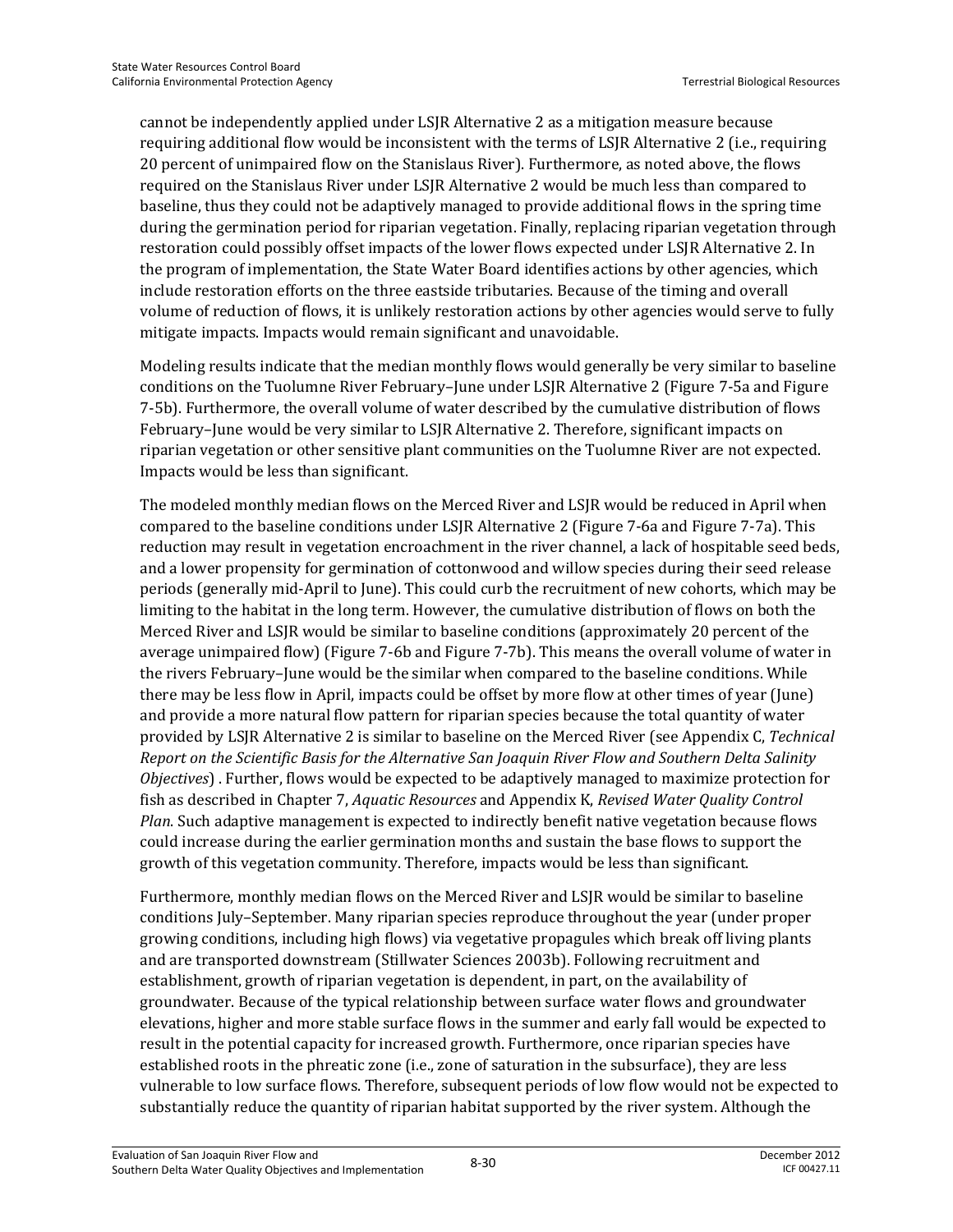rivers would experience lower median monthly flows in the early spring, the expected higher flows July–September suggest that the flows would continue to support existing riparian vegetation during the period associated with growth (late spring to early fall). Therefore, the flow patterns under LSJR Alternative 2 are unlikely to adversely affect established individuals. Scour and deposition of sediment would not be expected to adversely affect riparian vegetation because riparian scrub is tolerant of these types of physical processes. Furthermore, flows under LSJR Alternative 2 on all three eastside tributaries and the LSJR are not expected to result in substantial bed mobilization or channel modification when compared to baseline conditions. For these reasons, significant impacts on riparian communities and other sensitive plant communities are not expected on the Merced River and LSJR. Impacts would be less than significant.

Under LSJR Alternative 2, all three reservoirs would generally experience a decrease in substantial surface water elevation fluctuations (i.e., greater than 10 feet). This would result in a more stable nearshore environment. A decrease in the likelihood of reservoir surface water elevation fluctuation may permit some vegetation establishment in the zone of fluctuation, although such colonization would be limited by substrate suitability, since these nearshore areas often lack topsoil in the zone of historical fluctuation due to erosion caused by existing surface water elevation changes and wave action. Riparian habitat or other sensitive plant communities at the reservoirs are not expected to be substantially altered because established riparian habitat, terrestrial communities, and specialstatus plant species are also sustained by groundwater and are adapted to brief changes in surface water elevations at the reservoirs. Impacts on riparian habitat or other sensitive terrestrial plant communities or special-status plant species at the reservoirs would be less than significant.

Modeling results indicate that, as a result of LSJR Alternative 2, salinity in the southern Delta would exceed the historical monthly salinity conditions but not exceed the overall historical range experienced by the southern Delta. April–September is the irrigation season when historically salinity increases as a result of agricultural irrigation runoff. Table 5-29a indicates that the change in the April–September median (50 percent cumulative) EC value at Vernalis from baseline to LSJR 2 was 0.024 dS/m (0.516–0.540 dS/m), and the change in the 90 percent cumulative EC value at Vernalis from baseline to LSJR 2 was 0.010 dS/m (0.634–0.644 dS/m). Table 5-29b indicates that the change in the April–September (irrigation season) median (50 percent cumulative) EC value at Brandt Bridge (and Union Island) from baseline to LSJR 2 was 0.031 dS/m (0.554–0.585 dS/m), and the change in the 90 percent cumulative EC value from baseline to LSJR 2 was 0.001 dS/m (0.720– 0.721 dS/m). Table 5-29c indicates that the change in the April–September (irrigation season) median (50 percent cumulative) EC value at Tracy Boulevard (and Union Island) from baseline to LSJR Alternative 2 was  $0.037$  dS/m  $(0.635-0.673$  dS/m), and the change in the 90 percent cumulative EC value from baseline to LSJR Alternative 2 was 0.004 dS/m (from 0.877 to 0.881 dS/m). These changes with respect to terrestrial habitat would be very small, if imperceptible under LSJR Alternative 2 because riparian habitat in the southern Delta tolerates brackish conditions. Therefore, LSJR Alternative 2 is not expected to impact the overall quantity or quality of the habitats in the southern Delta, and impacts would be less than significant.

#### *LSJR Alternative 3: 40% Unimpaired Flow (Less than significant)*

Modeled results indicate that LSJR Alternative 3 would result in lower monthly median flows on the Stanislaus River, particularly in April, when compared to the baseline (Chapter 7, *Aquatic Resources,* and Figure 7-4a). Additionally, modeled results for the Stanislaus River indicate that under LSJR Alternative 3, flows would generally remain the same or slightly increase throughout the summer (June–August) and into the fall (September–November) (Chapter 7 and Figure 7-4a). Finally,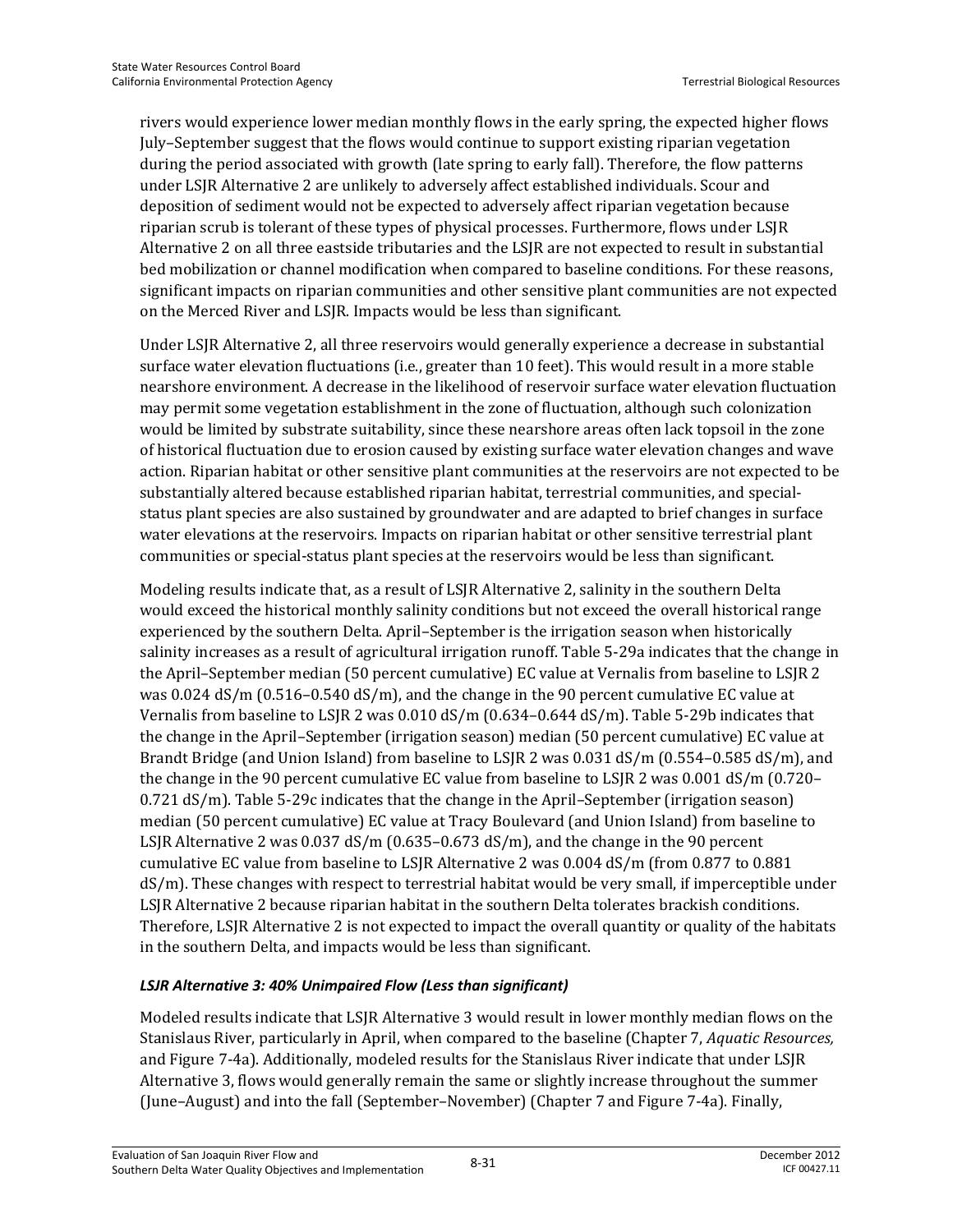modeled results indicate that the distribution of flows on the Stanislaus River February–June would be the same under LSJR Alternative 3 when compared to baseline conditions (Chapter 7, Figure 7-4b, and Appendix F.1). Therefore, under LSJR Alternative 3 it would be expected that higher flows July–September would continue to support existing riparian vegetation during the period associated with growth (late spring to early fall), as described under LSJR Alternative 2. Furthermore, since the overall volume of water February–March would be similar to the volume of water in baseline conditions, the water would be adaptively managed such that the lower monthly median flows could be replaced with higher flows from other months without limiting flows in those other months. This would provide flows in the spring time that are needed during germination of riparian plants. As described above under LSJR Alternative 2, the adaptive management process is incorporated into the program of implementation to maximize the benefits to fish (see Chapter 7 and Appendix K, *Revised Water Quality Control Plan*). While the measures and process will be related to fish and aquatic species, they are expected to result in increases to flow during the spring months that would also benefit riparian habitat.

Modeled results indicate LSJR Alternative 3 would result in higher monthly median flows and similar distribution of flows on the Merced and Tuolumne Rivers and the LSJR February–June (Chapter 7 and Figures 7-5a, 7-5b, 7-6a, 7-6b, 7-7a, and 7-7b). As such, riparian habitat would not experience lower flows than they currently do under baseline conditions as a result of this alternative. Plants persisting in riparian habitats are adapted to survive periodic episodes of fluvial (high flow) disturbance (Capon and Dowe 2006). Therefore, any expected higher flows under this alternative would have limited potential to submerge existing vegetation frequently enough and long enough to result in impacts on native riparian plant communities or special-status plant species. The flows modeled for LSJR Alternative 3 are such that riparian vegetation is expected to adjust to the new flow regime (State Water Board 1999). Any increase in flows would be expected to ultimately result in a net increase in acreage and diversity of riparian and emergent wetland vegetation, depending on the degree of channelization of the river and the encroachment of conflicting land uses. Increasing flows would result in occasional wetting of channels that are typically dry under current conditions and would have potentially beneficial effects. This may promote the natural process of succession, during which willow riparian forest may transition to valley oak riparian forest. Vegetation that has been established in the channel during low baseline flows may be eliminated. Although the alternative may result in a measurable shift in riparian habitats, compositional changes in this dynamic habitat would not be adverse. These changes would support the establishment and persistence of riparian and wetland vegetation. Furthermore, as described in Appendix C, *Technical Report on the Scientific Basis for Alternative San Joaquin River Flow and Southern Delta Salinity Objectives*, periodic high flows promote regeneration of riparian habitats. In periods of inundation during spring nonflood releases, floodplains and side channels may be inundated, and surface or groundwater would be accessible to plants over a greater area than at present. Riparian tree species along these rivers have evolved life history strategies that depend on the river's historical hydrology, including the annual cycles of winter floods and spring snowmelt, as well as infrequent large spring floods (Stillwater Sciences 2003b).

Surface water elevation fluctuations at the reservoirs would remain similar to baseline conditions and would generally not experience a significant increase in fluctuations greater than 10 feet throughout the year (Tables 8-6a, b, and c). In July, reservoir elevation fluctuations greater than 10 feet would increase by 2 percent at New Melones, and would not occur at the other reservoirs. However, as described above for LSJR Alternative 2, conditions in the zone of fluctuation would generally remain similar to those under baseline conditions at the reservoir because the disturbed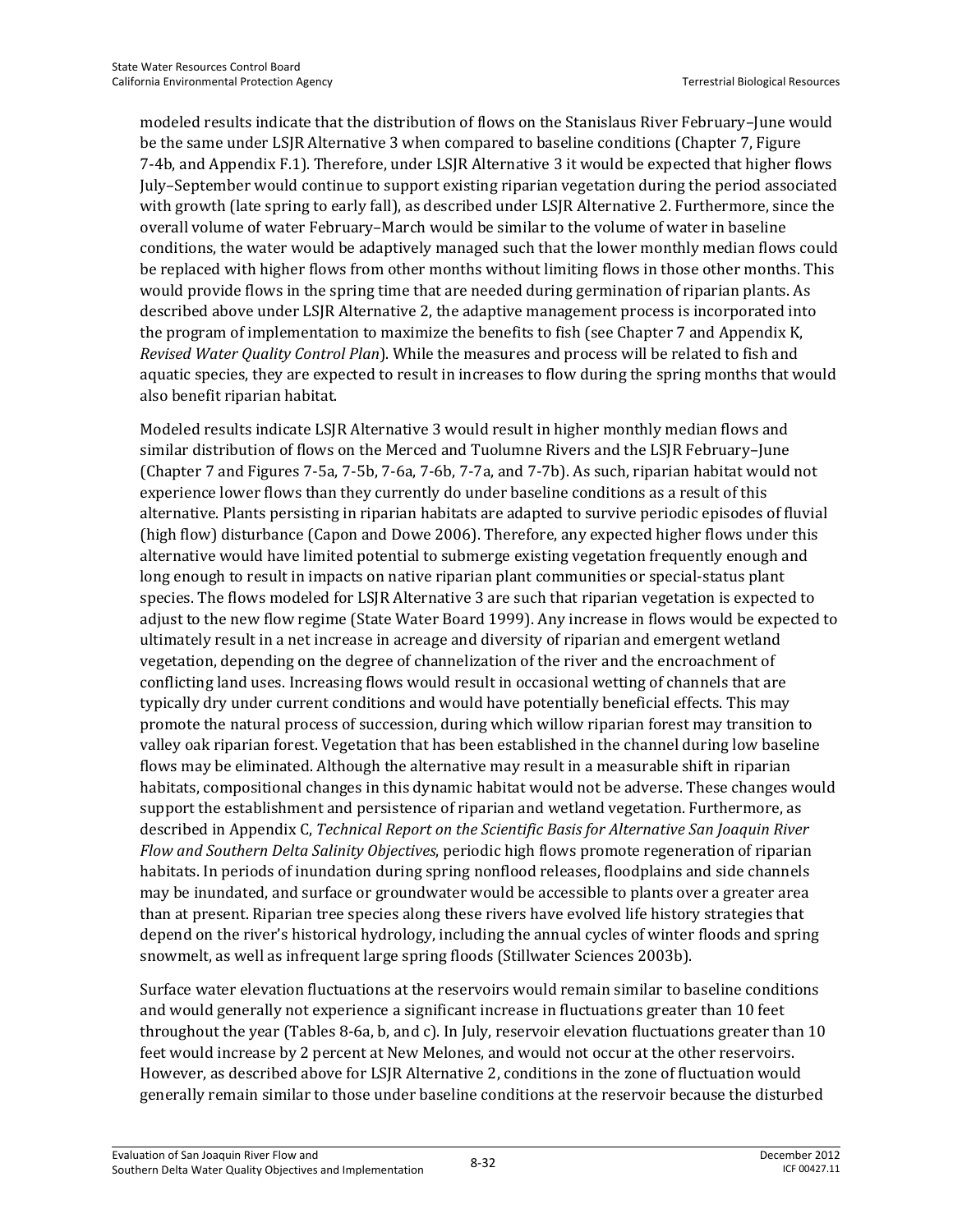substrate would provide limited opportunities for additional vegetation establishment. Impacts on riparian habitat or other sensitive terrestrial communities or special-status plant species would be less than significant.

Modeling results show that under LSJR Alternatives 3, violations of the EC objectives in the southern would decrease (Tables 5-27a–c), and overall salinity in the southern Delta would be reduced (Tables 5-29 a–c). These changes with respect to terrestrial habitat would be very small, if imperceptible under LSJR Alternative 3. Therefore, LSJR Alternative 3 is not expected to impact the overall quantity or quality of the habitats in the southern Delta. Impacts would be less than significant.

#### *LSJR Alternative 4: 60% Unimpaired Flow (Less than significant)*

Modeled monthly median flows on all three eastside tributaries and the LSJR would increase under LSJR Alternative 4. Therefore, the impacts under LSJR Alternative 4 for the increase in average flows on the Merced and Tuolumne Rivers and the LSJR would be the same as described above under LSJR Alternative 3. Additionally, similar impacts on riparian habitat on the Stanislaus River would be expected because modeled monthly median flows in the spring would increase on this river similarly to the other two tributaries when compared to the baseline (Chapter 7 and Figure 7-4b). Therefore, when considering the expected increase in flows and the adaptive management process, it is anticipated that LSJR Alternative 4 would not have a substantial effect on riparian habitat or other sensitive terrestrial communities. Impacts would be less than significant.

Surface water elevation fluctuations at the reservoirs would remain similar to baseline conditions and would not experience a significant increase in fluctuations greater than 10 feet throughout the year (Tables 8-6a, b, and c). As described for LSJR Alternative 3, the disturbed substrate would provide limited opportunities for additional vegetation establishment. These modifications to riparian habitat or other sensitive terrestrial communities or special-status plant species would be less than significant.

Modeling results show that under LSJR Alternatives 4, conditions violations of the EC objectives in the southern would decrease (Tables 5-28a–c), and overall salinity in the southern Delta would be reduced (Tables 5-29 a–c). These changes with respect to terrestrial habitat would be very small, if imperceptible under LSJR Alternative 4. Therefore, LSJR Alternative 4 is not expected to impact the overall quantity or quality of the habitats in the southern Delta. Impacts would be less than significant.

#### **BIO-2: Have a substantial adverse effect on federally protected wetlands as defined by Section 404 of the Clean Water Act (including, but not limited to, marsh, vernal pool, coastal, etc.) through direct removal, filling, hydrological interruption, or other means**

The LSJR alternatives do not have the potential to significantly physically fill, divert, or isolate wetland communities and would not discharge dredged or fill material into waters of the United States (e.g., wetlands). Most potential effects to wetland communities as a result of a change in flows would be comparable to the effects of periodic flood flows that have occurred historically (Appendix C, *Technical Report on the Scientific Basis for Alternative San Joaquin River Flow and Southern Delta Salinity Objectives*). The effects of these alterations on wetland vegetation would be similar to those previously described for riparian vegetation because wetland plants can also survive inundation, are resistant to the effects of scouring deposition, and are growth-limited by water availability (USBR 2010). Many effects are beneficial, such as greater availability of water to support growth of riparian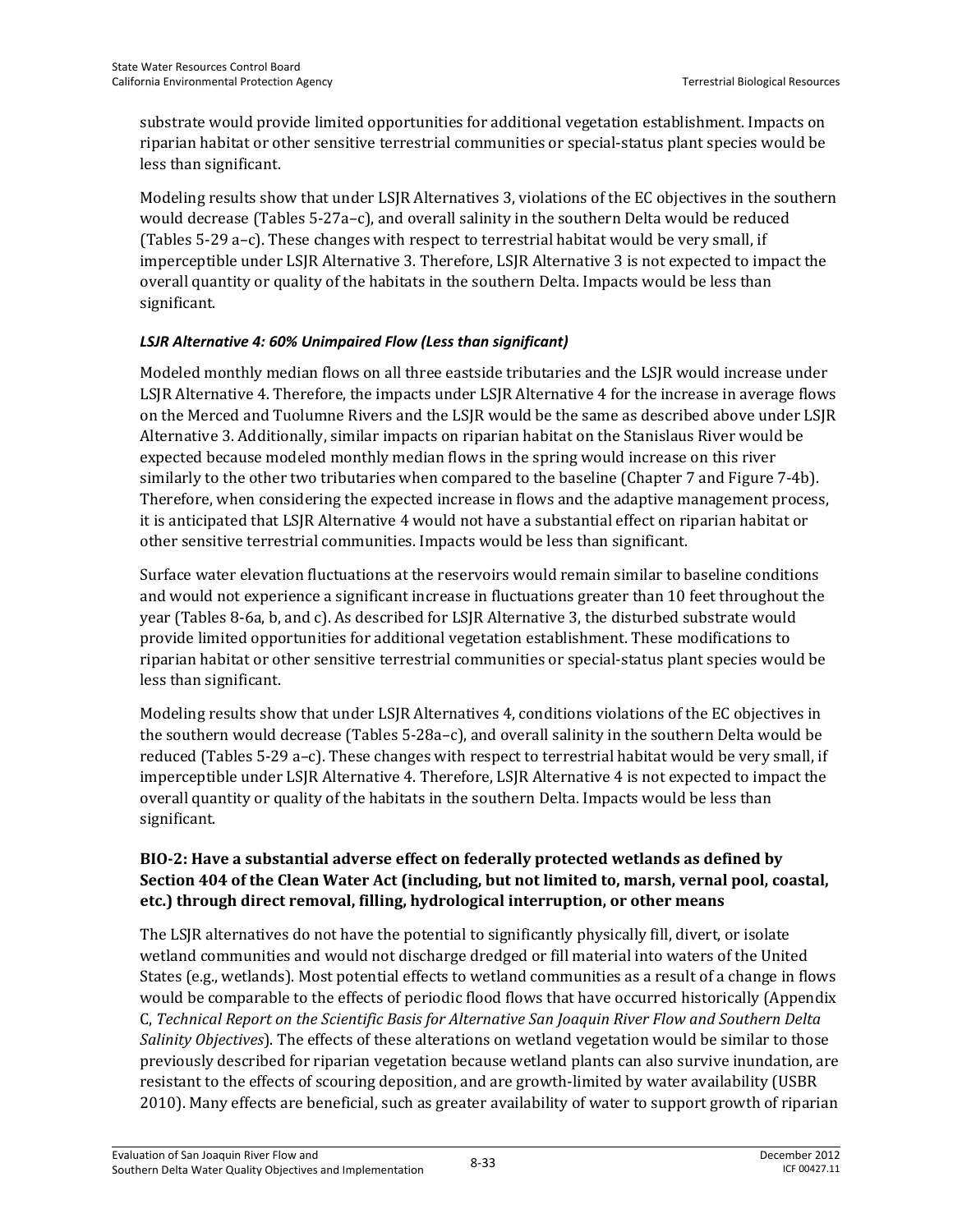or wetland vegetation and the deposition of new sediment rich in organic material. The primary and most ecologically important difference from baseline flows would be the duration and seasonality of inundation; increased flows could inundate some areas for longer periods than would baseline seasonal flows. At the local level, these alterations could adversely or beneficially affect wetlands and riparian habitat, depending on site-specific hydrologic changes. In the long term, plant communities may shift in elevation or species composition to accommodate changes in river flows (USBR 2010).

#### *LSJR Alternative 1: No Project*

The No Project Alternative would result in implementation of flow objectives identified in the 2006 Bay–Delta Plan. See Chapter 15, *LSJR Alternative 1 and SDWQ Alternative 1 (No Project Alternative)*, for the No Project impact discussion and Appendix D, *Evaluation of LSJR Alternative 1 and SDWQ Alternative 1 (No Project Alternative)*, for the No Project Alternative technical analysis.

#### *LSJR Alternative 2: 20% Unimpaired Flow (Less than significant)*

Modeled monthly median flows are expected to decrease on the Stanislaus River, Merced River, and the LSJR in the spring when compared to baseline conditions, as described under BIO-1. Emergent wetlands are the wetland community most likely to occur within the area of potential effects for these rivers. As described above, emergent wetlands typically occur in the river bed adjacent to the low-flow river channels. As a result of LSJR Alternative 2, there may be more exposed soil available for wetland species establishment in the spring on the Stanislaus and Merced Rivers and the LSJR. Wetlands are highly resilient ecosystems that are able to withstand a range of hydrologic conditions. Although community composition and wetland habitat location may change as a result of LSJR Alternative 2, this would not represent an adverse effect on wetland communities. (Note that impacts on special-status plant species are described above under Bio-1). Impacts would be less than significant.

Modeled monthly median flows under LSJR Alternative 2 would generally be similar to baseline conditions on the Tuolumne River. As a result, there would be no substantial change to conditions supporting wetlands in the area of potential effects. Impacts would be less than significant.

Under LSJR Alternative 2, reservoir levels would generally fluctuate less when compared to baseline conditions. As discussed above, the wetland habitats in the area of potential effects are highly resilient and adaptable to changes in the hydrologic regime. There are no known significant assemblages of wetlands along the shores of the reservoirs that would be inundated as a result of changes in reservoir elevations. Any impacts from higher water levels would be temporary and would last only until the marsh habitat could respond by shifting in elevation and species composition to accommodate the changes. Wetlands typically do not exist within the zone of fluctuation at reservoirs because of the lack of suitable soil and the continued fluctuation of surface water elevations. More stable reservoir elevations may result in perennial water availability, which may benefit the establishment and maintenance of wetland vegetation along the shores of the reservoirs. Therefore, LSJR Alternative 2 would not substantially alter wetland communities along the LSJR and three eastside tributaries or at the reservoirs. Impacts would be less than significant.

#### *LSJR Alternative 3: 40% Unimpaired Flow (Less than significant)*

LSJR Alternative 3 would represent a change in the timing of river flows that would better correspond with the growth and dispersal periods for native wetland vegetation. These native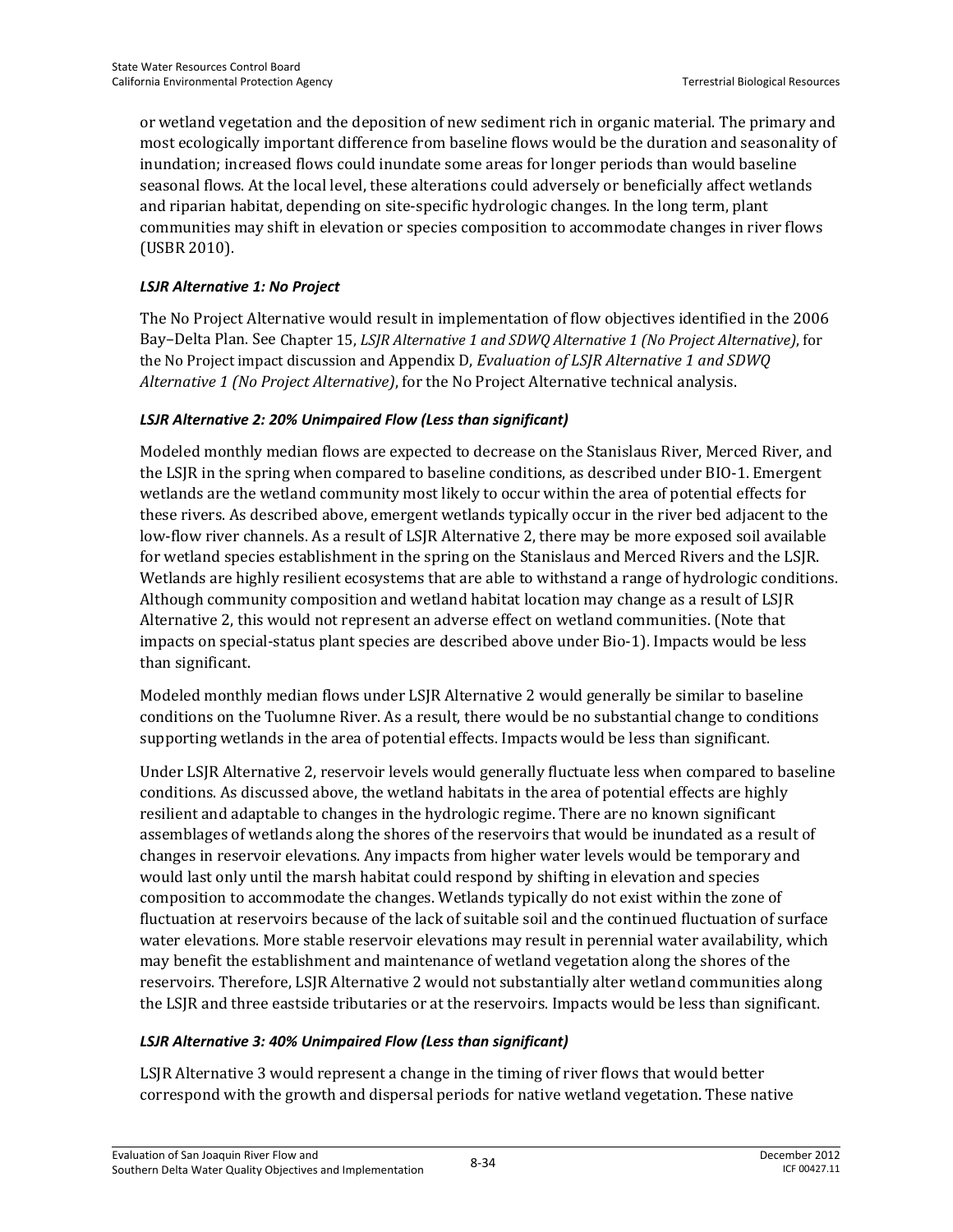wetland plant communities have evolved life history characteristics that coincide with the unimpaired flow patterns (Moyle and Bennett 2008; DFG 2011). LSJR Alternative 3 may encourage the establishment of wetlands and plant assemblages that mimic the original wetland ecosystems that existed before hydromodification. Furthermore, LSJR Alternative 3 is not expected to result in flows of higher velocity than are known to occur in the system or that would result in substantial scour (see Chapter 6, *Flooding, Sediment, and Erosion,* and Chapter 7, *Aquatic Resources*). Impacts on wetland communities would be less than significant.

Under LSJR Alternative 3, reservoir levels would generally fluctuate less when compared to baseline conditions. Furthermore, there are no known significant assemblages of wetlands along the shores of these reservoirs that would be isolated as wetlands typically do not exist within the zone of fluctuation at reservoirs because of the lack of suitable soil and the continued fluctuation of surface water elevations. Impacts would be less than significant.

#### *LSJR Alternative 4: 60% Unimpaired Flow (Less than significant)*

As described above for LSJR Alternative 3, LSJR Alternative 4 flows are expected to better coincide with the growth and dispersal periods for native wetland vegetation (spring time) and not result in substantial scour. LSJR Alternative 4 would have a less-than-significant impact on existing wetland communities within the area of potential effects along the rivers.

The reservoir surface water elevation levels are not expected to experience large fluctuations with any greater frequency than under baseline conditions (Tables 8-6a through 8-6c). Furthermore, there are no known significant assemblages of wetlands along the shores of these reservoirs that would be isolated as wetlands typically do not exist within the zone of fluctuation at reservoirs because of the lack of suitable soil and the continued fluctuation of surface water elevations. Finally, wetland communities that occur along the margin of aquatic and upland habitats are generally resilient to changes in the location of this interface and are able to adjust to the new location. Impacts would be less than significant.

#### **BIO-3: Facilitate a substantial increase in distribution and abundance of invasive plants or nonnative wildlife that would have a substantial adverse effect on native terrestrial species**

There are currently nonnative plant species present in the area of potential effects along the rivers and at the reservoirs. Invasive species programs have been established to reduce and control the spread of these species, including invasive species management plans developed in compliance with FERC regulations, various regional invasive species plans, and goals established by local weed management areas. It is acknowledged that baseline flow regimes both harm native plants and encourage nonnative species because flows and habitats are often mismatched (e.g., riparian habitats that need more variable flows do not receive them) (Moyle et al. 2010; DFG 2011). However, there is insufficient evidence to conclude that the baseline flow regime is the definitive factor in the establishment and spread of invasive species. It is likely that other habitat modifications, such as wetland reclamation and agricultural cultivation, are very important factors in the spread of invasive species.

The LSJR alternatives would create a more variable flow regime in which flows vary by season to more closely mimic the natural hydrograph. This is expected to favor native species that have evolved life history characteristics that respond to seasonal flow patterns (Moyle and Bennett 2008; DFG 2011). However, more variable flow regimes constitute an ecosystem perturbation, and habitat disturbance can encourage the establishment and spread of invasive species (Davis and Thompson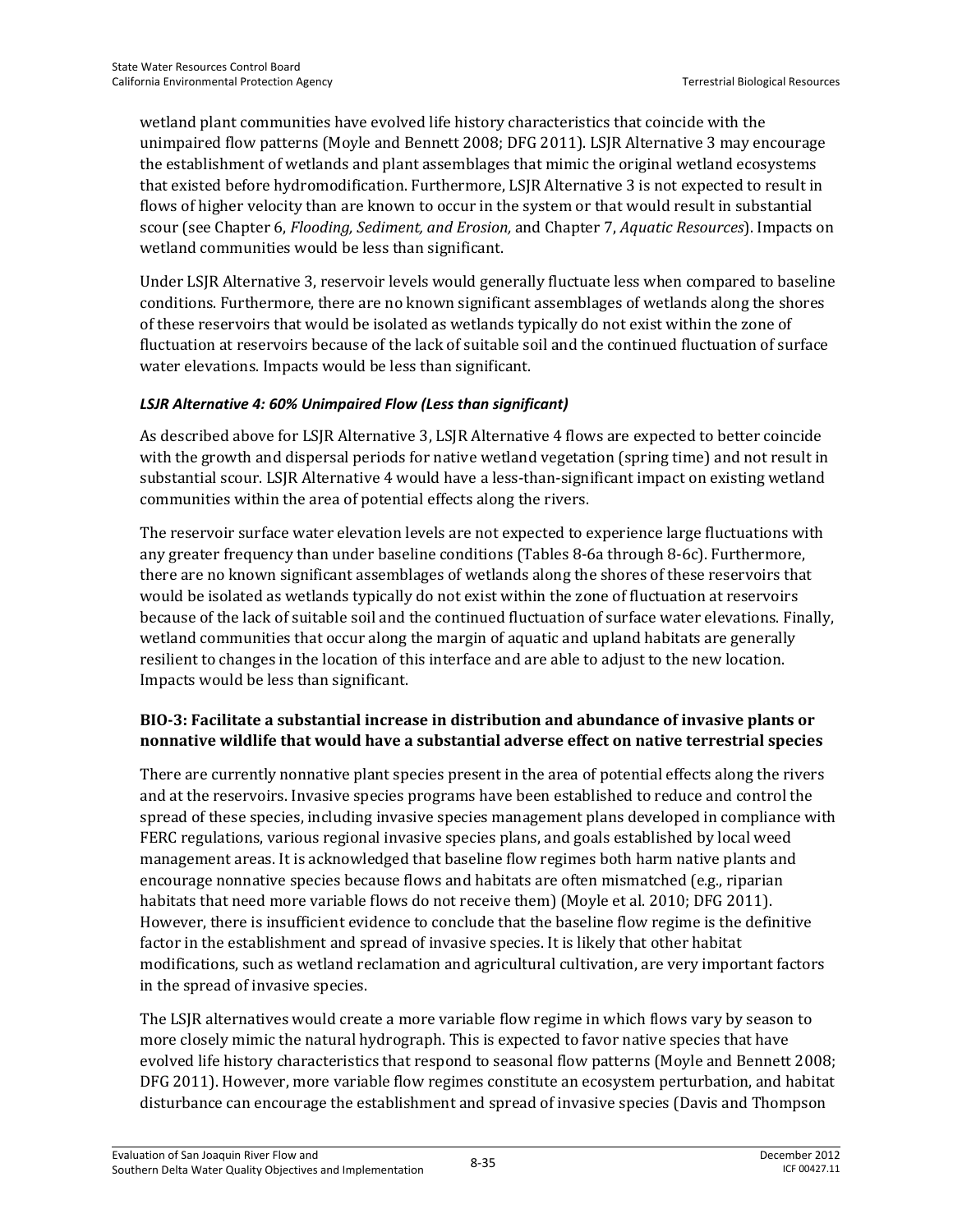2000). In light of these factors, the modifications in flow regimes under the LSJR alternatives are not anticipated to change the relative abundance of native and nonnative terrestrial species. Although modifying flows in the system may foster the development of expanded riparian zones, the diversity and richness of these habitats would generally follow baseline conditions. Compositional shifts may occur locally where root zone inundation becomes more frequent (favoring native riparian plant species) or large areas of bare ground are exposed (favoring nonnative plant species), but the relative abundance of these species at the ecosystem level would be consistent with baseline conditions. Likewise, the use of these habitats by nonnative wildlife species would continue and the relative abundance of these species is expected to be unchanged.

#### *LSJR Alternative 1: No Project*

The No Project Alternative would result in implementation of flow objectives identified in the 2006 Bay–Delta Plan. See Chapter 15, *LSJR Alternative 1 and SDWQ Alternative 1 (No Project Alternative)*, for the No Project impact discussion and Appendix D, *Evaluation of LSJR Alternative 1 and SDWQ Alternative 1 (No Project Alternative),* for the No Project Alternative technical analysis.

#### *LSJR Alternatives 2, 3, and 4: 20% Unimpaired Flow, 40% Unimpaired Flow, and 60% Unimpaired Flow (Less than significant)*

As described above, invasive plants and animals already exist throughout the area of potential effects. While the LSJR alternatives may result in some alteration of vegetation patterns at specific locations, there is no information available to suggest that modified flows would substantially alter or facilitate the establishment of invasive plant or animal species. Therefore, it is anticipated that impacts on native terrestrial species would be less than significant.

#### **BIO-4: Have a substantial adverse effect, either directly or through habitat modifications, on any terrestrial animal species identified as a candidate, sensitive, or special-status species in local or regional plans, policies, or regulations, or by DFG and USFWS**

Numerous special-status animal species are found within the area of potential effects. Many of these special-status animal species are dependent on riparian habitat. The baseline flows have constrained riparian vegetation by reducing the amount of wetted habitat; however, land use changes and levee development along rivers have also lead to a reduction in riparian habitat (Appendix C, *Technical Report on the Scientific Basis for Alternative San Joaquin River Flow and Southern Delta Salinity Objectives*). The loss of riparian vegetation has been an important factor in the decline of the California yellow warbler, western yellow-billed cuckoo, Least Bell's Vireo, and little willow flycatcher (Riparian Habitat Joint Venture 2004). Within California's Central Valley, all of these species depend on riparian vegetation for cover, foraging, and breeding. Valley elderberry longhorn beetle depends on elderberry shrub, a riparian species. Two mammal species, San Joaquin woodrat and riparian brush rabbit, also require riparian vegetation. Therefore, declines in riparian vegetation have likely caused declines in populations of these species (DFG 2011). The LSJR alternatives may cause some temporary habitat disturbances, especially within channels, that might adversely affect some special-status animals. However, the LSJR alternatives would also likely have beneficial effects on some special-status species, particularly to the extent that increased flows encourage additional riparian habitat establishment. Habitat modifications that benefit specialstatus terrestrial animal species would be consistent with the goals of ESA, CESA, and the USFWS Recovery Plan.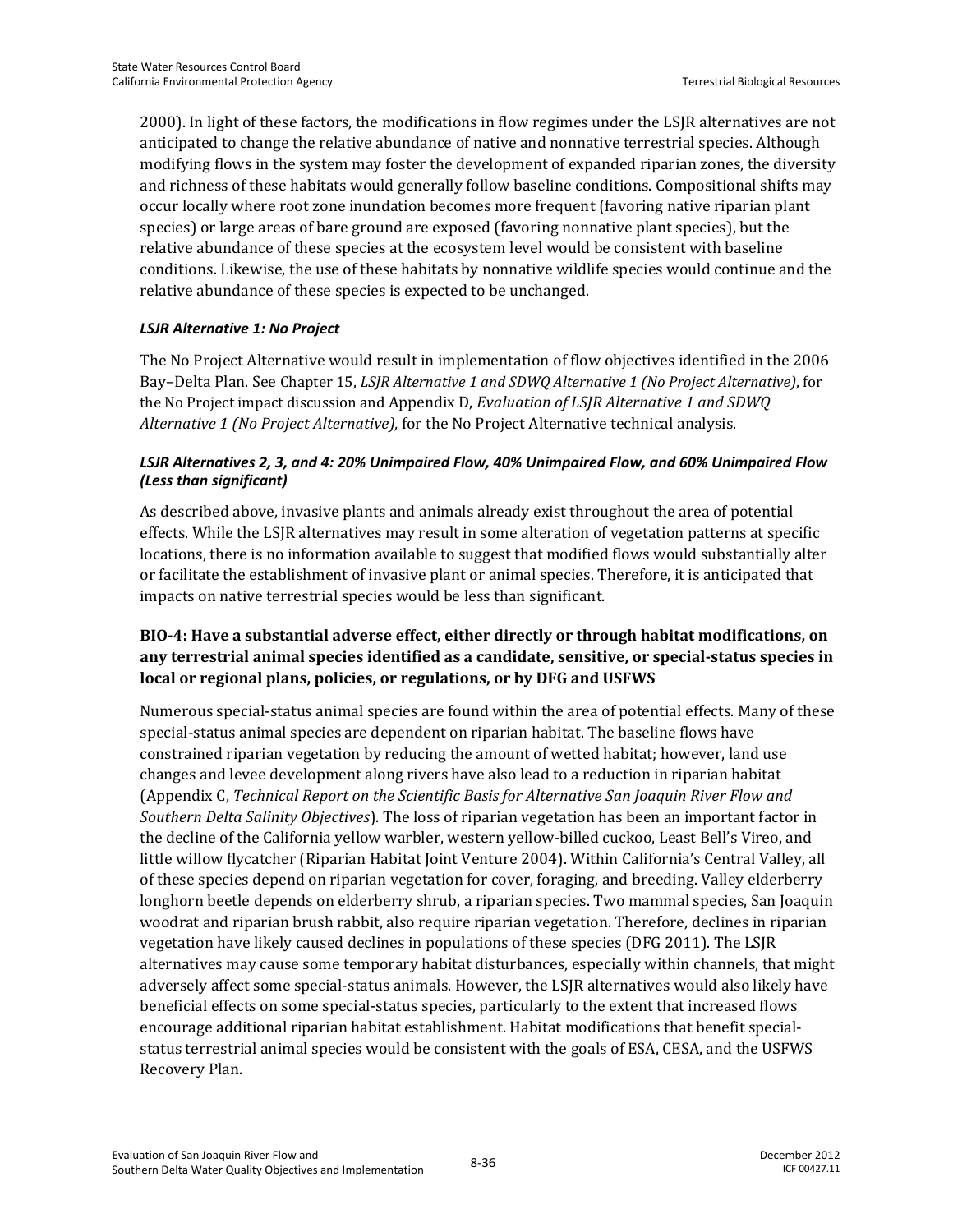#### *LSJR Alternative 1: No Project*

The No Project Alternative would result in implementation of flow objectives identified in the 2006 Bay–Delta Plan. See Chapter 15, *LSJR Alternative 1 and SDWQ Alternative 1 (No Project Alternative)*, for the No Project impact discussion and Appendix D, *Evaluation of LSJR Alternative 1 and SDWQ Alternative 1 (No Project Alternative)*, for the No Project Alternative technical analysis.

#### *LSJR Alternative 2: 20% Unimpaired Flow (Significant and unavoidable)*

As discussed in BIO-1, modeled monthly median flows on the Stanislaus River are expected to be lower, and the overall volume of water February–June is expected to be lower, when compared to baseline conditions during riparian recruitment period (i.e., end of April–June). While established riparian species are adapted to periodic fluctuations in flow, there is potential for reduced spring flows to limit establishment of new vegetation. The viability of this habitat is key for the continued existence of many special-status species, and the loss of riparian vegetation has been an important factor in their decline. For the Stanislaus River, the impact on special-status animal species dependent on this habitat would be significant.

As described in BIO-1, In order to reduce significant impacts identified above, the State Water Board would need to require more flow on the Stanislaus River. Evaluating the effects of more flow on the different rivers is part of other alternatives (i.e., LSJR Alternatives 3 and 4) and is thus separately considered in this document. Requiring additional flow cannot be independently applied under LSJR Alternative 2 as a mitigation measure because requiring additional flow would be inconsistent with the terms of LSJR Alternative 2 (i.e., requiring 20 percent of unimpaired flow on the Stanislaus River). Furthermore, as noted above, the flows required on the Stanislaus River under LSJR Alternative 2 would be much less than compared to baseline, thus they could not be adaptively managed to provide additional flows in the spring time during the germination period for riparian vegetation. Finally, replacing riparian vegetation through restoration could possibly offset impacts of the lower flows expected under LSJR Alternative 2. In the program of implementation, the State Water Board identifies actions by other agencies, which include restoration efforts on the three eastside tributaries. Because of the timing and overall volume of reduction of flows, it is unlikely restoration actions by other agencies would serve to fully mitigate impacts. Impacts would remain significant and unavoidable.

As discussed under BIO-1, impacts on riparian habitats would be less than significant on the Tuolumne River, Merced River, and LSJR. This is because monthly median flows on the Tuolumne River would be similar to baseline conditions and the overall distribution of flows February–June would be similar to baseline conditions on the Merced River and LSJR. Although there would be periods during which river flows would be lower than baseline conditions, vegetation that comprises riparian habitat has adapted various mechanisms to withstand these conditions. Thus, the changes in riparian habitat are not anticipated to affect animal species dependent upon riparian habitat. Finally, with the adaptive management process, the volume of water that would be allocated to these rivers February–June can be adaptively managed to accommodate the modeled decreases in monthly median flows in April and May such that they would be balanced with the other months and sustain baseline flows. A discussion of special-status species that could reside in the area of potential effects is included below. Species include: elderberry shrubs, California red-legged frogs, California tiger salamanders, western spadefoot toads, giant garter snake, western pond turtle, special-status bird species, several bat species, riparian brush rabbit, and San Joaquin Valley woodrat. Overall,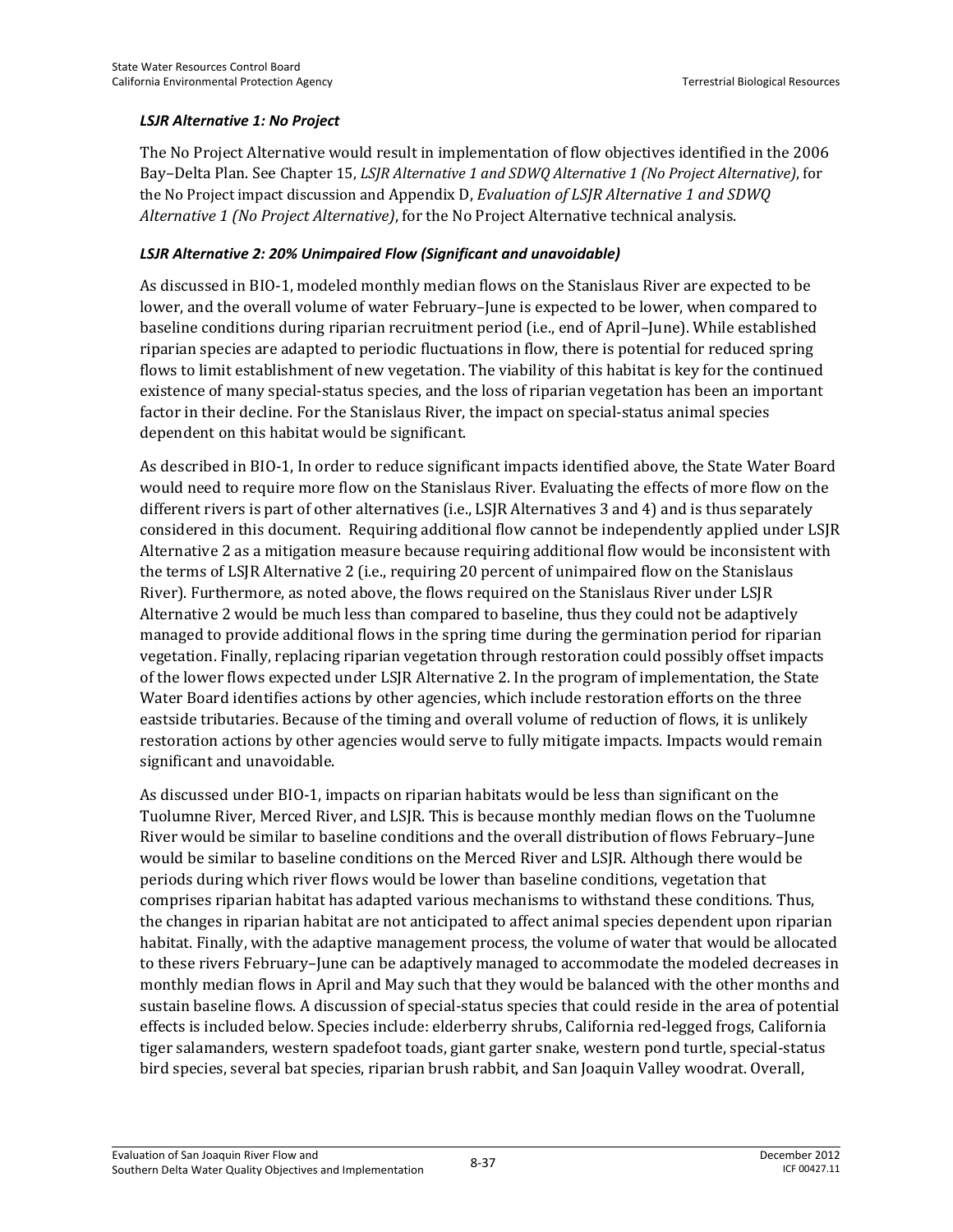impacts on these species on the Merced River, Tuolumne River, and LSJR would be less than significant.

In the area of potential effects, elderberry shrubs typically are located on the higher portions of levees and streambanks and are generally not subject to regular inundation or scouring, although they can withstand periodic inundation (USBR 2010). LSJR Alternative 2 is not likely to result in direct loss of elderberry shrubs or any resident beetles. LSJR Alternative 2 would generally increase the amount of water available to elderberry roots, which may stimulate growth of elderberry shrubs and ultimately have a beneficial effect on habitat for this species on the Merced and Tuolumne Rivers and the LSJR. Impacts would be less than significant.

The area of potential effects contains suitable habitat for California red-legged frogs, California tiger salamanders, and western spadefoot toads. However, there are no known populations in close proximity to the channels affected by LSJR Alternative 2. The best aquatic habitats for amphibian and reptile use are the backwaters and ponds that are not influenced greatly by rising and falling flows. In addition, any amphibian and reptile use of the channels in the LSJR area of potential effects would already be subject to rising and falling flows, and such populations would be adapted to this variable habitat. Thus, LSJR alternatives would not have a significant adverse effect on the primary habitat elements for special-status amphibians. Impacts would be less than significant.

Special-status aquatic reptiles, including giant garter snake and western pond turtle, may occur in the portions of the river channel that would be inundated by the LSJR Alternative 2. These species require aquatic habitat for breeding and foraging during spring and summer. Additional flows during these seasons, as well as in winter, would have a beneficial effect on these species. Although water velocities would increase in certain areas, it is expected that velocity would not be substantially altered from historical flow regimes. Impacts on upland habitats that these species use for refuge are not expected under the LSJR alternatives because flows generally would be restricted to the river channel. Impacts would be less than significant.

Many special-status birds build nests in large trees or shrubs that would be well above the areas affected by LSJR Alternative 2. Some special-status species nest closer to the ground in emergent instream or on-terrace marsh vegetation that could be present in portions of the river channel. Nonflood flows during the breeding season (typically February–September) are expected to increase on the Tuolumne and Merced Rivers and the LSJR under LSJR Alternative 2, and there would be a potential for increased flows to inundate nest sites of ground nesters. However, these areas already are subject to regular or periodic inundation from seasonal flood flows, the breeding populations are adapted to this variable environment, and the aggregate of the individual breeding periods for the different species results in a relatively large window of breeding time. As the flow alters the channels of the rivers, ground nesters would move with the establishment of emergent vegetation. Impacts would be less than significant.

Various special-status mammal species occur in the area of potential effects, including several bat species, riparian brush rabbit, and San Joaquin Valley woodrat. Changes in flows associated with LSJR Alternative 2 would be largely confined to existing channels and are not expected to affect upland breeding and foraging sites required by these mammals. Impacts would be less than significant.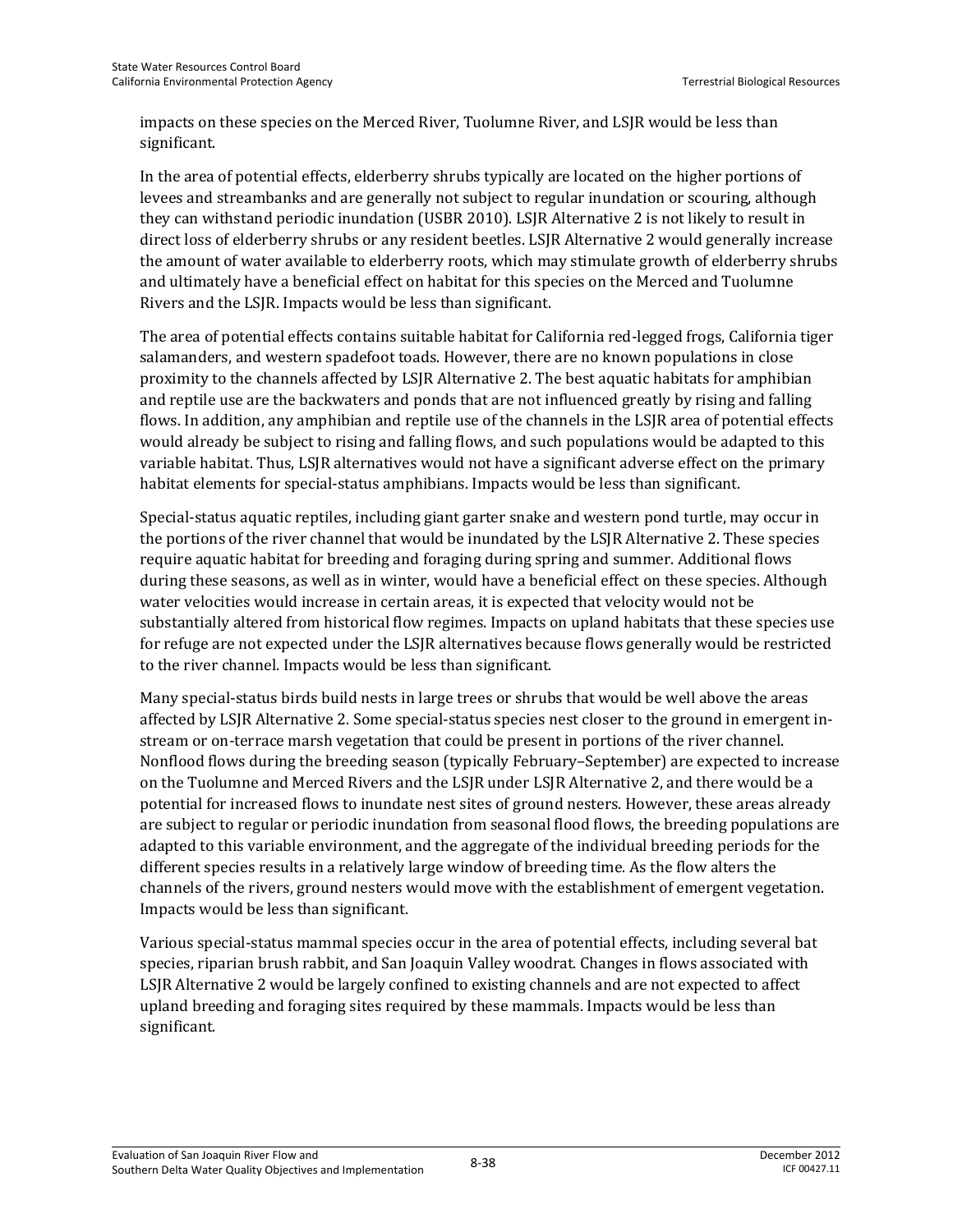#### *LSJR Alternatives 3 and 4: 40% Unimpaired Flow and 60% Unimpaired Flow (Less than significant)*

Overall, median monthly flows would be higher on the Merced River, Tuolumne River, and LSJR under LSJR Alternatives 3 and 4 and higher on the Stanislaus River under LSJR Alternative 4. Where there would be an increase in river flows, impacts would be similar to those identified above for LSJR Alternative 2.

Modeled monthly median flows on the Stanislaus River under LSJR Alternative 3 would be lower in April; however, the overall volume of water February–June would be similar to that of baseline conditions (as described above under BIO-1 for LSJR Alternative 3). Impacts on riparian habitat would be less than significant because of the various dispersal methods used by riparian vegetative species and the ability of established plants to withstand low flow conditions. Thus, the changes in riparian habitat are not anticipated to affect animal species dependent upon riparian habitat. Additionally, with the adaptive management process, the volume of water February–June can be managed to accommodate the modeled decreases in monthly median flows in April and May on the Stanislaus River such that they would be balanced with the other months and sustain baseline flows. Therefore, it is anticipated that impacts on special-status species as a result of LSJR Alternative 3 on the Stanislaus River would be less than significant.

#### **BIO-5: Conflict with provisions of an adopted habitat conservation plan, natural community conservation plan, or other approved local, regional, or state habitat conservation plan, or conflict with any local policies or ordinances protecting biological resources**

An activity would conflict with a conservation plan, such as the San Joaquin River Wildlife Refuge CCP and the San Joaquin County Multi-Species HCP, if it would substantially reduce the effectiveness of the plan's conservation strategies or otherwise prevent attainment of the plan's goals and objectives (USBR 2010). Conflicts can result from reducing the viability of populations that are targets of the plan's goals, objectives, and conservation strategies. Also, other actions can conflict with implementing conservation plans and reduce the habitat value of conserved lands (e.g., by creating adjacent, incompatible land uses), interfere with the management of conserved lands (e.g., by eliminating access or water supplies), or eliminate opportunities for conservation activities (e.g., by developing land identified for preservation in the plan). By all of these mechanisms, an activity can also conflict with a local policy or ordinance for protecting biological resources.

#### *LSJR Alternative 1: No Project*

The No Project Alternative would result in implementation of flow objectives identified in the 2006 Bay–Delta Plan. See Chapter 15, *LSJR Alternative 1 and SDWQ Alternative 1 (No Project Alternative)*, for the No Project impact discussion and Appendix D, *Evaluation of LSJR Alternative 1 and SDWQ Alternative 1 (No Project Alternative)*, for the No Project Alternative technical analysis.

#### *LSJR Alternative 2: 20% Unimpaired Flow (Significant and unavoidable)*

LSJR Alternative 2 would not create adjacent incompatible land uses, eliminate access to water, or develop land. As described in BIO-1 through BIO-4, it is expected the flows under LSJR Alternative 2 would result in impacts that are less than significant to riparian habitat, special-status species, and other communities on the Merced and Tuolumne Rivers and the LSJR. These alternatives are not expected to reduce the viability of populations that are targets of the various plan goals. Therefore, conflicts with an adopted habitat conservation plan would not occur and impacts on the Merced River, Tuolumne River, and LSJR would be less than significant.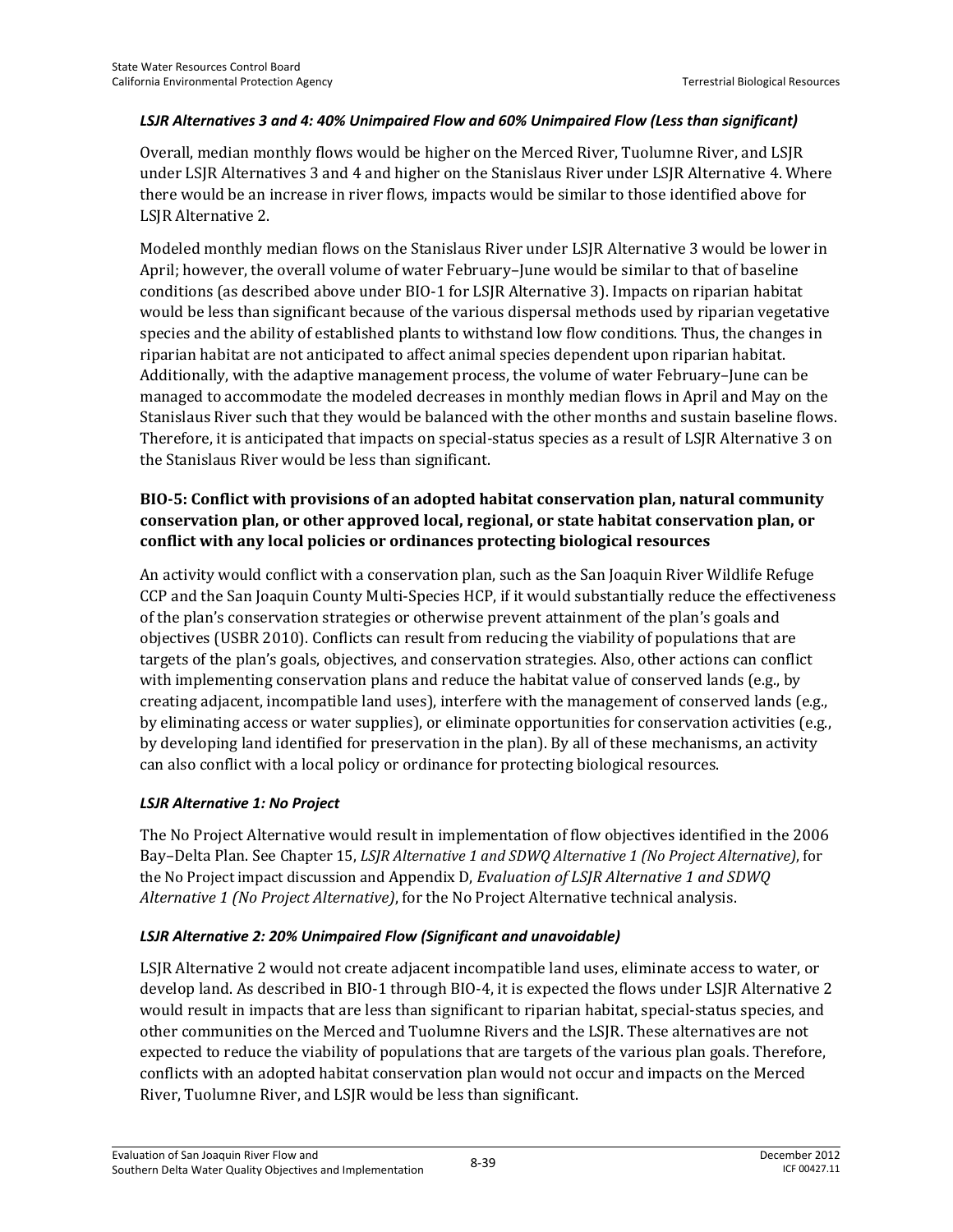On the Stanislaus River, it is expected the flows under LSJR Alternative 2 would result in impacts that are significant to riparian habitat and special-status species. The San Joaquin River National Wildlife Refuge is approximately 6,500 acres of riparian forest, wetlands and grasslands between the Tuolumne River and Stanislaus River confluences. Because it is between the Tuolumne River and Stanislaus River confluences it is unlikely flows from the Stanislaus River that enter the LSJR and move downstream into the southern Delta would greatly influence the habitat in this wildlife area. The San Joaquin Multi-Species HCP covers the entire San Joaquin County area, which includes parts of the Stanislaus River. Thus the reduced flows could indirectly affect or conflict with the HCP by reducing the habitat value of conserved lands adjacent to the Stanislaus River. As discussed in BIO-1,in order to reduce significant impacts identified above, the State Water Board would need to require more flow on the Stanislaus River. Evaluating the effects of more flow on the different rivers is part of other alternatives (i.e., LSJR Alternatives 3 and 4) and is thus separately considered in this document. Requiring additional flow cannot be independently applied under LSJR Alternative 2 as a mitigation measure because requiring additional flow would be inconsistent with the terms of LSJR Alternative 2 (i.e., requiring 20 percent of unimpaired flow on the Stanislaus River). Furthermore, the flows required on the Stanislaus River under LSJR Alternative 2 would be much less than compared to baseline, thus they could not be adaptively managed to provide additional flows in the spring time during the germination period for riparian vegetation. Finally, replacing riparian vegetation through restoration could possibly offset impacts of the lower flows expected under LSJR Alternative 2. In the program of implementation, the State Water Board identifies actions by other agencies, which include restoration efforts on the three eastside tributaries. Because of the timing and overall volume of reduction of flows, it is unlikely restoration actions by other agencies would serve to fully mitigate impacts. Impacts would remain significant and unavoidable.

#### *LSJR Alternatives 3 and 4: 40% Unimpaired Flow and 60% Unimpaired Flow (Less than significant)*

LSJR Alternatives 3 and 4 would not create adjacent incompatible land uses, eliminate access to water, or develop land. While median monthly flows on the Stanislaus River may be reduced from baseline conditions as identified in BIO-1, it is expected this reduction in flows would result in impacts that are less than significant for the reasons identified in BIO-1. Furthermore, the impact determinations for BIO-1 through BIO-4 under LSJR Alternatives 3 or 4 would either result in no impacts or impacts that are less than significant to terrestrial biological species and habitat. These alternatives are not expected to reduce the viability of populations that are targets of the various plan goals. Therefore, conflicts with an adopted habitat conservation plan would not occur. Impacts would be less than significant.

# **8.5 Cumulative Impacts**

# **8.5.1 Definition**

Cumulative impacts are defined in the State CEQA Guidelines (Cal. Code regs., tit. 14, § 15355) as "two or more individual effects which, when considered together, are considerable or which compound or increase other environmental impacts." A cumulative impact occurs from "the change in the environment which results from the incremental impact of the project when added to other closely related past, present, and reasonably foreseeable future projects. Cumulative impacts can result from individually minor but collectively significant projects taking place over a period of time" (*Id*., subd. (b)).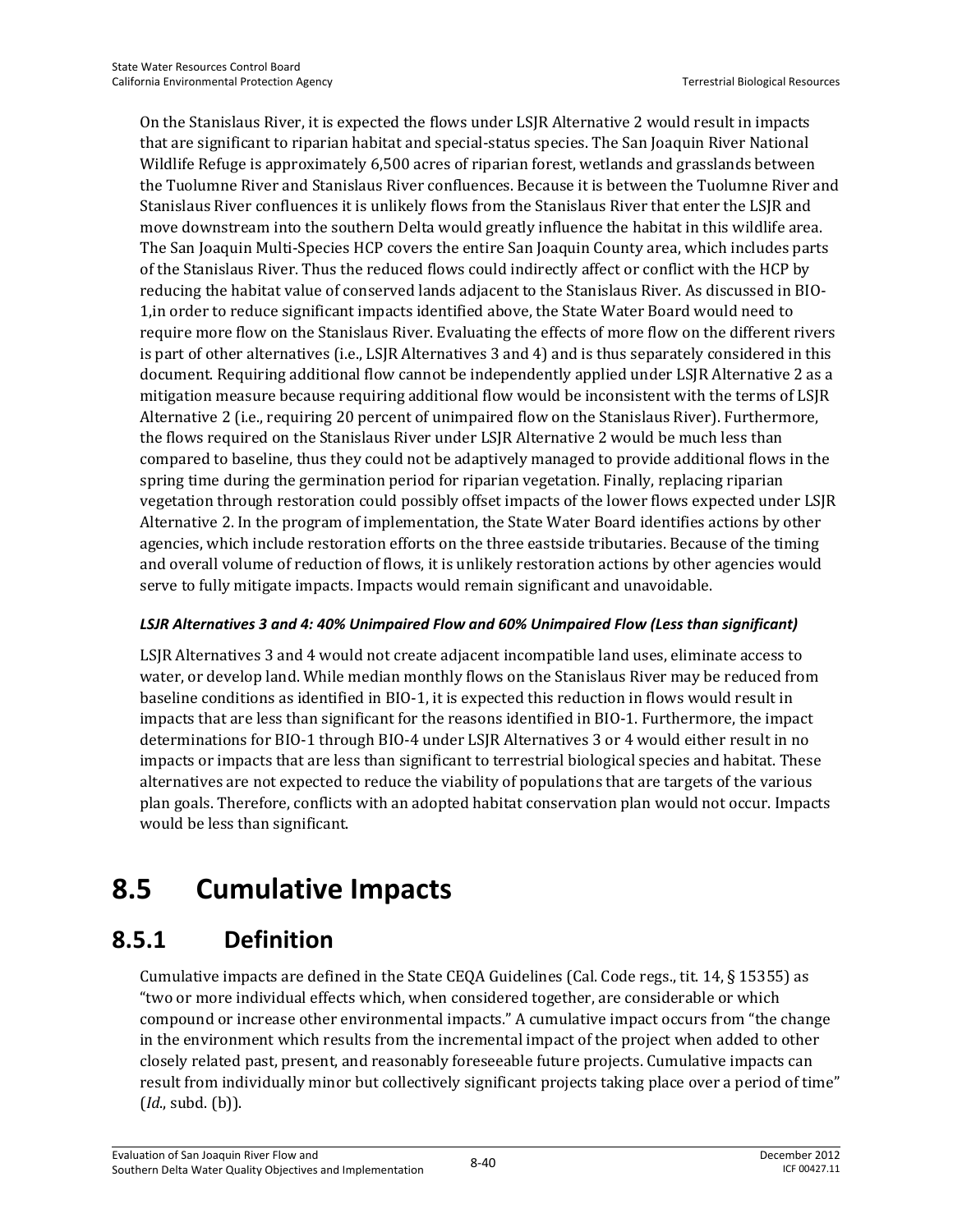Consistent with the State CEQA guidelines (Cal. Code Regs., tit. 14, § 15130, subd. (a)), the discussion of cumulative impacts in this chapter focuses on significant and potentially significant cumulative impacts. The State CEQA Guidelines (*Id*., subd. (b)) state the following.

The discussion of cumulative impacts shall reflect the severity of the impacts and their likelihood of occurrence, but the discussion need not provide as great detail as is provided for the effects attributable to the project alone. The discussion should be guided by the standards of practicality and reasonableness, and should focus on the cumulative impact to which the identified other projects contribute rather than the attributes of other projects which do not contribute to the cumulative impact.

# **8.5.2 Past, Present, and Reasonably Foreseeable Future Projects**

Chapter 16, *Cumulative Impact Summary*, *Growth-Inducting Effects, and Irreversible Commitment of Resources* includes a list of past, present, and reasonably foreseeable future projects considered for the cumulative analysis.

Present and reasonably foreseeable future projects are projects that are currently under construction, approved for construction, or in final stages of formal planning. These projects were identified by reviewing available information regarding planned projects and are summarized in Chapter 16. Present and reasonably foreseeable future projects related to terrestrial biological resources or that could affect terrestrial resources include all projects listed in Chapter 16.

# **8.5.3 Significance Criteria**

Two significance criteria must be met for any environmental consequence to have a significant cumulative impact: (1) the effect must make a cumulatively considerable incremental contribution to an overall cumulative impact, and (2) the overall cumulative impact (considering past, present, and reasonably foreseeable future projects) must be significant. (See Cal. Code Regs., tit. 14, §§ 15064, 15065, 15130.) The cumulative analysis uses the impact threshold topics discussed in the impact analysis (i.e., substantial adverse effect on: riparian habitat or sensitive natural community; federally protected wetlands; terrestrial animal species identified as special status; or conflict with HCP or NCCP provisions).

# **8.5.4 Mitigation Measures for Significant Cumulative Impacts**

As specified by Section 15130 of the State CEQA Guidelines (2012) the analysis of cumulative impacts will examine feasible options for mitigating or avoiding a project's contribution to any significant cumulative effects. With some projects, the only feasible mitigation for cumulative impacts may be the adoption of ordinances or regulations rather than the imposition of conditions on a project-by-project basis. Mitigation measures to reduce an alternative's contribution to significant cumulative effects are presented below where feasible and appropriate.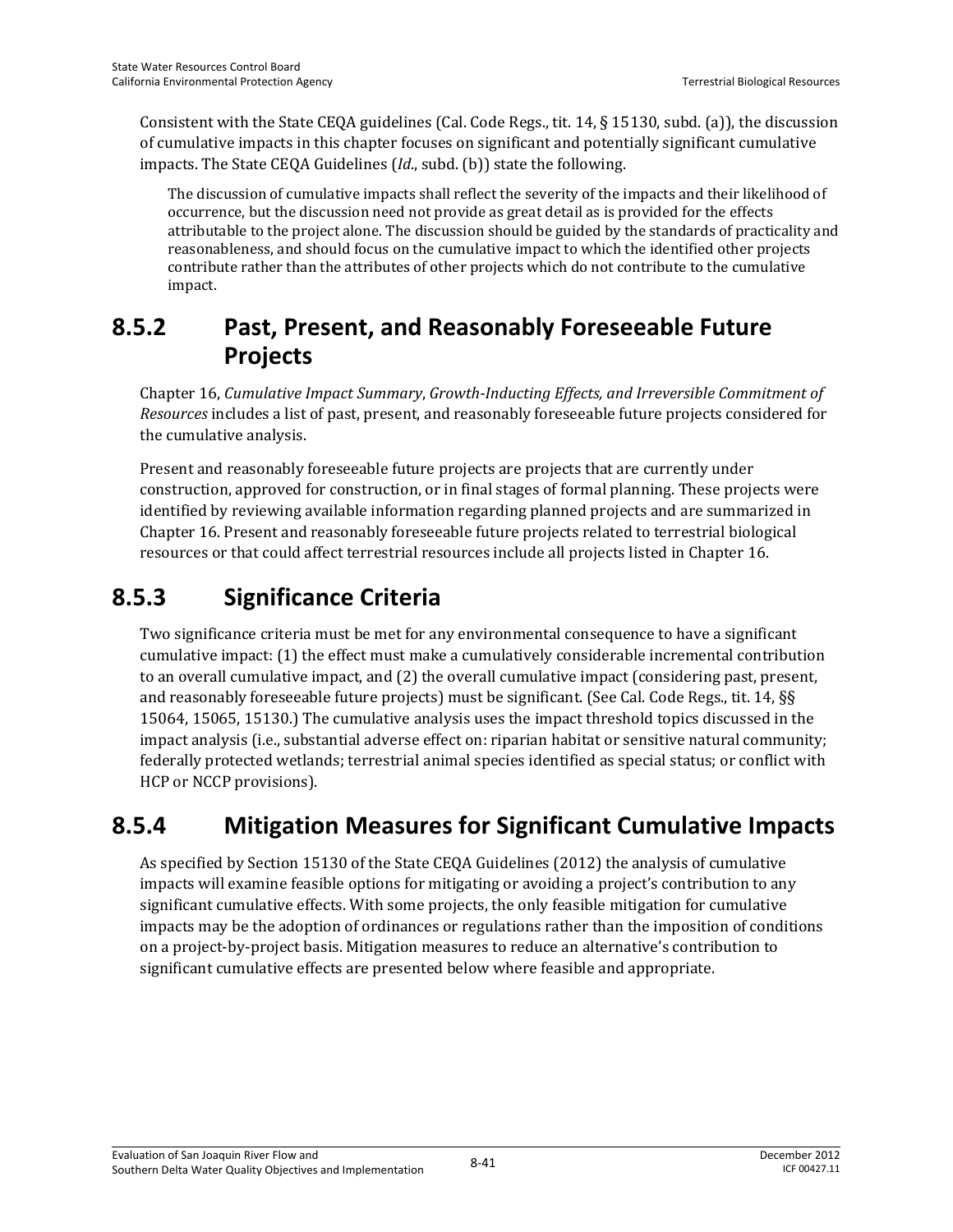# **8.5.5 Cumulative Impact Analysis**

# **Methodology**

The significance of cumulative effects on terrestrial biological resources depends on not only the direct impacts of each past, present, and reasonably foreseeable project, but also the timing and proximity of the projects, the proximity of the projects to migration corridors and special habitats, and the overall character of the area where there are multiple projects. The effects of the alternatives were qualitatively evaluated with past, present, and reasonably foreseeable future projects to identify cumulatively considerable impacts on terrestrial species that may not otherwise take place. Where appropriate, the cumulative analysis is combined for various alternatives.

## **Geographic Scope**

The geographic scope of the cumulative analysis for terrestrial resources is the same as described in the impact analysiss above. It includes the area of potential effects along the three tributaries and the southern Delta and past, present, and reasonably foreseeable future projects that may take place in the area of potential effects and could affect terrestrial biological species.

### **Analysis**

The combined effects of past and present activities in the three tributaries and the southern Delta have led to a decline in the diversity and abundance of terrestrial species and habitats. Specifically, riparian habitat along the three tributaries has substantially declined because of land use alterations in areas within and adjacent to the river channels that include aggregate (e.g., gravel) removal and agriculture. In addition, building dams and levees for flood protection has led to a reduction of terrestrial habitat due to changes in natural river channels and modifications to the frequency, duration, and magnitude of natural river flows. Some present projects and reasonably foreseeable future projects include restoration projects and habitat conservation plans on the three tributaries, LSJR, and southern Delta (e.g., *Bay Delta Habitat Conservation Plan*, Upper San Joaquin River Restoration Program, Knights Ferry Floodplain and Side-channel restoration, Lower Tuolumne River Big Bend Project, Tuolumne River Restoration Projects including Warner Deardorff Segment – Mining Reach Project No. 3, as identified in Chapter 16, *Cumulative Impact Summary, Growth-Inducing Effects, and Irreversible Commitment of Resources*). These efforts are meant to recover certain species (primarily aquatic species) and habitat (including some riparian, floodplain, and adjacent terrestrial habitats). These efforts would work in conjunction to support terrestrial species and replace habitat that has been lost (e.g., riparian) that could benefit terrestrial species. While there may be some short-term impacts on sensitive terrestrial species and habitat, such as indirect effects associated with construction noise or temporary removal of habitat, overall these efforts would support the recovery of sensitive terrestrial species and habitat. However, given the current condition of terrestrial species in the three eastside tributaries, LSJR, and the Bay-Delta, the cumulative impacts of past, present, and reasonably foreseeable future projects combined have been cumulatively considerable and significant with respect to terrestrial resources.

LSJR Alternative 2 is expected to have significant impacts on riparian habitat and sensitive species that may depend on riparian habitat as a result of lower monthly median flows on the Stanislaus River. This alternative is expected to contribute to reductions in habitat necessary for special-status species on the Stanislaus River. Present and future projects that are implemented are not expected to have substantial reductions in flow on the Stanislaus River and, therefore, are not expected to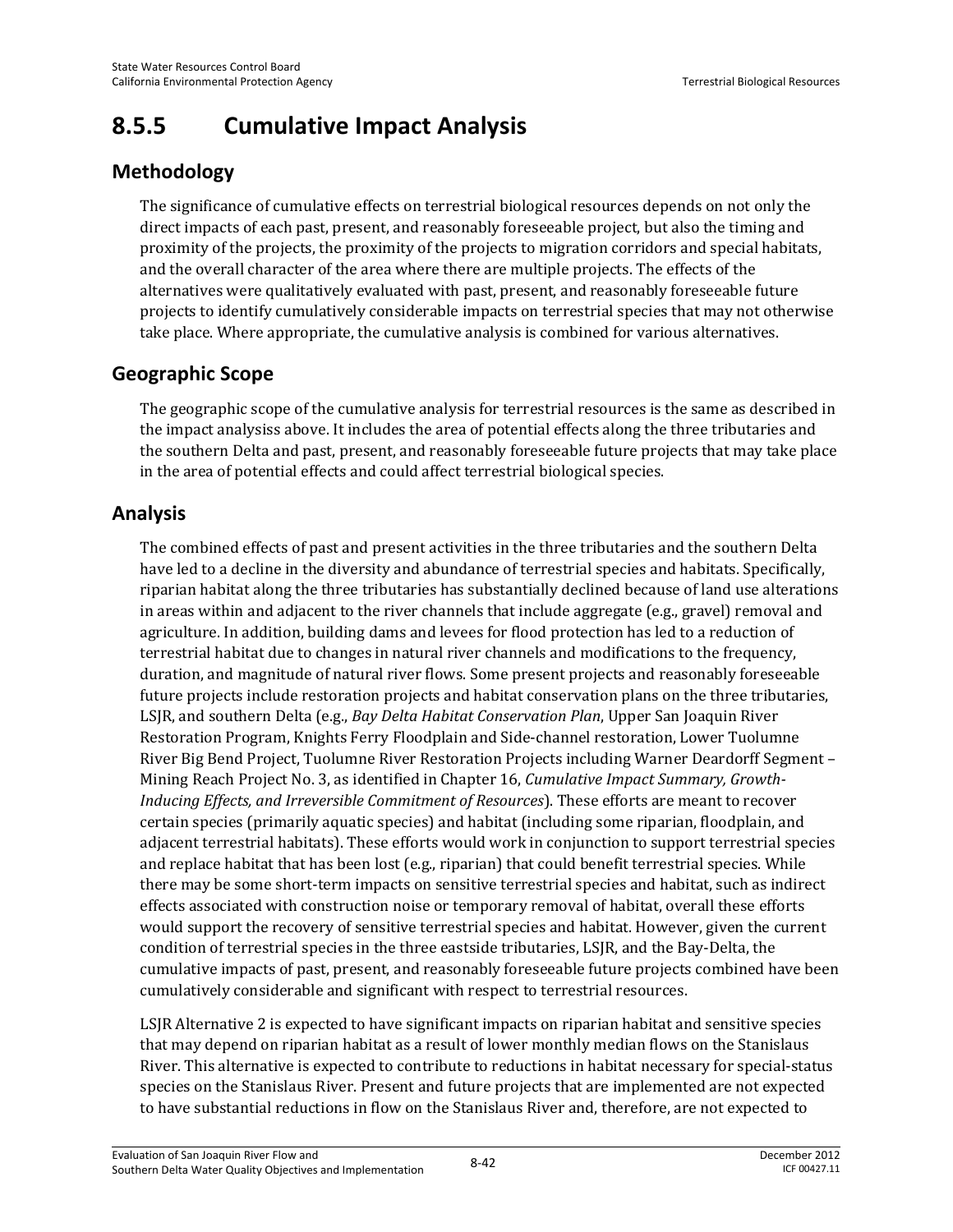otherwise decrease the quantity of riparian habitat adjacent to the Stanislaus River. However, because of the expected conditions on the Stanislaus River under LSJR Alternative 2, the impacts, in combination with past, present, and reasonably foreseeable projects, are expected to result in cumulatively considerable impacts. Cumulative impacts would be considered significant. As discussed in BIO-1, the significant cumulative impacts on the Stanislaus River associated with riparian habitat, sensitive species, and conflicts with NCCPs/HCPs could be reduced or lessened with additional flow, beyond that which is currently required by LSJR Alternative 2. Additional flow could be provided by reducing existing surface water diversions. Evaluating the effects of more flow and fewer surface water diversions is part of other alternatives (i.e., LSJR Alternatives 3 and 4) and is separately considered in this document. Therefore, it cannot be independently applied as a mitigation measure. Furthermore, as noted above in the impact analysis, the flows required on the Stanislaus River under LSJR Alternative 2 would sometimes be much less than baseline and could not be adaptively managed to provide additional flows. Therefore, there are no feasible mitigation measures to avoid, minimize, rectify, reduce, or eliminate the impact, and this cumulative impact would remain significant and unavoidable. Conditions on the Merced and Tuolumne Rivers and the LSJR under LSJR Alternative 2 are expected to result in generally higher monthly median flows or an overall increase in the volume of water in the rivers February–June. These flows are expected to improve riparian habitat, sensitive plant communities, and sensitive species conditions on these rivers under these flows. Therefore, the incremental contribution of LSJR Alternative 2 on the Merced and Tuolumne Rivers and the LSJR would not be cumulatively considerable, and cumulative impacts would be less than significant.

LSJR Alternatives 3 or 4 are expected to have less than significant impacts on riparian habitat, special-status plan communities and special-status species. The higher monthly median flows on the rivers or the overall increase in the volume of water on the rivers February–June is expected to promote riparian habitat and would support riparian sensitive species because riparian communities withstand variation in flow and that they would experience flows during riparian germination season. Therefore, LSJR Alternatives 3 or 4 are not expected to result in conditions that may be less favorable to special-status species and would not result in a cumulatively considerable contribution to the conditions established by past, present, and reasonably foreseeable future actions. Therefore, the incremental contribution of LSJR Alternative 3 or 4 would not be cumulatively considerable and cumulative impacts would be less than significant.

# **8.6 References Cited**

# **8.6.1 Printed References**

- Baird and Associates, Inc. 2004. Erosion impacts for riparian property on Lake Ontario and the Upper St. Lawrence River, Performance Indicator Summary. Technical Working Groups. International Lake Ontario–St. Lawrence River Study. International Joint Commission. Available: <http://www.losl.org/twg/pi/pi\_erosion-e.html>. Accessed: August 5, 2012.
- Bay Delta Conservation Plan (BDCP). 2010 Working Draft. Prepared by SAIC Consultant Team. 18 November 2010.
- Braendle, R., and R.M.M. Crawford. 1999. Plants as amphibians. Perspectives in Plant Ecology, Evolution and Systematics 2:56–78.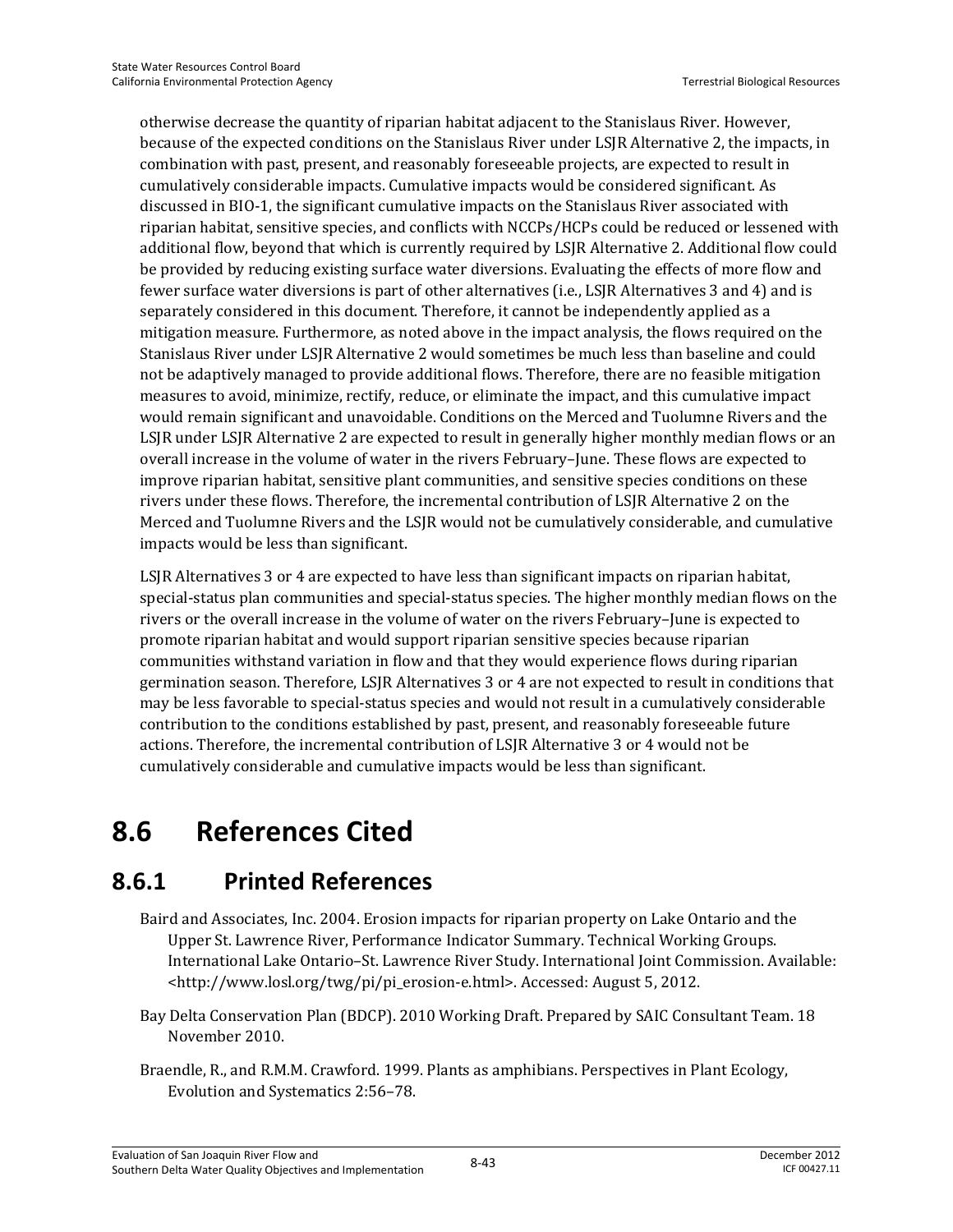- California Department of Fish and Game (DFG). 2003. Atlas of the biodiversity of California. California Department of Fish and Game, Sacramento, CA. 103 pp.
- California Department of Fish and Game (DFG). 2005. California Central Valley wetlands and riparian GIS (digital map, originally published 1997). Wetlands Inventory and Conservation Program, Department of Fish and Game, Sacramento, CA.
- California Department of Fish and Game (DFG). 2007. California wildlife: conservation challenges— California's wildlife action plan. Prepared by the UC Davis Wildlife Health Center. California Department of Fish and Game, Sacramento, CA. 597 pp.
- California Department of Fish and Game (DFG). 2011. Ecosystem restoration program conservation strategy for restoration of the Sacramento–San Joaquin Delta Ecological Management Zone and the Sacramento and San Joaquin Valley Regions. Available: <http://www.usbr.gov/mp/nepa/documentShow.cfm?Doc\_ID=7558>. Accessed: April 17, 2012.
- California Department of Fish and Game (DFG). 2012a. West Hilmar Wildlife Area–Merced & Stanislaus Counties. Available: <http://www.dfg.ca.gov/lands/wa/region4/westhilmar.html>. Accessed: April 25, 2012.
- California Department of Fish and Game (DFG). 2012b. California Natural Diversity Database, RareFind 3.x. Biogeographic Data Branch, Sacramento, CA (updated monthly by subscription service).
- California Invasive Plant Council (Cal-IPC). 2006–2012. About weed management areas. Available: <http://www.cal-ipc.org/policy/state/wma.php>. Accessed: July 30, 2012.
- Calaveras County. 1996. Calaveras County General Plan Open Space Element. Available at: < http://ccwstor.co.calaveras.ca.us/departments/planning/general\_plan/OPENSPAC.pdf> Accessed on: November, 2012
- Capon, J.S., and J.L. Dowe. 2006. Chapter 2: Diversity and dynamics of riparian vegetation. In: S. Lovett and P. Price, editors. 2006. Principles For Riparian Lands Management. Published by Land & Water Australia, Canberra, Australia.
- Carter, J.M., and J.B. Nippert. 2012. Leaf-level physiological responses of *Tamarix ramosissima* to increasing salinity. Journal of Arid Environments 77:17–24.
- County of San Joaquin. 1992. San Joaquin County General Plan 2010. Vegetation, Fish and Wildlife Habitat. Available at: < http://www.sjgov.org/commdev/cgi-bin/cdyn.exe/handoutsplanning\_GP-V3-IV-F?grp=handouts-planning&obj=GP-V3-IV-F>
- County of San Joaquin. 2000. San Joaquin County Multi-Species Habitat Conservation and Open Space Plan. Available: http://www.sjcog.org/programs-projects/Habitat\_files/The-Plan.htm>. Accessed: August 28, 2012.
- Davis, M.A., and K. Thompson. 2000. Eight ways to be a colonizer; two ways to be an invader: a proposed nomenclature scheme for invasion ecology. Bulletin of the Ecological Society of America 81:226–230.
- Fiedler, P.L., M.E. Keever, B.J. Grewell, and D.J. Partridge. 2007. Rare plants in the Golden Gate Estuary (California): the relationship between scale and understanding. Australian Journal of Botany 55:206–220.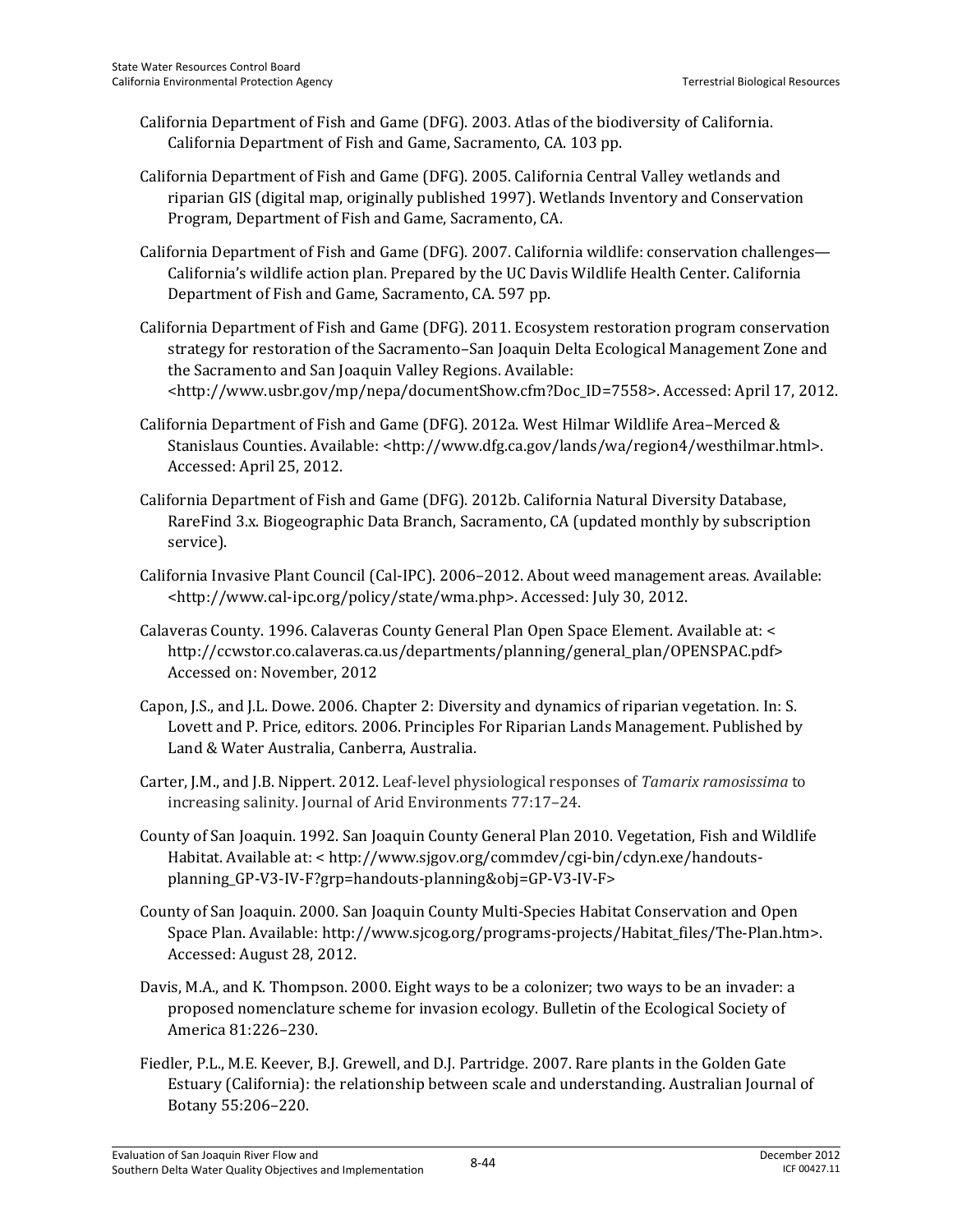- Karrenberg, S., P.J. Edwards, and J. Kollmann. 2002. The life history of Salicaceae living in active floodplains. Freshwater Biology 47:733–748.
- Mariposa County. 2006. Mariposa General Plan Conservation and Open Space. Available at: < http://ca-mariposacounty.civicplus.com/DocumentCenter/Home/View/2929> Accessed on: November 2012.
- Merced County. 1990. Merced County Year 2000 General Plan. Available: <http://www.co.merced.ca.us/documents/Planning\_and\_Community\_Development/General\_Pl an/Complete%20Document.PDF>. Accessed: November 13, 2012.
- Moise, G.W. and B. Hendrickson. 2002. Riparian vegetation of the San Joaquin River. Prepared by Department of Water Resources San Joaquin District, Environmental Services Section, Fresno, California, for San Joaquin River Riparian Habitat Restoration Program, South-Central California Area Office, U.S. Bureau of Reclamation, Fresno, CA.
- Moyle, P. B., and W. A. Bennett. 2008. The future of the Delta ecosystem and its fish, Technical Appendix D. In: Comparing futures for the Sacramento–San Joaquin Delta. Public Policy Institute of California, San Francisco, CA.
- Moyle, P.B., W.A. Bennet, C. Dahm, J.R. Durand, C. Enright, W.E. Fleenor, W. Kimmerer, and J.R. Lund. 2010. Changing ecosystems: a brief ecological history of the Delta.
- Powell, J.A., and C.L. Hogue, 1979. California insects. University of California Press, Berkeley, CA. 388 pp.
- Riparian Habitat Joint Venture. 2004. The riparian bird conservation plan: a strategy for reversing the decline of riparian associated birds in California, version 2.0. California Partners in Flight. Available: <http://www.prbo.org/calpif/pdfs/riparian.v-2.pdf>. Accessed: April 11, 2012.
- Sawyer, J., T. Keeler-Wolf, and J. Evens. 2009. A manual of California vegetation, second edition. California Native Plant Society. 1312 pp.
- Shafroth, P.B., J.M. Friedman, and L.S. Ischinger. 1995. Effects of salinity on establishment of *Populus fremontii* (cottonwood) and *Tamarix ramosissima* (saltcedar) in southwestern United States. Great Basin Naturalist 55(1):58-65.
- Sibley, D. A. 2003. The Sibley field guide to birds of western North America. Alfred A. Knopf, New York, NY. 471 pp.
- Simberloff, D., D.C. Schmitz, and T.C. Brown. 1997. Strangers in paradise: impact and management of non-indigenous species in Florida. Island Press. Washington, D.C.
- Stanislaus County. 1994. Stanislaus County General Plan. Available: http://www.stancounty.com/planning/pl/gp/gp-chapter3.pdf. Accessed: November 13, 2012.
- State Water Resources Control Board (State Water Board). 1999. Final environmental impact report for implementation of the 1995 Bay / Delta water quality control plan, volume 1. State Clearinghouse Number 97-122056. State Water Resources Control Board, California Environmental Protection Agency, Sacramento, CA.
- Stillwater Sciences. 2003a. Restoration objectives for the San Joaquin River. Prepared for Natural Resources Defense Council and Friant Water Users Authority. Berkeley, CA.